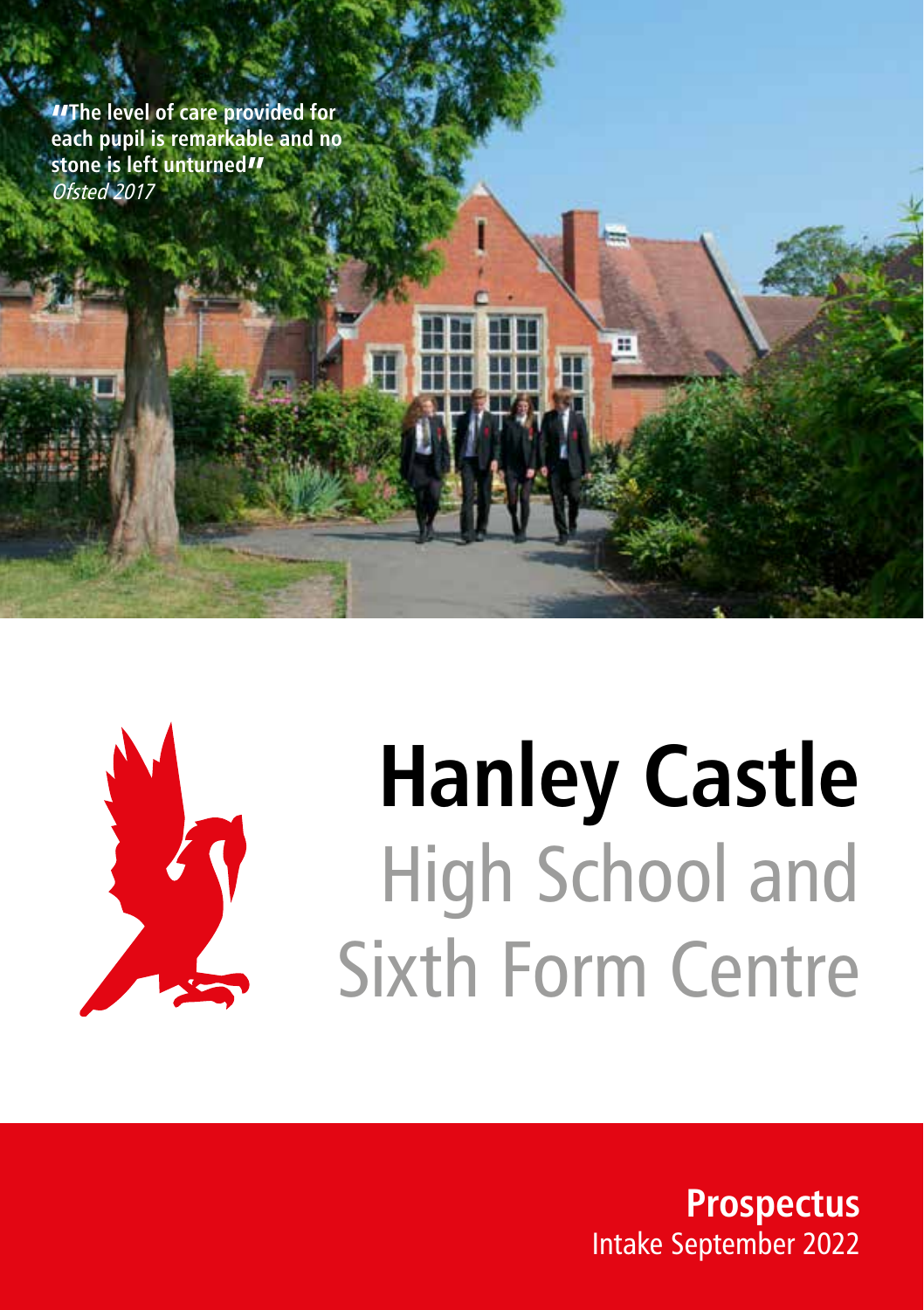



# **Contents**

| Welcome                                                                                | 4  |
|----------------------------------------------------------------------------------------|----|
| <b>General Details</b>                                                                 | 5  |
| <b>Staff List</b>                                                                      | 6  |
| <b>School History and Colleges</b>                                                     | 10 |
| <b>Buildings and Facilities</b>                                                        | 12 |
| <b>Our Values, Aims and Objectives</b>                                                 | 13 |
| Curriculum                                                                             | 14 |
| Pathways at Key Stage 4                                                                | 14 |
| Post 16<br>$\bullet$                                                                   | 15 |
| Personalising Learning<br>٠                                                            | 15 |
| ICT<br>٠                                                                               | 15 |
| <b>Religious Education</b><br>٠                                                        | 15 |
| <b>Supporting and Monitoring Progress</b>                                              | 16 |
| <b>Careers Education &amp; Guidance</b>                                                | 17 |
| <b>Work Experience</b>                                                                 | 17 |
| <b>Pastoral Organisation</b>                                                           | 18 |
| Links with Home<br>$\bullet$                                                           | 18 |
| <b>Behaviour and Discipline</b><br>٠                                                   | 18 |
| Homework<br>$\bullet$                                                                  | 19 |
| Aspire@Hanley (Department for Special Educational Needs and Disabilities)<br>$\bullet$ | 19 |
| <b>School Assemblies</b><br>$\bullet$                                                  | 20 |
| Examinations<br>$\bullet$                                                              | 20 |
| Results                                                                                | 20 |

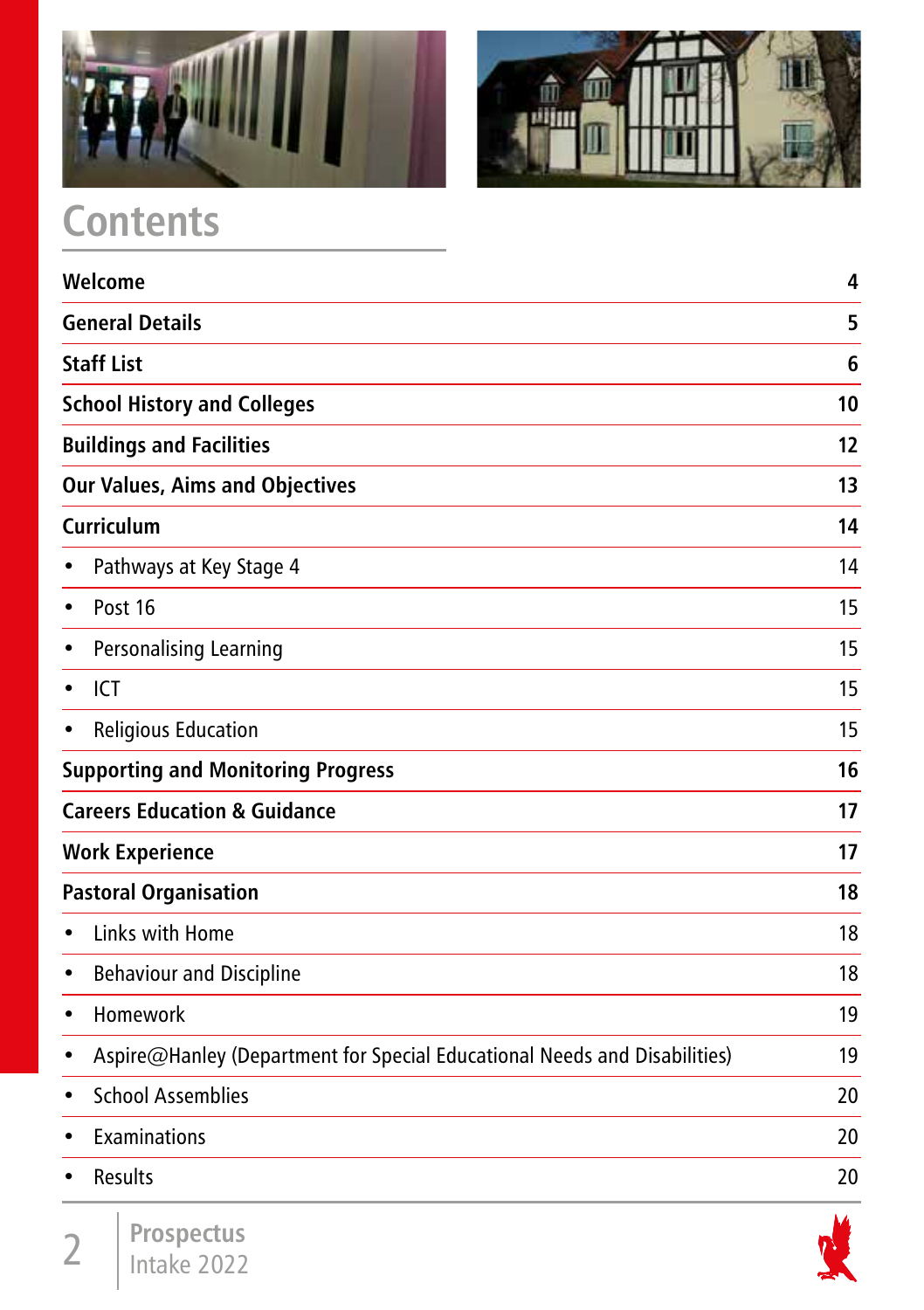# **Contents**

|           | <b>Student Support and Early Help</b>           |                   | 21 |
|-----------|-------------------------------------------------|-------------------|----|
|           | <b>International Dimension</b>                  |                   | 22 |
|           | <b>Physical Education</b>                       |                   | 23 |
|           | <b>The Sixth Form</b>                           |                   | 24 |
|           | <b>Enrichment Activities</b>                    |                   | 26 |
|           | <b>Uniform</b>                                  |                   | 29 |
|           | <b>General Information</b>                      |                   | 31 |
|           | Attendance                                      |                   | 31 |
| $\bullet$ | Admissions                                      |                   | 31 |
| $\bullet$ | 'In Year' transfer arrangements                 |                   | 33 |
| $\bullet$ | <b>Charging for School Activities</b>           |                   | 33 |
| $\bullet$ | <b>Enquiries, Communications &amp; Concerns</b> |                   | 33 |
| $\bullet$ | Drills for personal safety                      |                   | 34 |
| $\bullet$ | <b>Lunchtimes and School Meals</b>              |                   | 34 |
| $\bullet$ | <b>Illness and Accidents</b>                    |                   | 34 |
| $\bullet$ | <b>Mobile Phones</b>                            |                   | 34 |
| $\bullet$ | Lettings                                        |                   | 35 |
| ٠         | <b>Community Links</b>                          |                   | 35 |
| $\bullet$ | <b>Transport Arrangements</b>                   |                   | 35 |
| $\bullet$ | <b>School Governors</b>                         |                   | 35 |
| $\bullet$ | The "Friends" PTA of Hanley Castle High School  |                   | 36 |
| $\bullet$ | Partnership with Parents                        |                   | 37 |
|           | Old Hancastrians' Association                   |                   | 37 |
|           | <b>School Terms and Holidays 2022/23</b>        |                   | 38 |
|           | <b>Examination Results</b>                      |                   | 39 |
|           | <b>Celebration of Achievement</b>               |                   | 41 |
|           | n                                               | <b>Prospectus</b> |    |

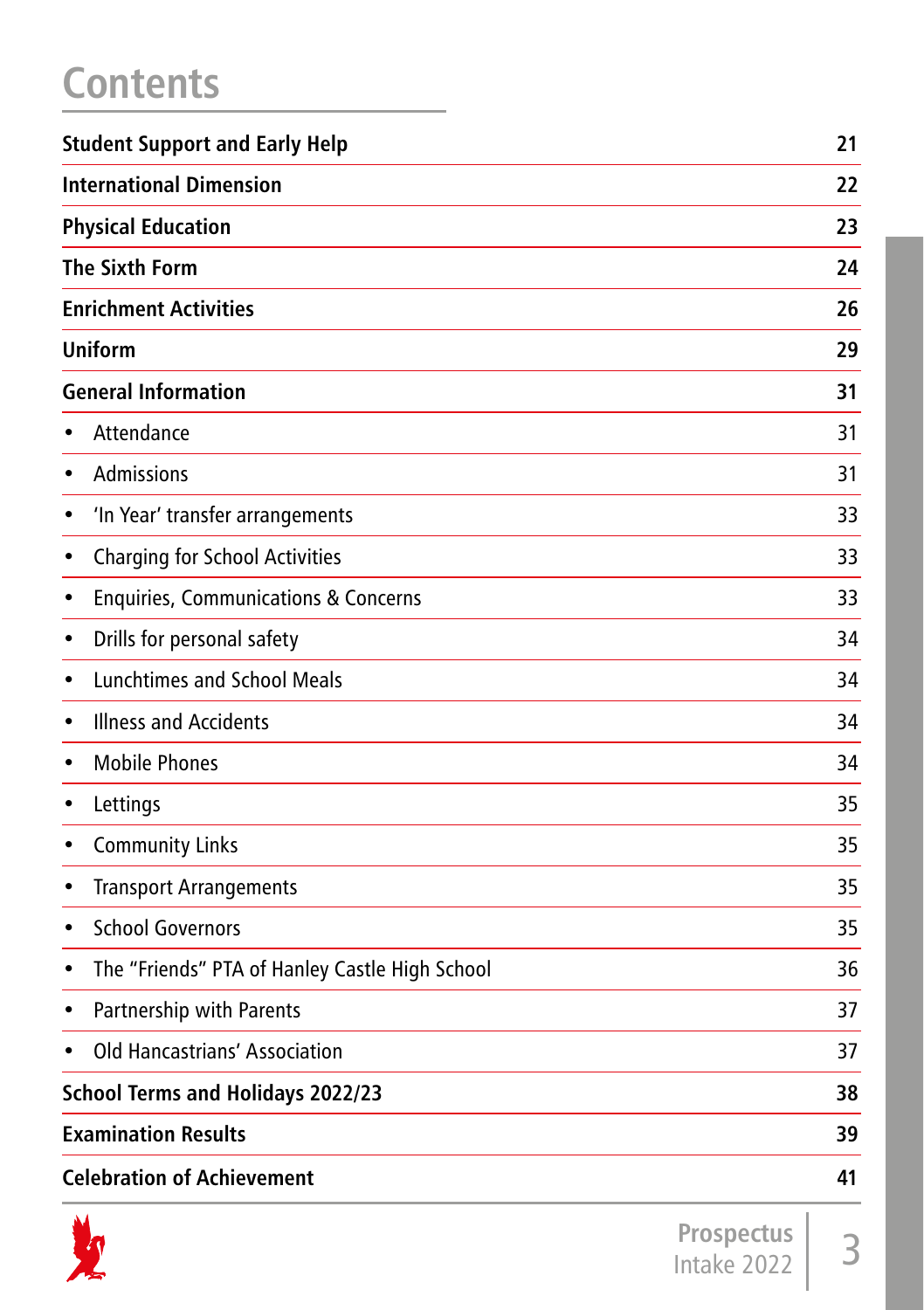

# **Welcome**

#### Dear Parent/Guardian

Thank you for requesting our school prospectus. I am delighted that you have chosen to find out more about Hanley Castle High School.

Hanley Castle has been a centre of educational excellence since Tudor times. However, it is now a high-performing academy with a national reputation for innovative practice and state of the art facilities.

In common with other Worcestershire schools, we will not be publishing our GCSE and A Level results for 2021 due to the unique manner in which these grades were awarded. Parents will recall that teachers were asked to submit their judgement about the grade they believed a student would have received in their subject if the exams had gone ahead. Needless to say, this resulted in some wonderful results for our students, with a very large number achieving all of their GCSE outcomes at grades  $7, 8$  and  $9.$ 

In normal years Hanley Castle students achieve excellent GCSE results. Around 30% of all passes are awarded at grades 7, 8 or 9. 90% of students achieve good passes in English, and the proportion of students achieving the prestigious English Baccalaureate is around twice the national average.

The same is true for our A-level candidates, who routinely achieve outstanding results in academic subjects such as mathematics, further mathematics, chemistry, history, economics and English. Again, a very high proportion of grades are awarded at A\* and A across a wide range of the most challenging academic subjects.

In 2021 our Year 13 leavers are heading off to universities across the country. This autumn will see students commencing their studies at universities including Oxford, Cambridge, Bath and Exeter.

However, the success of Hanley Castle is not just based on exam results. The school was delighted to be named 'Secondary School of the Year' in the Worcestershire Education Awards recently, while our 'International School Award' has been renewed for a further three years.

Hanley Castle is also an Artsmark Gold school with nationally accredited provision in music and drama,



as well as a strong reputation in sport, volunteering and student leadership.

Hanley Castle's track record of consistently outstanding examination results has made it an increasingly popular choice. As a result, we will again be offering 180 Year 7 places for September 2022 to meet this demand.

Our most recent Ofsted report is full of praise for the school and its students:

- The school is passionate about success for every child.
- The level of care provided for each pupil is remarkable.
- Being successful at Hanley Castle is not just about academic success. There is a wealth of enrichment activities, including international exchange visits, music, drama and sporting opportunities.
- Teaching is engaging and motivating.
- Pupils enjoy their lessons and believe their teachers expect them to work hard and do their best.
- The sixth form continues to be a real strength of the school with excellent results in academic and vocational courses, increasing numbers, a wide reaching enrichment programme and very successful progression for students into work, training or university.
- Pupils feel safe in school. They are keen to learn and behave well in lessons and around the school.
- Pupils are polite, respectful and welcoming to visitors. They work well together, support each other and are proud of their school.

The pages of the prospectus give only a taste of what the school offers. Details of our Open Day arrangements for the 2022 intake are available on the school website. We will do our very best to ensure that parents and prospective pupils have the opportunity to learn as much as possible about our school, either remotely or first-hand.

I look forward to meeting you very much.

Lindsey Cooke **Headteacher** 

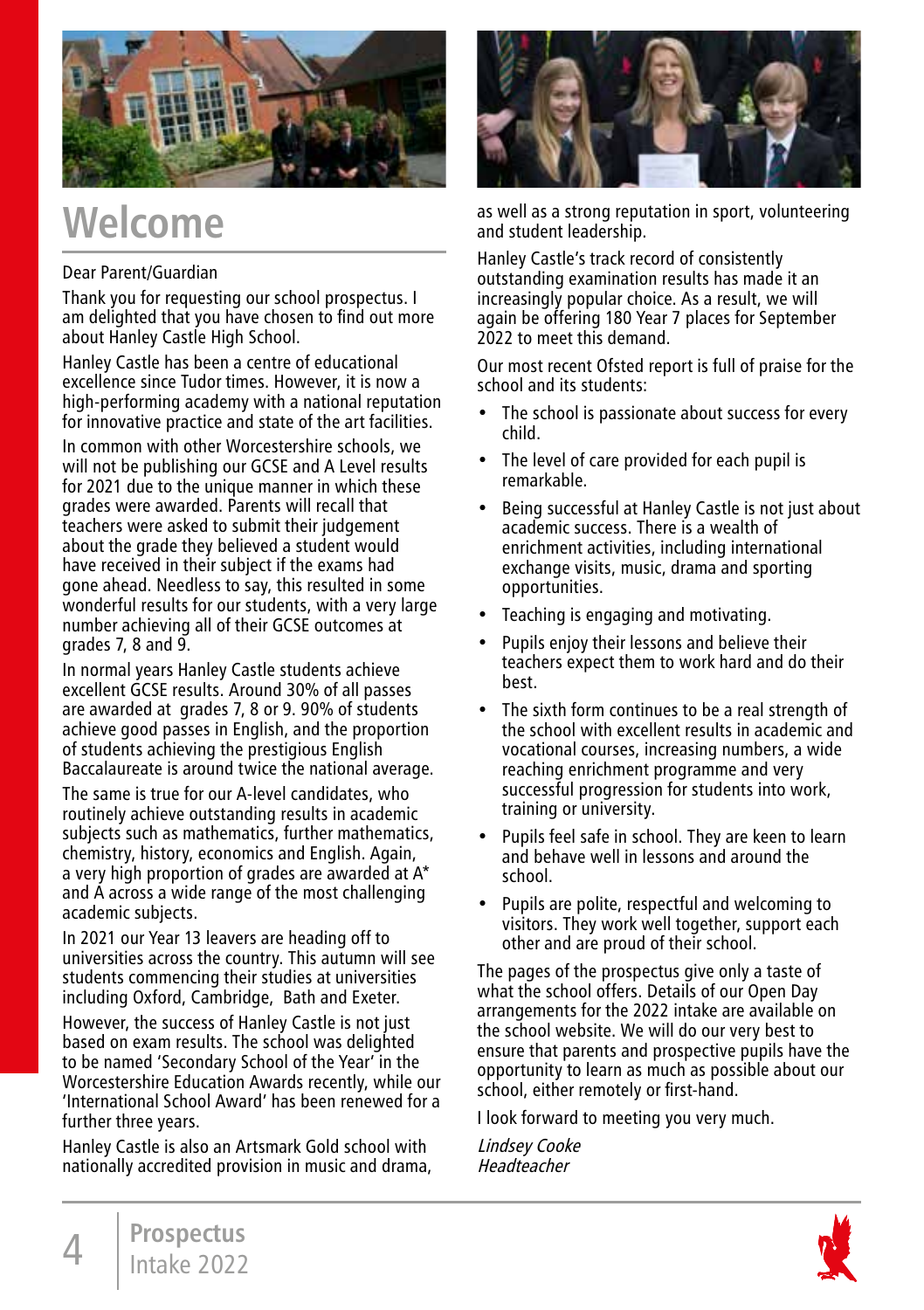# **General Details**

Hanley Castle High School became an academy in August 2011. This means that it is now a co-educational, 11–18 comprehensive school independent of Local Authority control. It serves a large catchment area which reaches as far as Worcester in the north, towards Pershore in the east, to Malvern in the west and beyond the boundary with Gloucestershire in the south.

| Headteacher                          | Lindsey Cooke BA (Hons), NPQH                                                           |
|--------------------------------------|-----------------------------------------------------------------------------------------|
| <b>Deputy Headteachers</b>           | Rob Johnston BSc (Hons), NPQH<br>Sarah Anderson-Kirby BA (Hons)                         |
| <b>Business and Finance Director</b> | Elaine Wilkins BA (Hons), ACMA                                                          |
| <b>School Address</b>                | Hanley Castle High School<br>Church End<br><b>Hanley Castle</b><br>Worcester<br>WR8 OBL |
| <b>Telephone</b>                     | 01684 593241                                                                            |
| Absence Line                         | 08448 481620                                                                            |
| <b>Email Address</b>                 | office@hanleycastlehs.org.uk                                                            |
| Website                              | www.hanleycastle.worcs.sch.uk                                                           |
| <b>Admissions</b>                    | Contact the school at the above address.                                                |
| <b>Chair of Governors</b>            | Tim Sinden                                                                              |
| Email                                | chair@hanleycastlehs.org.uk                                                             |
| The 'Friends' PTA                    | friends@hanleycastle.worcs.sch.uk                                                       |



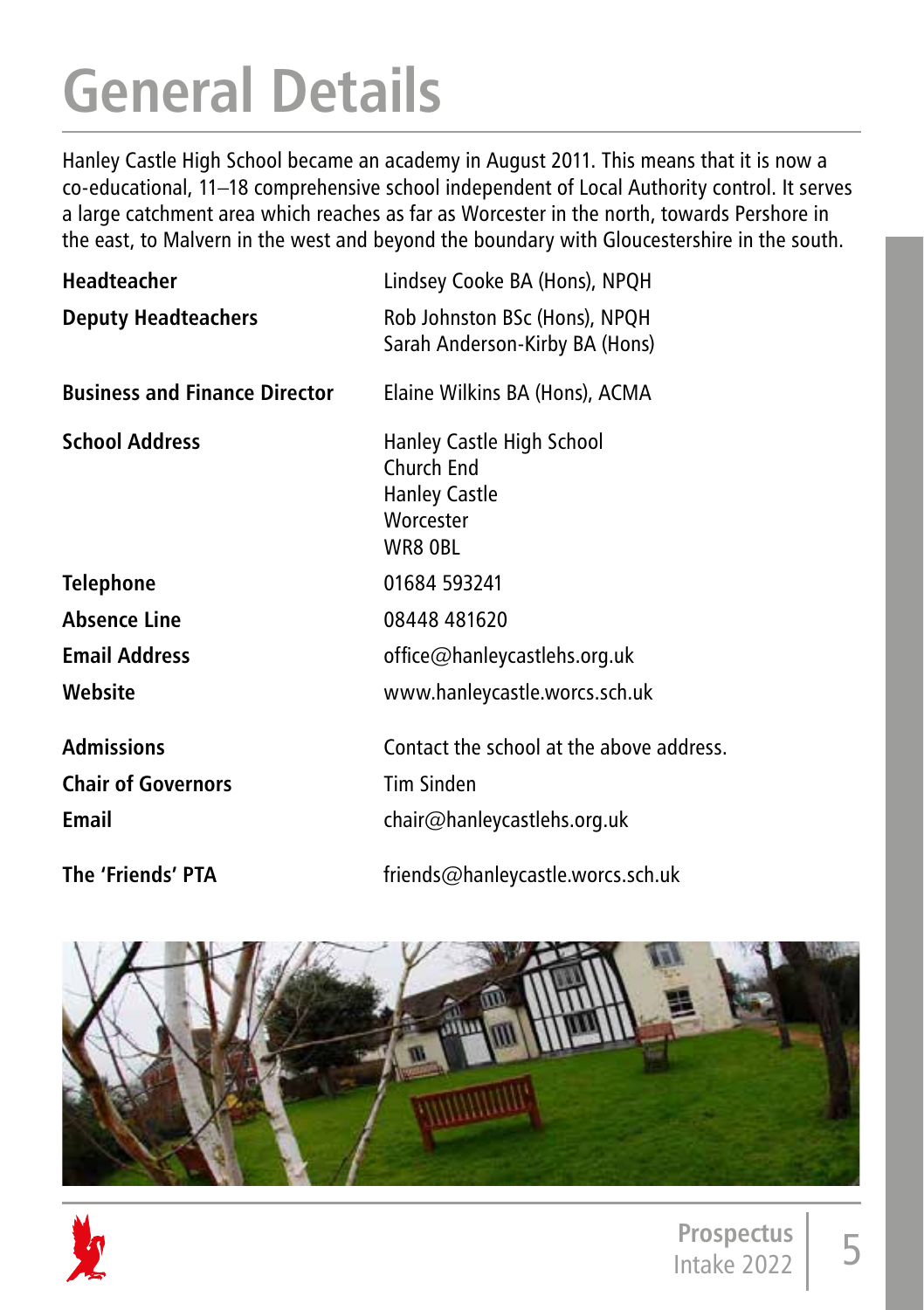



# **Staff (2021-22)**

# **Leadership Team**

| Mrs S Anderson-Kirby | BA (Hons)              | Deputy Headteacher, Student Support    |
|----------------------|------------------------|----------------------------------------|
| Mrs J Burrows        | BA (Hons)              | <b>Assistant Headteacher</b>           |
| <b>Mrs L Cooke</b>   | <b>BA (Hons), NPQH</b> | Headteacher                            |
| Mr S Cook            | BSc (Hons)             | Assistant Headteacher                  |
| Mr D Findlater       | BEng (Hons)            | Assistant Headteacher                  |
| Mr R Johnston        | BSc (Hons), NPQH       | Deputy Headteacher                     |
| Mrs E Wilkins        | BA (Hons), ACMA        | <b>Business &amp; Finance Director</b> |
| English              |                        |                                        |
| Mrs G Colledge       | BA (Hons)              | English                                |
| Miss D Easthope      | BA(Hons)               | English/College Leader                 |
| <b>Mrs E Elliott</b> | МA                     | <b>Head of English</b>                 |
| Miss E Jonsberg      | BA(Hons)               | English/G & T Co-ordinator             |
| Mrs J Blakeman       | BA (Hons)              | English Co-ordinator                   |
| Mrs E Rees           | МA                     | English                                |
| Mr B Rew             | BA (Hons)              | English Co-ordinator                   |
| <b>Mathematics</b>   |                        |                                        |
| Mr T Boughen         | BSc (Hons)             | Mathematics/Economics                  |
| Mr I Care            | <b>AOIB</b>            | <b>Mathematics</b>                     |
| Mrs E Downes         | BA (Hons)              | <b>Mathematics</b>                     |
| Ms I Gillam          | BA (Hons)              | <b>Mathematics</b>                     |
| Mrs K Gosling        | BSc (Hons)             | Mathematics/Co-ordinator (Curriculum)  |
| Mrs M Jackson        | BSc (Hons)             | <b>Mathematics</b>                     |
| Mr M Nixon           | <b>BSc (Hons)</b>      | <b>Head of Mathematics</b>             |
| Mrs R Page-Jones     | BA (Hons)              | <b>Maths Co-ordinator</b>              |
| Mrs A Waite          | BEd (Hons)             | <b>Mathematics</b>                     |
|                      |                        |                                        |

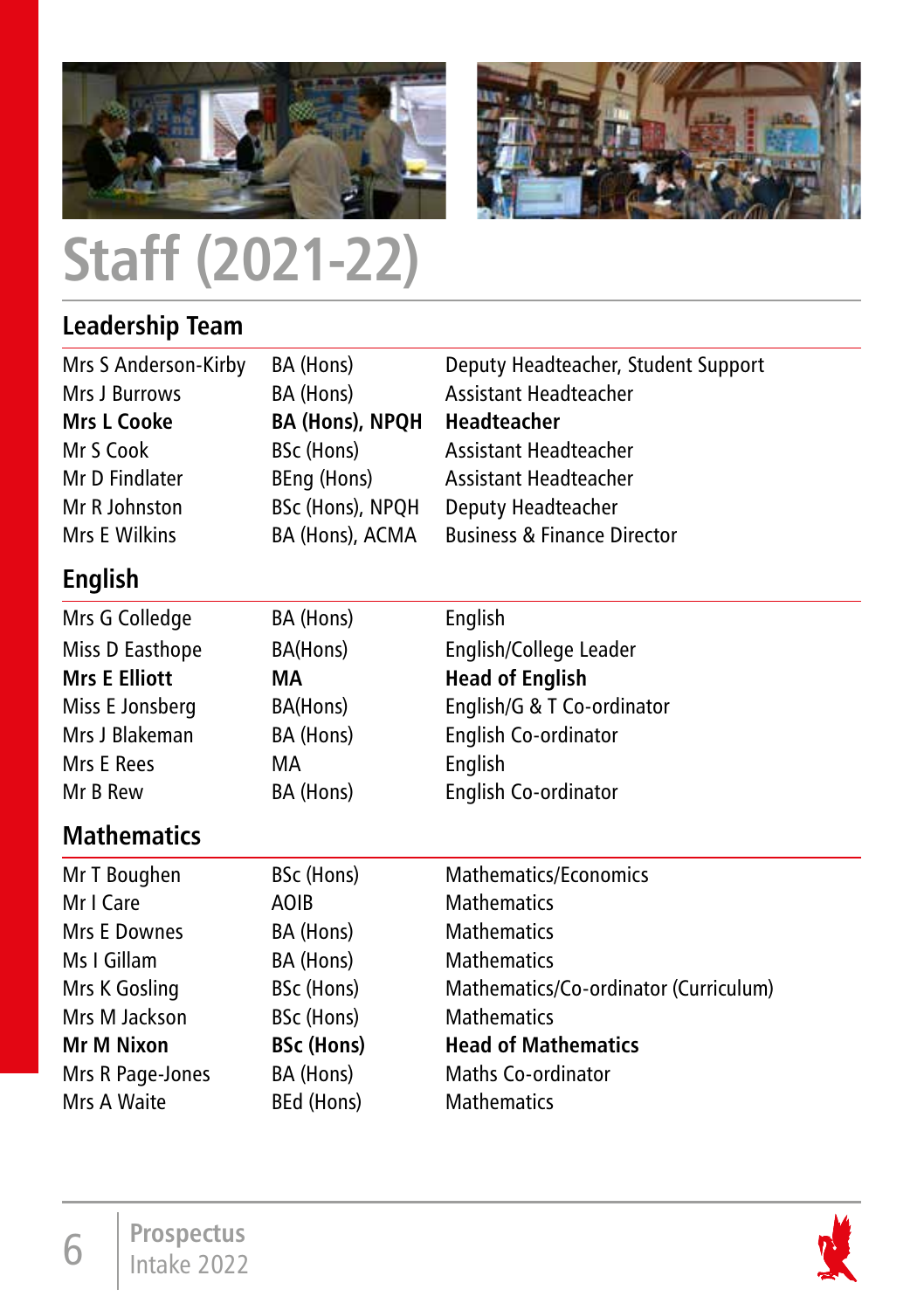## **Science**

| <b>Mrs T Barnes</b>    | BSc (Hons)        | Psychology                                                                               |
|------------------------|-------------------|------------------------------------------------------------------------------------------|
| Mrs L Mander           | BSc (Hons)        | Science                                                                                  |
| Mr S Cook              | BSc (Hons)        | Science/Assistant Headteacher, Post-16 Studies                                           |
| Mrs A M Dawes          | MA (Hons)         | Science                                                                                  |
| Mr J Ellis             | MA (Hons)         | Science/Director of International Operations<br>and KS4 Alternative Curriculum Provision |
| Mrs J Jones            | BSc (Hons)        | Science/KS3 Science Co-ordinator                                                         |
| Ms J Kilby             | BA (Hons)         | Psychology                                                                               |
| Mrs L Avery            | BSc (Hons)        | Science                                                                                  |
| Mrs L Millikin         | BSc (Hons)        | Science/KS4 Science Co-ordinator                                                         |
| <b>Mr N Stonehouse</b> | <b>BSc (Hons)</b> | <b>Head of Science</b>                                                                   |
| Mr J Williams          | MSc               | Science                                                                                  |

### **Modern Foreign Languages**

| <b>Mrs S Mainwaring</b> |                  | LLB (Hons) Head of MFL      |
|-------------------------|------------------|-----------------------------|
| Miss E John             | МA               | Languages                   |
| Miss R Hopkins          | MPhil            | German/KS3 MFL Co-ordinator |
| Mrs M Berthold          | <b>Bachelier</b> | Diplôme de Spanish/French   |

## **Humanities**

| Mrs E Benham     | BA (Hons)        | Geography/Humanities Co-ordinator Y7 and Y8           |
|------------------|------------------|-------------------------------------------------------|
| Miss H Brayne    | BSc (Hons)       | Geography                                             |
| Mr M Duggins     | BA (Hons)        | Citizenship/Politics/Head of PSD                      |
| Miss R Dunn      | BA (Hons)        | Geography/Head of KS3                                 |
| Mrs A Kilvington | BA (Hons)        | Religious Studies Teacher/Cover Supervisor            |
| Mrs E Skelton    | BA (Hons)        | History/Assistant Head of KS5                         |
| Mr B Kingswood   | <b>BA</b> (Hons) | <b>Head of Humanities/History</b>                     |
| Mr A Mainwaring  | BA (Hons)        | History/Humanities Co-ordinator (Data & Intervention) |
|                  |                  |                                                       |

### **Art, Design & Technology**

| Miss M Coughlan | BA (Hons) | Art                                         |
|-----------------|-----------|---------------------------------------------|
| Mr R Holly      |           | BSc (Hons) Product Design                   |
| Mr G Leaver     | BA (Hons) | <b>Head of Art, Design &amp; Technology</b> |
| Mrs E Warburton | BA (Hons) | <b>Textiles</b>                             |
| Miss D Windrum  |           | BSc (Hons) Food & Nutrition                 |

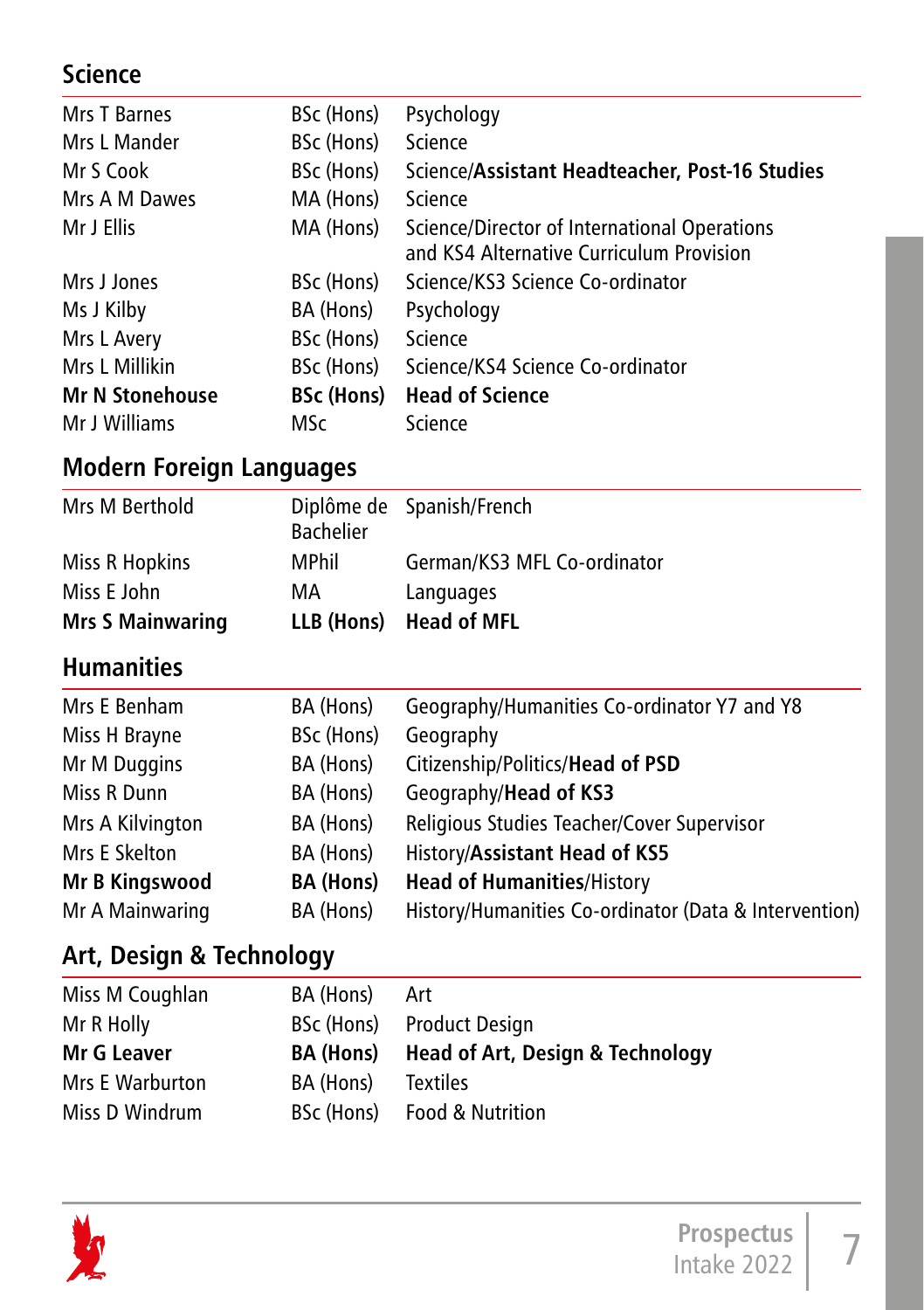### **Business Studies**

| Mrs D Berry       | <b>BA (Hons)</b> | <b>Head of Business Studies and Economics</b> |
|-------------------|------------------|-----------------------------------------------|
| Mr M Fish         | BA (Hons)        | <b>Business and Economics</b>                 |
| Mr M McTernan     | <b>BA</b>        | Business Studies/KS4 and Post-16 CEIAG Leader |
| Mr A Scott-Walker | BA (Hons)        | <b>Business Studies</b>                       |

### **Computing and Information Technology**

| Mr A Bateman              | <b>BSc</b>                           | <b>Head of Computing and Information Technology</b>                       |  |
|---------------------------|--------------------------------------|---------------------------------------------------------------------------|--|
| Mr J Roche                | BA (Hons)                            | Computing/IT/Computer Science                                             |  |
| Drama                     |                                      |                                                                           |  |
| Mr S McKenna              | BA (Hons)                            | Drama and English                                                         |  |
| <b>Mrs S Parker</b>       | <b>BA (Hons)</b>                     | <b>Head of Drama</b>                                                      |  |
| <b>Music</b>              |                                      |                                                                           |  |
| Mr J Felton               | <b>BA (Hons)</b>                     | <b>Head of Music</b>                                                      |  |
| Mr M Williams             | BA (Hons)                            | Music                                                                     |  |
| <b>PE</b>                 |                                      |                                                                           |  |
| Mr J Gowing               | <b>BSc (Hons)</b>                    | <b>Head of Physical Education</b>                                         |  |
| Mrs B Hulbert             | BA (Hons)                            | <b>Physical Education</b>                                                 |  |
| Mrs J Mason               | BA (Hons)                            | Physical Education/Head of KS4                                            |  |
| <b>Miss Powell-Davies</b> | BSc (Hons)                           | <b>Physical Education and Coaching</b>                                    |  |
| Mr M Scanlan              | BSc (Hons)                           | Physical Education/Director of Applied Studies<br>and Professional Mentor |  |
| Mr P Smith                | BSc (Hons)                           | Physical Education / Assistant Head of KS3                                |  |
| <b>Support Staff</b>      |                                      |                                                                           |  |
| Miss H Barnes             | <b>Cover Manager</b>                 |                                                                           |  |
| Miss A Burton             | Safeguarding & Attendance Officer    |                                                                           |  |
| Mrs A Calvesbert          | Key Stage 4 Administration Assistant |                                                                           |  |

Mrs B Chapman Finance Manager Mrs R Clayton Cover Supervisor Mrs J Eaton Key Stage 5 Administration Assistant Mrs K Fogg Assistant Head of KS4 Mrs A Goff Data Officer Ms K Longdon Finance Assistant

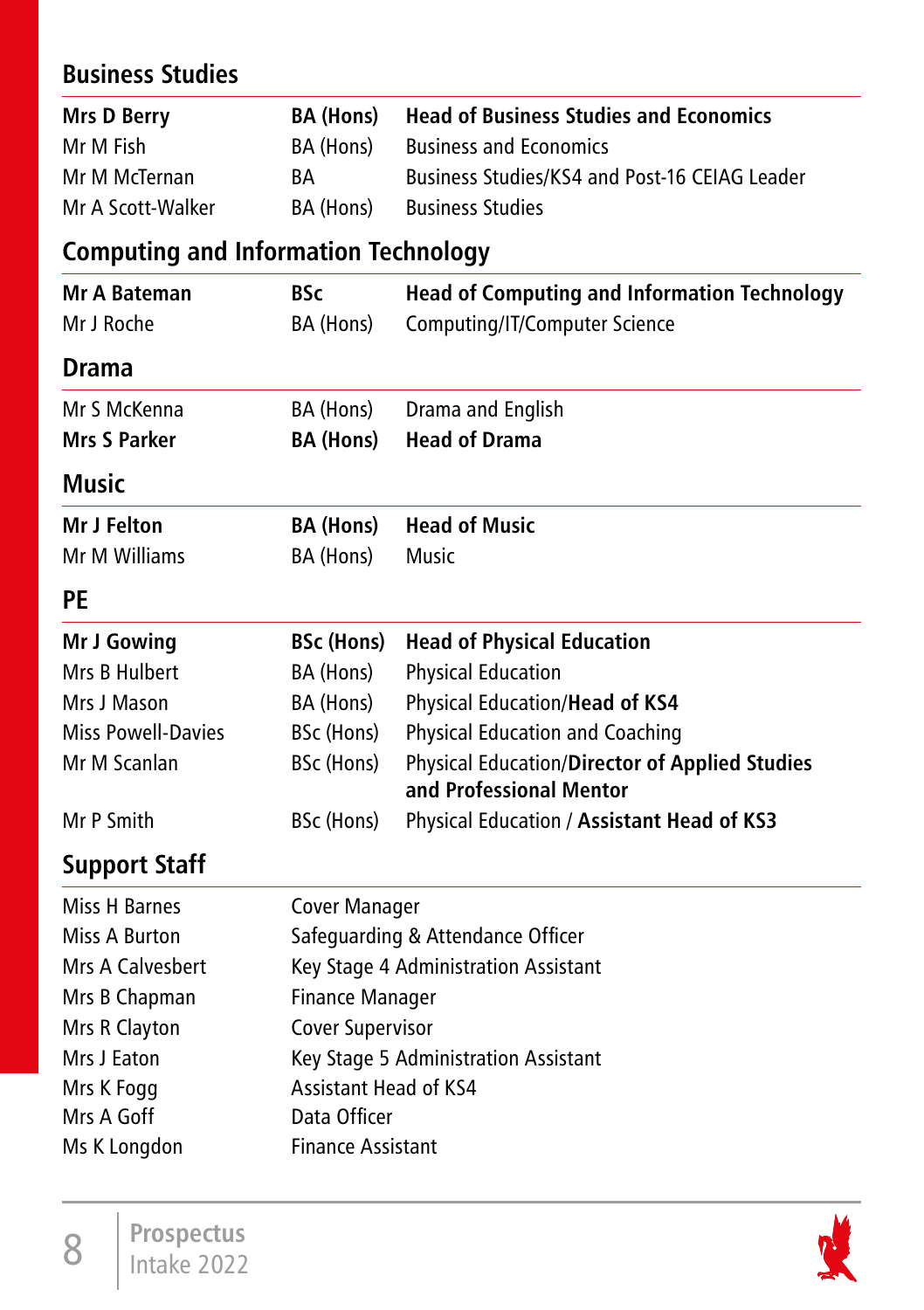| Ms 7 Mitchell   | Key Stage 3 Admin Assistant                                                 |
|-----------------|-----------------------------------------------------------------------------|
| Miss S Moon     | <b>HR Administrator</b>                                                     |
| Mr S Plant      | Librarian                                                                   |
| Mrs L Price     | Careers Leader, Head of Work-Related Learning and<br>Alternative Curriculum |
| Mrs S Ridout    | School Counsellor                                                           |
| Mrs E Rusling   | Receptionist/Administrative Secretary                                       |
| Mrs Y Shaw      | Office Manager                                                              |
| Mrs M Snape     | HUET Company Secretary and Executive Assistant to CEO<br>and Headteacher    |
| Mrs N Stimpson  | Senior Student Support Officer/HUET Data Protection Officer                 |
| Mrs S Tandy     | Assistant Head of Key Stage 3                                               |
| Mrs L Wardle    | Receptionist/Administrator                                                  |
| Mrs E Whitbread | <b>Trust Assistant Accountant</b>                                           |
| Mrs C Yapp      | Examinations & SIMS Manager                                                 |
| <b>SENCO</b>    |                                                                             |

Mr J Laidler SENCO

### **Learning Support Assistants**

| Mrs J Bunker | Mrs D Cieslar  | Mrs S Dodd     | Mr A Fellows  |
|--------------|----------------|----------------|---------------|
| Ms R Hinsley | Mrs R McDowell | Mrs K Pickford | Mrs R Strange |
| Mrs P Taylor | Mrs K Yardley  |                |               |

### **ICT and Technicians**

| Mrs P Cain<br>Mr D Fagg      | Food Technician<br>ICT Systems Manager | Mr A McIntosh ICT Technician | Mr V Elliott Science Technician |
|------------------------------|----------------------------------------|------------------------------|---------------------------------|
| Mr B Williams ICT Technician |                                        | Mrs K Good DT Technician     |                                 |
| Mr D Deaville ICT Technician |                                        |                              |                                 |

### **Caretakers/Maintenance**

| Mr R Billet  | Mr M Cowell | Mr I Pearson |
|--------------|-------------|--------------|
| Mr J Speller | Mr S Smith  |              |

## **Lunchtime Supervisor**

Mrs J Baldwin

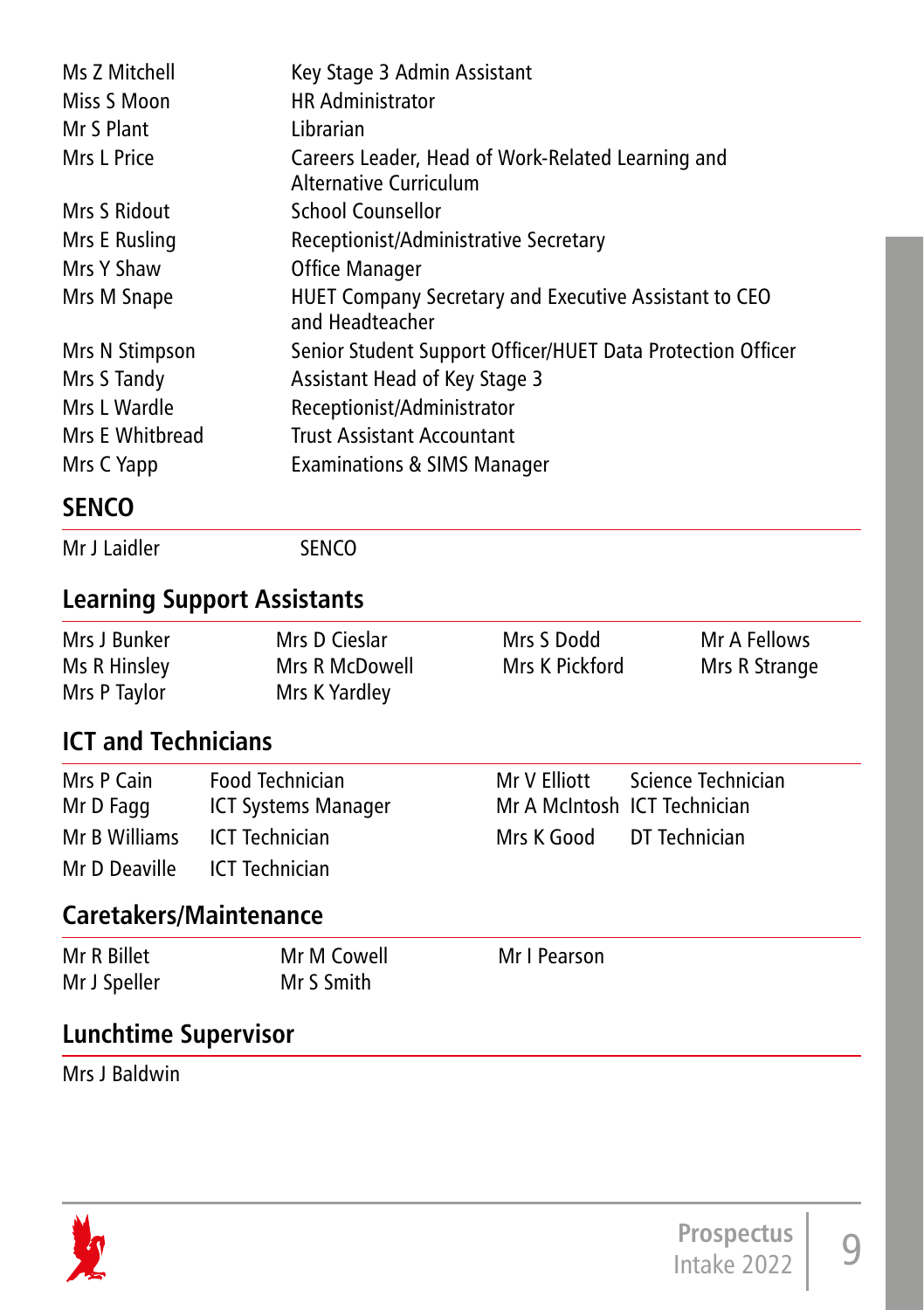# **School History and Colleges**

The school is one of the oldest in the country. The exact date of foundation is not known, but there is evidence that in 1326 a Chantry School was already established near the King John's castle of Hanley. At the time of the Reformation Hanley re-emerged as a grammar school, and we have a charter from 1544 in the reign of Henry VIII. Research into the ancient medieval history of the village has provided clues as to the possible founders of our school, and we have reflected this in the names of our three "colleges": Gilbert, Burley and Horton.

In 1633 a new body of Trustees was appointed and in 1733 the school was rebuilt; these buildings (much modified) are still in use today. Old boys include the writer P. H. Newby CBE, novelist (the first winner of the Booker Prize for fiction), Managing Director of BBC Radio, and Controller of Radio 3 for 15 years until 1979 and David Mitchell, author.

We now have a population of around 1,100 students, including 220 sixth formers and over 100 staff.

10 **Prospectus** Intake 2022

### **The Colleges of Hanley Castle**

The aim of our college system is to strengthen further the feeling of community and identity within the school, and to build on the strong traditions that are an important part of life at Hanley Castle. It creates a sense of mutual support between students of all ages, and provides opportunities for student leadership within every year group. We believe that an ethos that encourages participation and healthy competition leads to a positive school experience and helps to raise students' aspirations towards success both at Hanley Castle and beyond.

The three colleges, Gilbert, Burley and Horton, are named after ancient settlements within the Hanley Castle parish. Each takes their identity from an influential group of Hanley residents from the 14th century: the foresters who managed the Malvern Chase hunting ground, the residents of King John's castle that gave the village its name and the potters whose industry flourished here for 500 years.

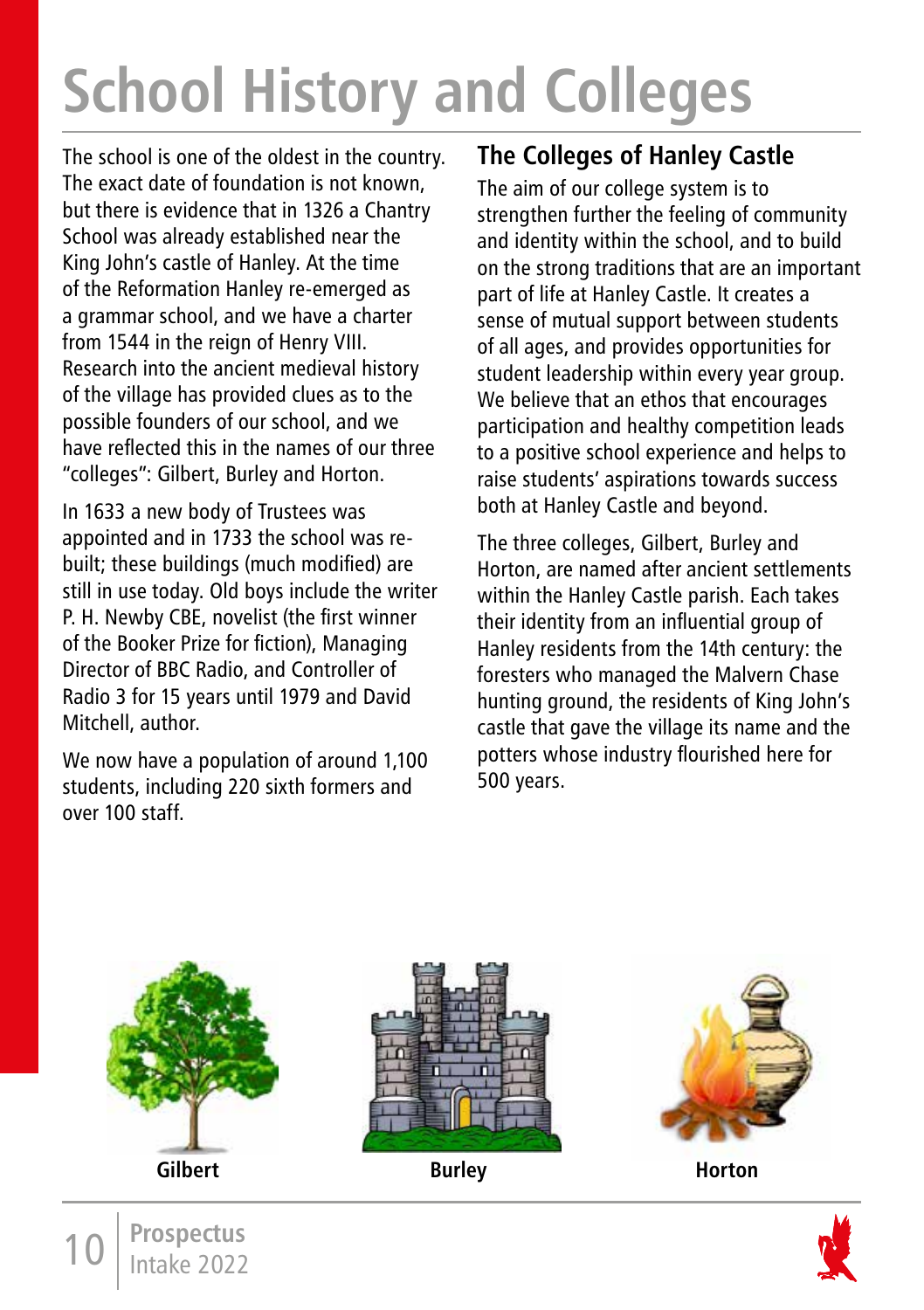Two tutor groups in Year 7 are allocated to each of the three colleges. Students remain in these tutor groups, and hence their college, until the end of Year 11. Each college has its own tie, distinguished by a different coloured stripe: green for Gilbert, blue for Burley and gold for Horton. College captains are elected for each college from each year group. They are responsible for devising the annual programme of events and encouraging participation and support from their peers.

Sixth Form students retain their college identity and take on overarching leadership roles, working with their respective teams of college captains and fronting college assemblies. This introduces a 'vertical' element to school life without taking away the year group and tutor group systems of pastoral support that work so well.

The college year runs from Easter to Easter finishing with the Hanley Run, an event in which students have competed for as long as our school records show. Throughout the year students (and their tutors!) compete for their college in sports competitions such as the swimming gala, chess, dodgeball, penalty shoot out, indoor rowing, badminton, tennis, football, netball and sports day.

Other events include 'Hanley's Got Talent', Arts festivals, charity events, chef of the year, mascot competitions, activities week, accelerated reader, debating and the college leaders' team building day. Individual subjects also hold specific competitions. Students earn college points for participation as well as success, and rewards from their lessons each term contribute to their college total. The college shield is presented annually to the overall winner.



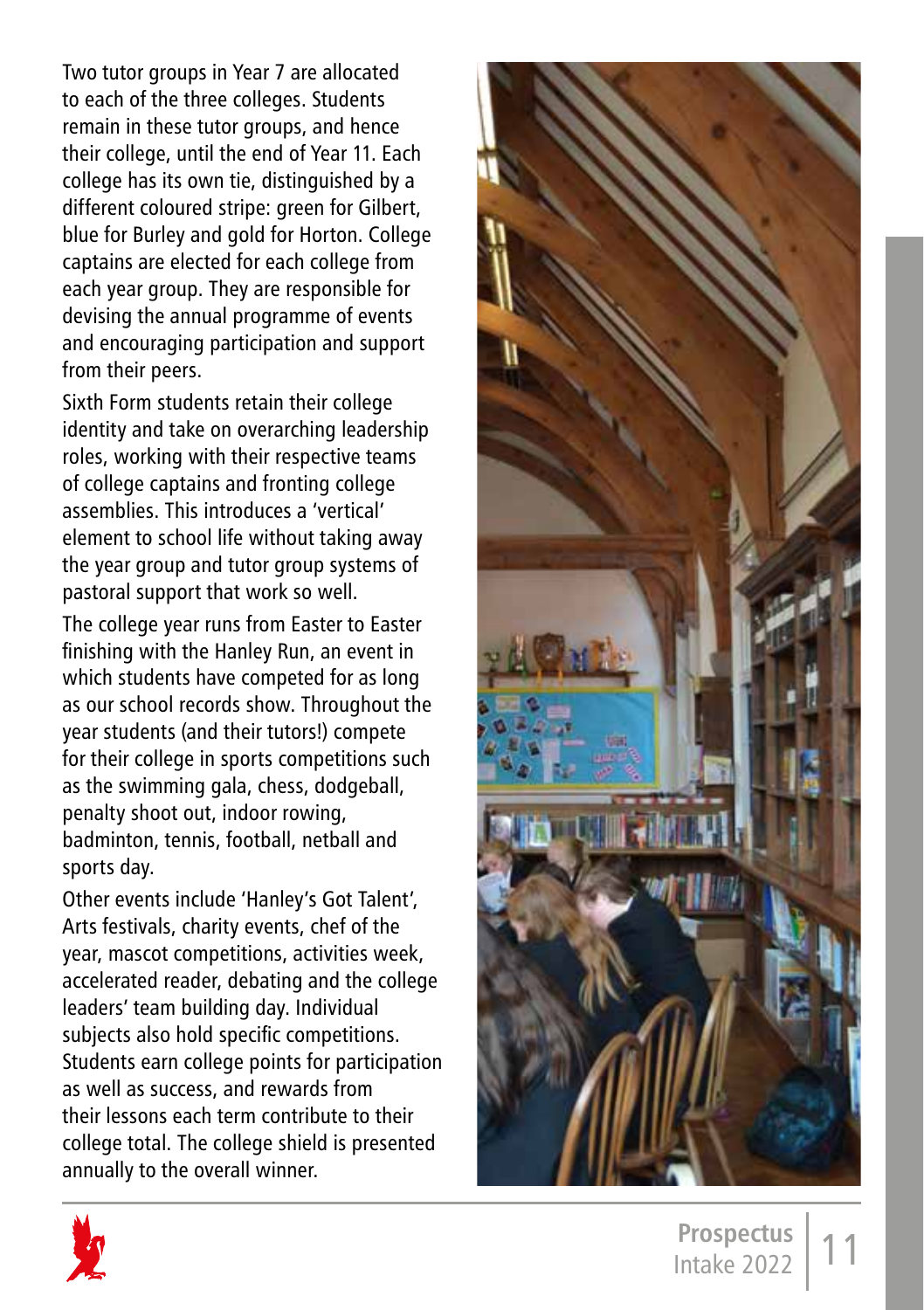# **Buildings and Facilities**

Hanley Castle High School is a village within a village. The school's accommodation has evolved over many centuries and is a unique blend of the old and the new.

The latest additions are new mathematics and humanities suites, while our dining facilities have also seen a significant upgrade and expansion.

Our magnificent sixth form centre is another architectural highlight. Designed to provide purpose-built facilities for our expanding sixth form, the new building has state-ofthe-art learning and ICT facilities. A spacious common room also ensures that there is room to relax as well as study.

The new sixth form centre has ensured that the oldest part of the school, which originates from Tudor times, has been refurbished and preserved to house future generations of Hanley students and their staff.

Students at Hanley Castle benefit from superb facilities. Our refurbished science department includes two new chemistry laboratories.

The school hall has also been refreshed, with

tiered seating for public performances in music, drama and dance.

Many rooms are purpose built. High specialisation areas include five computer suites, two exceptionally well appointed music rooms with practice rooms and a recording studio, a fantastic performance studio, two art studios and five technology areas. Our ICT network and infrastructure have been significantly upgraded and a wireless network installed across the school.

Modern Foreign Language provision is a strength of the school and is housed in a magnificent £2 million eight classroom language block overlooking St Mary's Church and open fields.

The library has a charm associated with the old school, being situated in the imposing Lechmere Hall with its exposed beams. It was the inspiration for PG Wodehouse's Grammar School in "What Ho, Jeeves". We enjoy full time librarian services.

A modern, well equipped sports hall and fitness suite, which was recently updated, provides excellent indoor physical education facilities. Playing fields adjoin the school with many other pitches located on the Glebe, in total some fifteen acres. The tennis courts have been extended and are used throughout the year for a variety of sports.



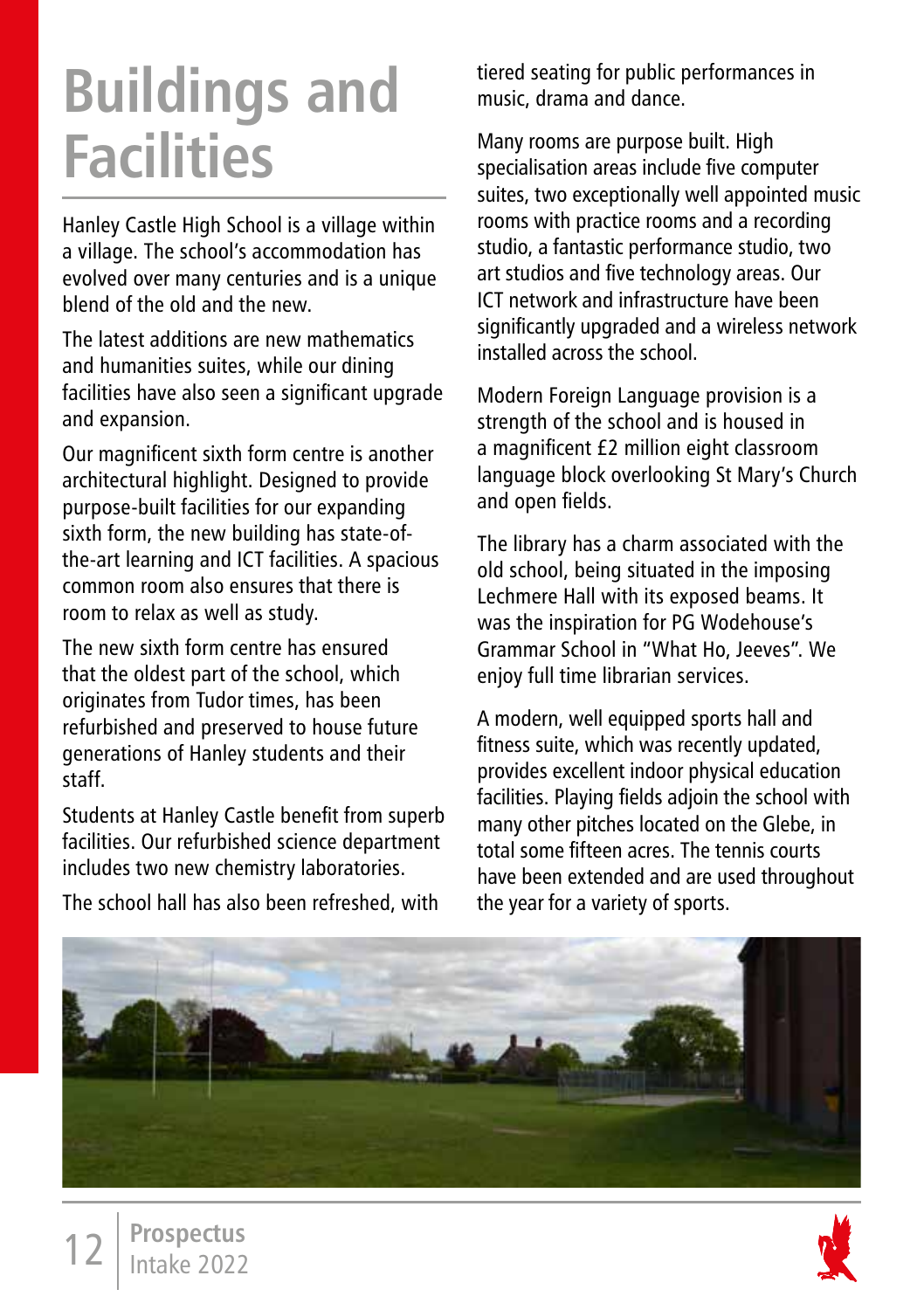

# **Our Values, Aims and Objectives**

Hanley Castle High School has a beauty and quality of life which is very special and must be preserved. These qualities, linked to academic, sporting and social success, attract many parents and children. As a school, we never forget that life should be enjoyed.

The principal aim of the school is to bring out the best in people. This is reflected in our vision statement.

### **Our aspiration is that:**

Every Hanley student feels part of a happy, safe school community where they develop self-belief, are listened to and valued.

Each individual develops their unique gifts, talents and abilities, maximising learning opportunities both within and outside the curriculum.

All young people leaving our care move confidently onto further study or employment having enjoyed our long-standing traditions, achieved their full potential and developed the knowledge, skills and personal qualities that will ensure future success in an everchanging international society.

### **We shall achieve this through:**

A secure Safeguarding policy and practices.

A stimulating learning environment, supported by consistent expectations.

Care, support and intervention that place the individual at the centre of everything that we do.

Celebration of all forms of success and reward of positive attitude and effort.

Close partnership between parents, school and the student to support progress.

A curriculum that promotes knowledge and understanding for every student.

Opportunities outside the curriculum that ensure a broader development.

A clear understanding of rights and responsibilities in a global community.

All major school policies can be found in full on the school website www.hanleycastle.worcs.sch.uk, including: Admissions Arrangements • Attendance • Gifted and Talented Policy • Curriculum • Equalities Policies • Exclusions • Positive Behaviour Management • Safeguarding • Special Educational Needs

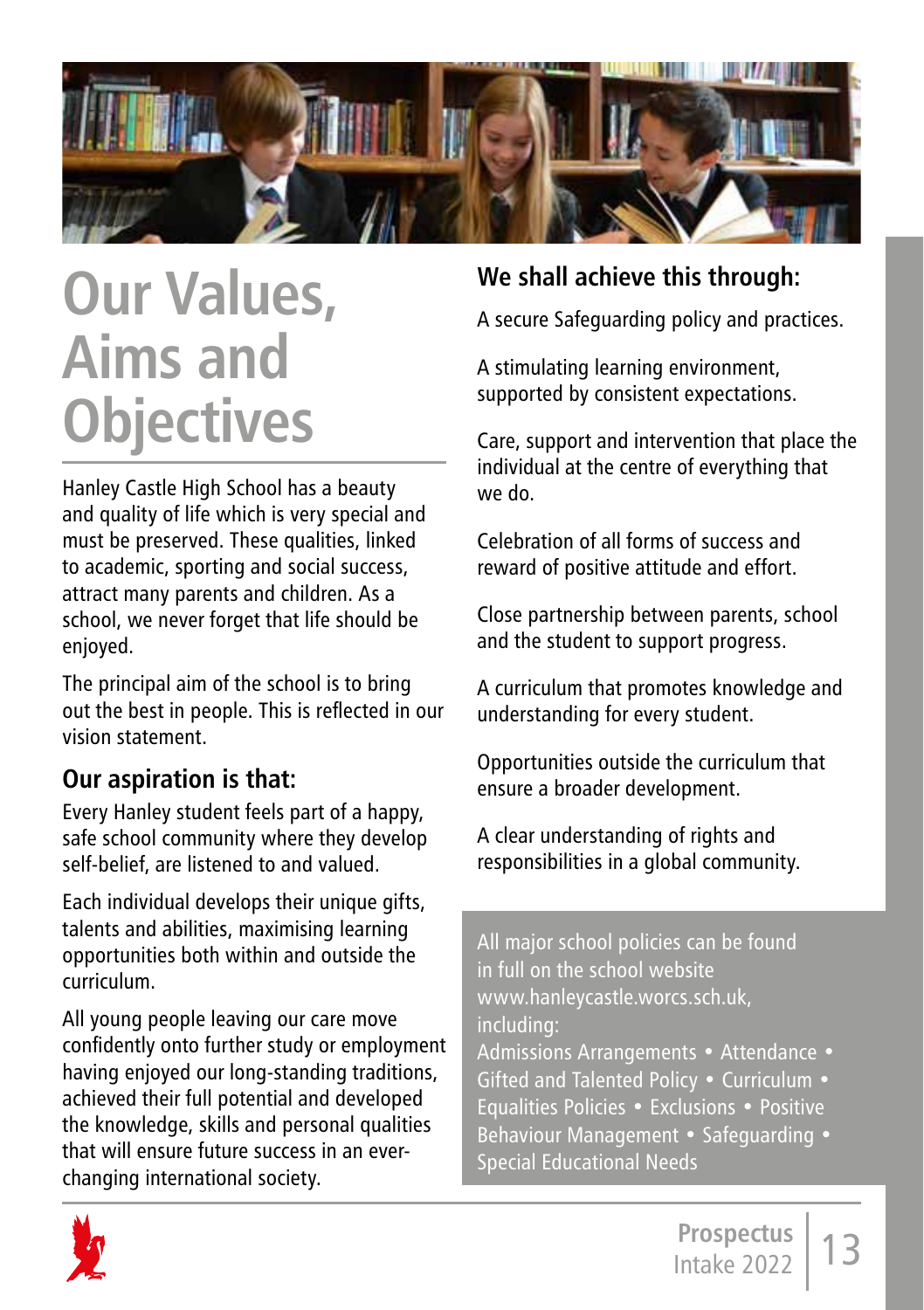

# **Curriculum**

Hanley Castle offers a broad, balanced, relevant curriculum to all students in the school. This reflects the National Curriculum and post-16 developments, whilst promoting the development of skills for learning and positive interpersonal relationships. We acknowledge that individuals have different learning needs, and as students go into Year 9 we support them in following the most appropriate learning 'pathway' for their interests and aspirations.

Students in Key Stage 3 (Years 7 and 8) study a core of English, Mathematics, Science, Modern Foreign Language(s), Technology, Computing and PE. They also study Geography, History, Religion and World Views, Art, Music, Drama, Citizenship and Personal, Social & Heath Education. The 'core' subjects group students in the most advantageous way for learning in that subject. For Mathematics, Science and Languages this involves academic setting. Most students learn other subjects in mixed ability groups.

All students study one Modern Foreign Language in Year 7, and most start a second Language in Year 8.

Students in Key Stage 4 (Years 9, 10 and 11) study a core curriculum comprising English Language, English Literature, Mathematics, Science, PE, Computing, Religion and World



Views and Personal & Social Development (Citizenship and PSHE). They then follow one of the following "pathways". These pathways will be reviewed as a result of any changes to government policy.

Our curriculum purpose statement can be found in the About HCHS / Statutory Information section of the school website.

### **Pathway G – 'General GCSE'**

This pathway is designed for approximately one third of our students who wish to follow an academic route, potentially expecting to achieve a grade 4 or above (previously grade C or above) in their chosen GCSEs. They have a free choice of subjects, although we do encourage students on this pathway to take at least one of Geography, History or a language.

### **Pathway GE – 'GCSE with English Baccalaureate'**

This pathway is designed for approximately half of our students who wish to follow a particularly academic route, potentially leading to "facilitating" A-levels and a Russell Group university. They choose a language, Geography or History then three other GCSEs. Students following this pathway may opt for "Triple Science" (separate GCSEs in Biology, Chemistry and Physics), additional language(s), or additional Humanities subject(s).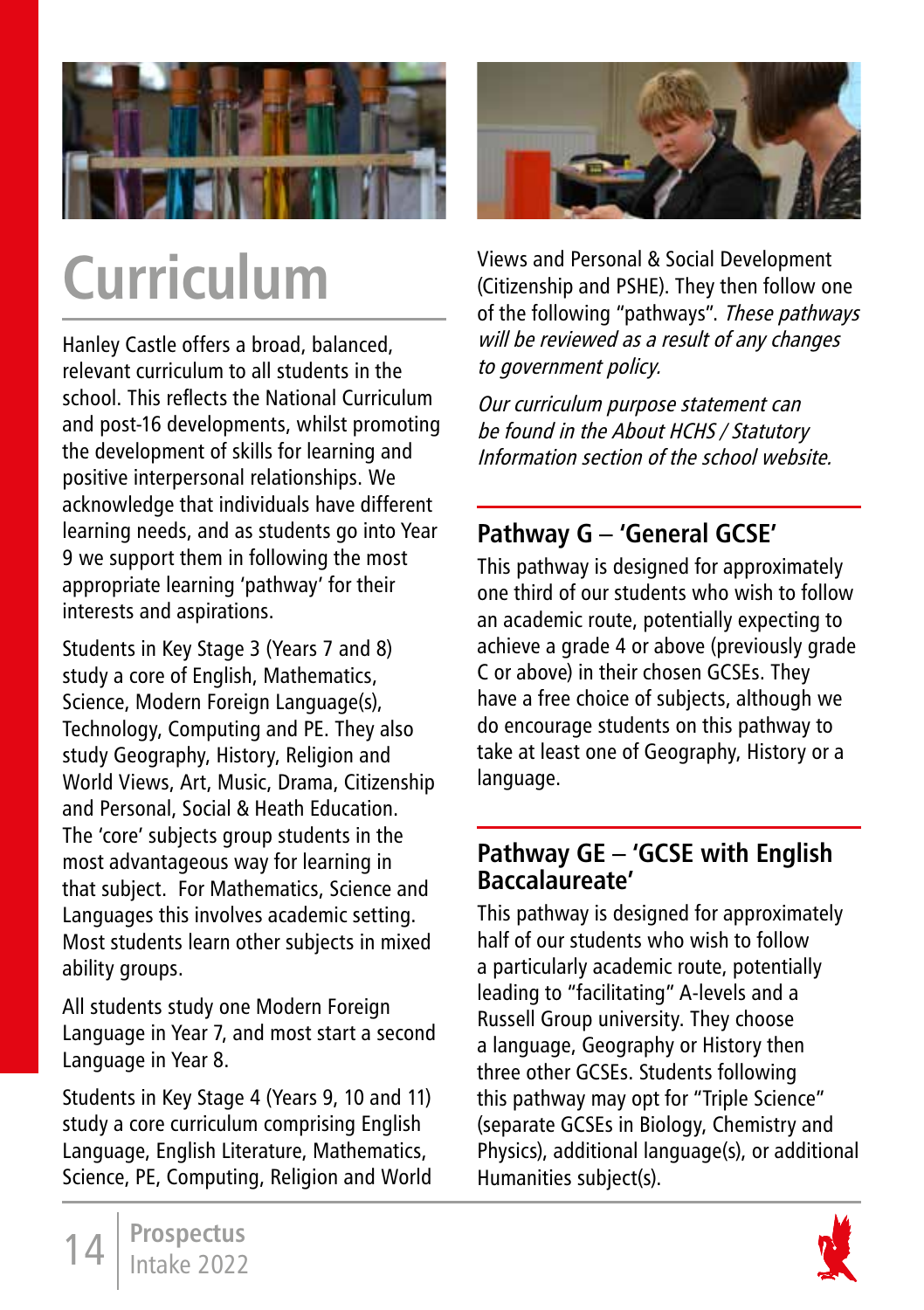The English Baccalaureate is not a qualification in itself. It was introduced in 2010 as a performance measure, recognising students' achievement in the following GCSE subjects: English, mathematics, history or geography, sciences and a language.

## **Pathway GB – 'GCSE with BTEC'**

This pathway is designed for students who have a good chance of achieving 5 GCSEs at grade 4 or above (previously grade C or above), and is aimed at those students for whom a vocational component to their curriculum, such as a BTEC, is advantageous alongside other GCSE options. We encourage students on this pathway to take at least one of Geography, History or a language.

## **Pathway B – 'Bespoke/BTEC'**

This is designed to support those students who will progress to achieve good 'level 1' qualifications, either through GCSE grades 1-3 (previously grades D-G), or via BTEC qualifications. Their curriculum is supplemented by skills-based and work related qualifications such as ASDAN. Year 11 students following this pathway in 2021-22 will be the last cohort to attend The Bridge School in Hanley Swan for one afternoon per week, where they follow an animal care course. We currently offer Level 1/2 BTECs in Sport, Business, ICT and Music Technology.

# **Academically Gifted Students**

Teachers provide appropriate challenge for the full range of students in their classes. In addition to this, we run a programme of sessions, challenges and trips designed specifically to further develop the intellectual curiosity and aspirations of our most able students.

## **Post 16**

Our Sixth Form curriculum comprises a broad range of over twenty A-levels alongside packages that provide progression routes from our Level 2 BTEC subjects in Key Stage 4. We currently offer Level 3 BTECs in Sport, Music, ICT Science and Travel & Tourism.

# **Personalising Learning**

Every year we design option blocks for KS4 and KS5 around the subjects selected by students, thereby making every effort to meet students' preferred combinations.

# **ICT and Computing**

All students are given the opportunity to develop IT skills to support their learning in other subjects and in their life beyond school. Each member of the school has access to our high specification computer network, through which they can access the internet and a wide variety of applications. In addition to the computer suites around the school, several departments have their own bank of laptops that are used in lessons. In KS3 all students are given an introduction to computing skills and e-safety through their core curriculum.

# **Religion and World Views**

Religion and World Views is provided as part of a broad and balanced school curriculum which promotes students' spiritual, moral, social and cultural development. It is based on the Worcestershire agreed syllabus and is inclusive and broad minded. Parents do have the right to withdraw their child from RE and provide an alternative religious education, and must contact the Headteacher if they wish to do so. However, the school does not support selective withdrawal from Religious Education.

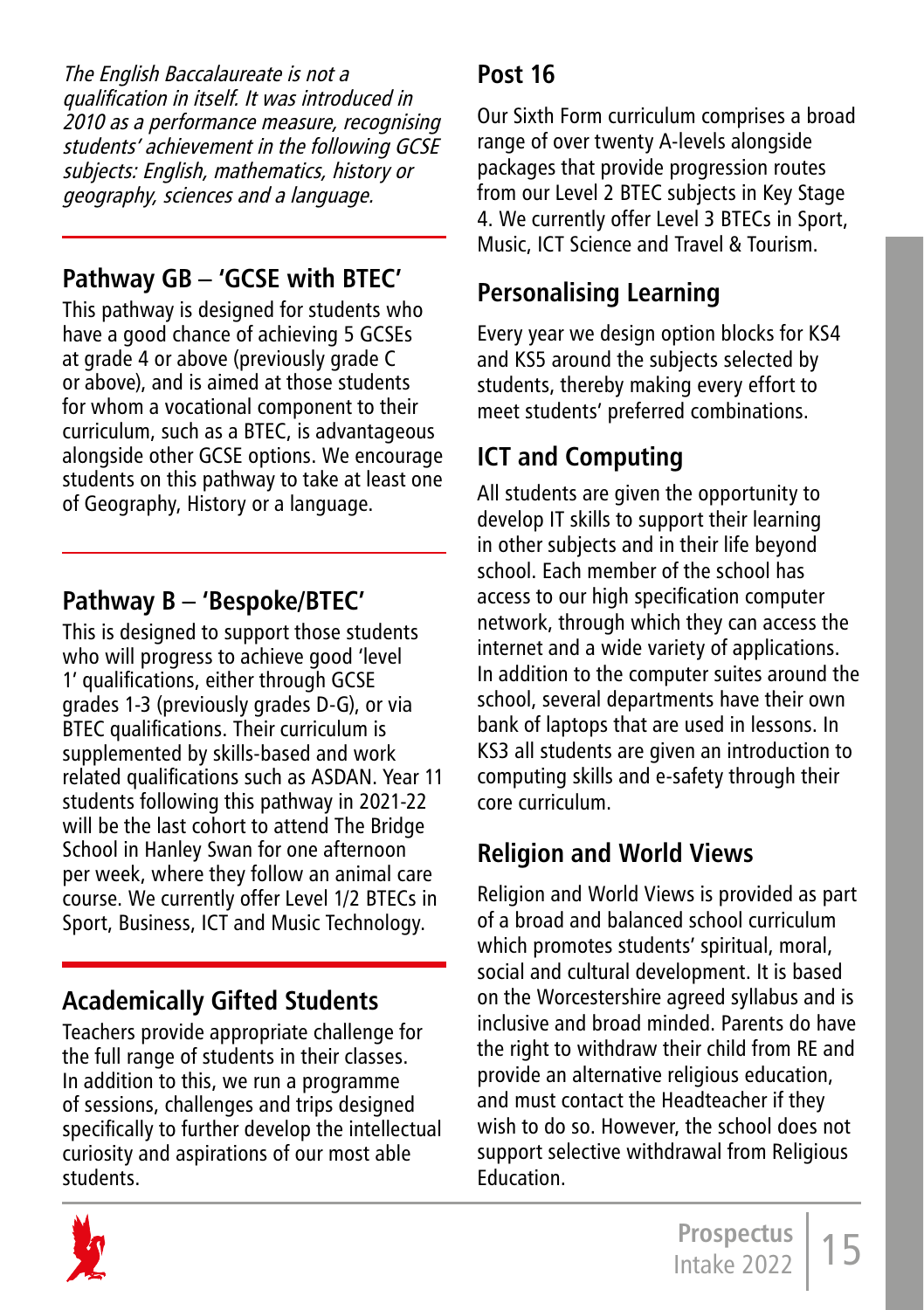# **Supporting and Monitoring Progress**

We work in partnership with students and parents to ensure that students fulfil their own personal potential. "Attitude and Effort" awards ("Attitude to Learning" awards in the sixth form) are an integral part of our monitoring process, and are communicated every half term. These awards make a regular judgment on students' attitude and effort in every subject. In addition, a progress check is made by every subject each term and communicated to parents.

The purpose of this monitoring is threefold:

- to keep parents informed on a regular basis
- to offer students reward and recognition for hard work in addition to attainment
- to flag up patterns in student progress so that we can implement early intervention where required

Effective learning builds on praise alongside focused next steps for improvement, appropriate for each individual ability. Subject teachers use this framework to give regular written and verbal feedback, and students are supported in acting upon advice. We believe that by becoming involved with the assessment of their own progress students develop an understanding of their goals for success. Students use their progress data to decide on achievable goals for the term ahead. These are reviewed at the beginning of each new term in the context of their teachers' feedback.

Parents are invited to an information evening at the beginning of each academic year to hear about the focus and opportunities available for the year ahead. This is in addition to the annual consultation evening, the school reports and a variety of specific information evenings for parents. Other channels of communication include Key Stage Leaders, Tutors, individual departments and the school website. We encourage parents wishing to communicate with the school or individual teachers to do so via the appropriate Key Stage Office.

| <b>Attitude and Effort</b> | <b>Description</b>                                                                                         |                                                                                             |                                                                                                                           |
|----------------------------|------------------------------------------------------------------------------------------------------------|---------------------------------------------------------------------------------------------|---------------------------------------------------------------------------------------------------------------------------|
| Outstanding                | Consistently goes the extra mile, dedicated to continual improvement and<br>reaching their full potential. |                                                                                             |                                                                                                                           |
| Very Good                  | Always shows a very good attitude to learning, could still take a more<br>pro-active role.                 |                                                                                             |                                                                                                                           |
| Positive                   | Does what is required with enthusiasm, consistency is needed.                                              |                                                                                             |                                                                                                                           |
| Unacceptable               | Coasting                                                                                                   | <b>Disruptive</b>                                                                           | Lacking in Interest                                                                                                       |
| because they are           | Does the minimum of<br>what is asked of them<br>either in lessons or at<br>home. Has more to offer.        | Has interrupted lessons<br>or stopped others from<br>learning on more than<br>one occasion. | Does not appear to<br>be motivated to learn<br>or achieve. Extra<br>support has been<br>required to keep<br>them on task. |

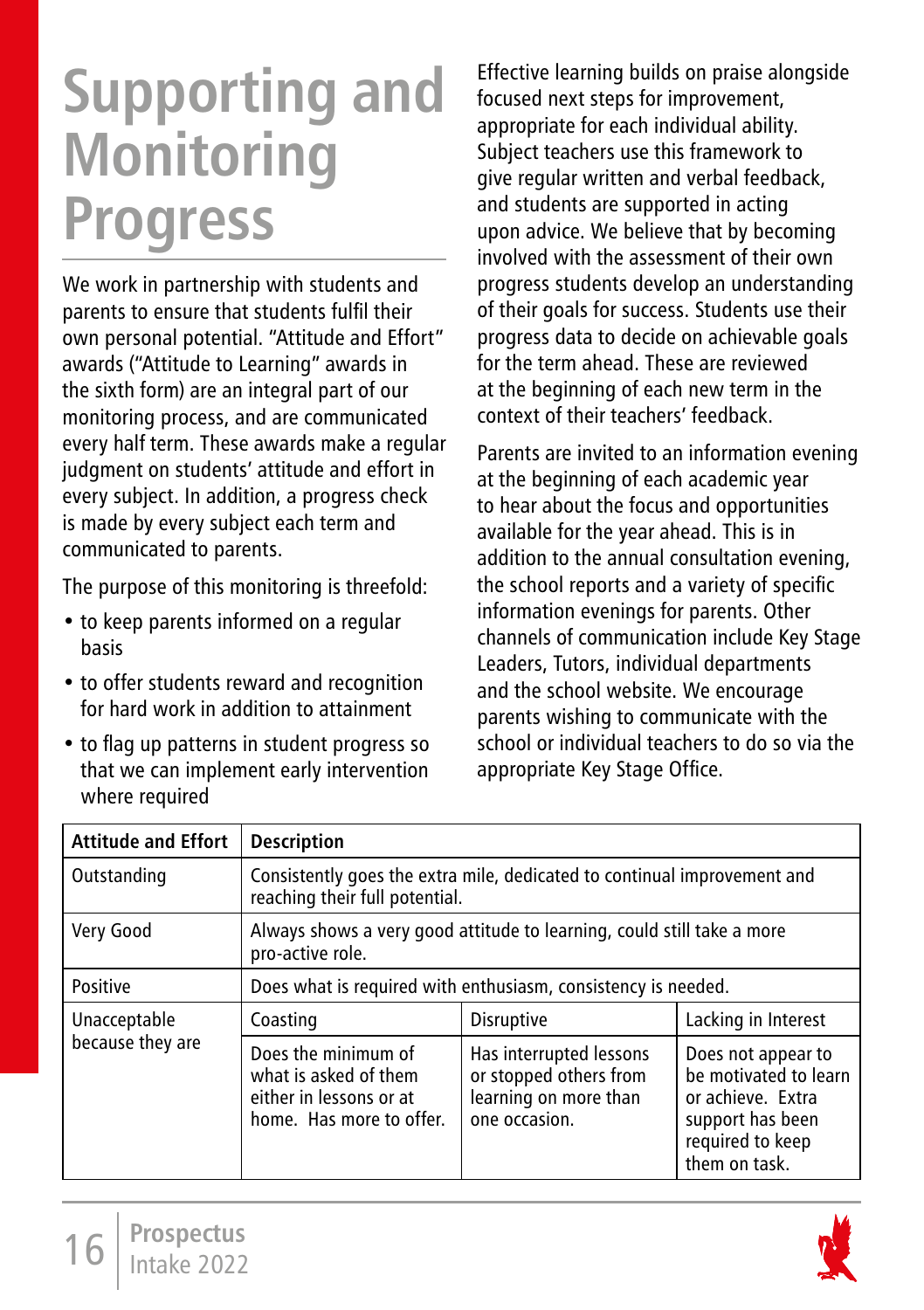# **Careers Education, Information and Guidance**

The school has a statutory duty to provide independent careers guidance for our students. By the end of Year 11 all students will have received a 1:1 meeting with our qualified Careers Advisor and further meetings throughout Sixth Form to support them in making the right choice for their next steps.

Our vision for students is to enable them to make aspirational, realistic and informed choices for their future. Through our Careers Related Learning Programme all students will be supported to develop the skills, abilities and attitudes to achieve their personal best and are well prepared for post 16/post 18 pathways and the world of work. They will be given opportunity to participate in a range of meaningful careers activities, including introducing them to a wide range of careers, meeting with employers and having experience of the workplace.

An effective careers guidance programme has never been more important. Education, training and employment opportunities can be complex to navigate and are more challenging than ever before. The Hanley Castle Careers Programme provides our students with the knowledge, inspiration and ability to manage their personal career plans in order for them to succeed in their chosen career pathway.

At each transition stage students will receive additional support and guidance



from their tutors, our Careers Leader and the relevant Key Stage Teams. They are supported in making choices and decisions by giving access to impartial information and guidance as to the range of options available (including academic, vocational and apprenticeships).

# **Work Experience**

All students are encouraged to engage in 'experiences of the workplace'. We actively engage with local employers to ensure our students have at least one meaningful employer led encounter each year. Our students have opportunity to visit and meet with local employers and in Years 10 and 12 undertake a work placement, for a week, at the end of the academic year. This is an important part of the careers curriculum and provides our students with the opportunity for self-development whilst broadening their understanding of the world of work. Our Year 12 students are encouraged to undertake a placement which has a direct relevance to their current/future studies and career aspirations.

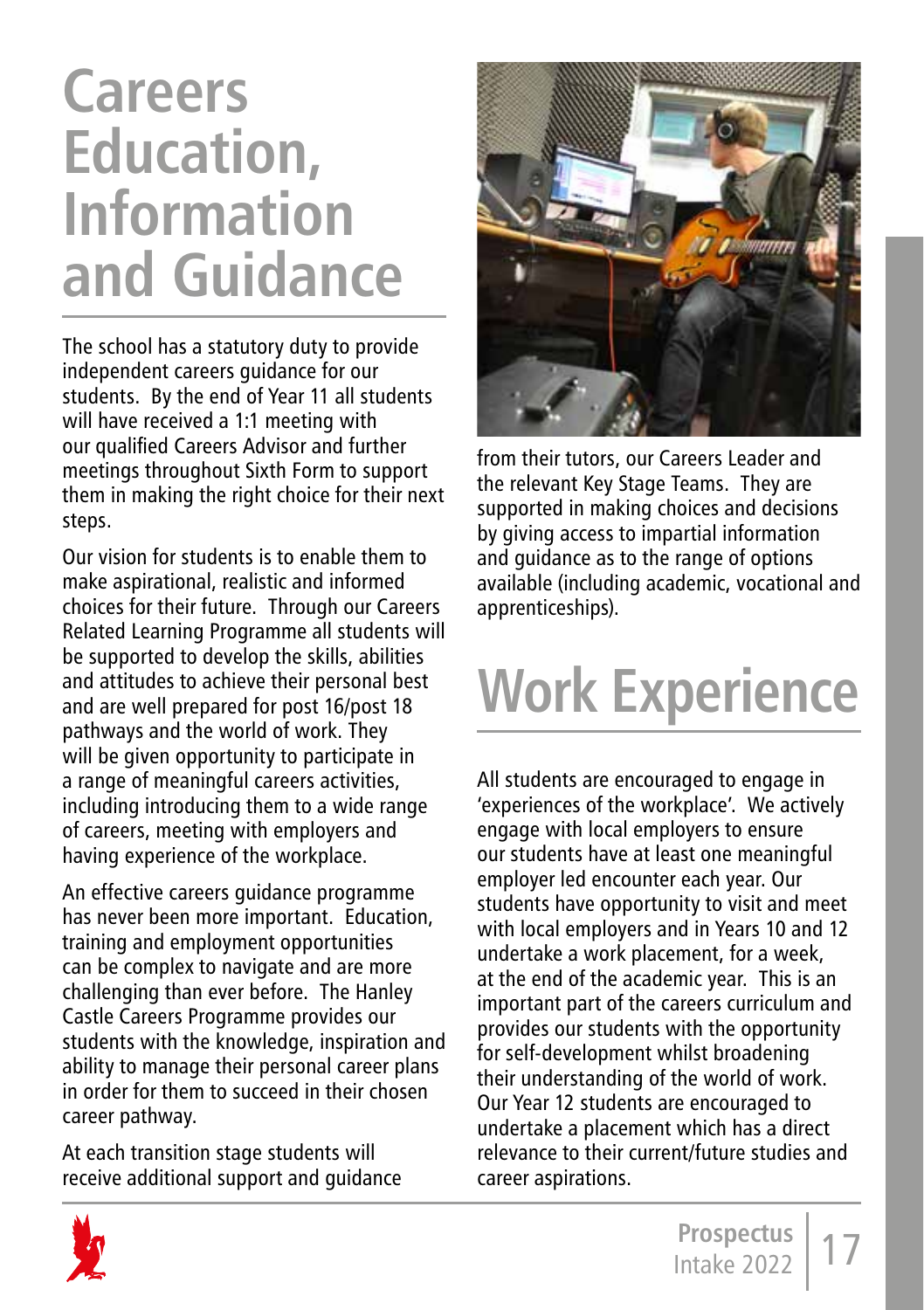# **Pastoral Organisation**

The pastoral organisation of the school is helped by the fact that Hanley Castle is a relatively small secondary school with around 180 students in each of Years 7 to 11. It is therefore easier for each student to be regarded as an individual within a 'family' community. In order to achieve this there are three Key Stage Leaders who work alongside a team of Tutors.

All Tutor Groups are of mixed ability and are carefully selected to achieve a productive balance, bearing in mind the students' previous schools and comments from their Year 6 class teacher. The Head of Key Stage 3 is responsible for this all-important transfer from Primary to Secondary school and ensures the move is as smooth as possible. This is supported by curriculum transition activities, particularly in Languages, Sport & Technology and a number of opportunities for Y5 and Y6 students to visit and participate in activities at Hanley Castle. Individual transition plans are also offered to some children with special educational needs.

### **Links with Home**

This is seen as vitally important for all students if they are to achieve their best; hence, members of the key stage team, including tutors, will always be willing to meet parents who wish to discuss any matter.

There is at least one Consultation Evening per year, as well as a parents information evening, and parents are kept informed of their son's/daughter's progress on a regular basis through reports and progress checks. We hope that parents reinforce this link through the Friends' Association, functions held at school, sport and other opportunities.

## **Behaviour and Discipline**

The notion of "Belonging" to our school underpins the code of conduct which aims to enable all students to achieve their best as a valued and accepted member of the Hanley community and as a learner.

Hanley Castle students always:

- Do as staff say without delay
- Take pride in everything they do
- Work hard and stay focused
- Let others learn

Our general philosophy is one of encouraging self-discipline, respect for others and for the school community. All students know the code of conduct, and the tutor will discuss the code with new students during the first weeks of term. They will also be displayed in school and reinforced in assembly.

We pride ourselves on being a welldisciplined and happy school. There are times, however, when rules are broken. We try to be sensible and fair about punishments, and for first offences we usually give a warning. For minor offences, there are appropriate punishments; students may also be kept in at break or lunchtime. For more serious offences, an after-school detention may be held. In such cases parents are given at least twenty-four hours notice where possible.

The range of sanctions and responses is explained in detail in the school's behaviour

18 **Prospectus** Intake 2022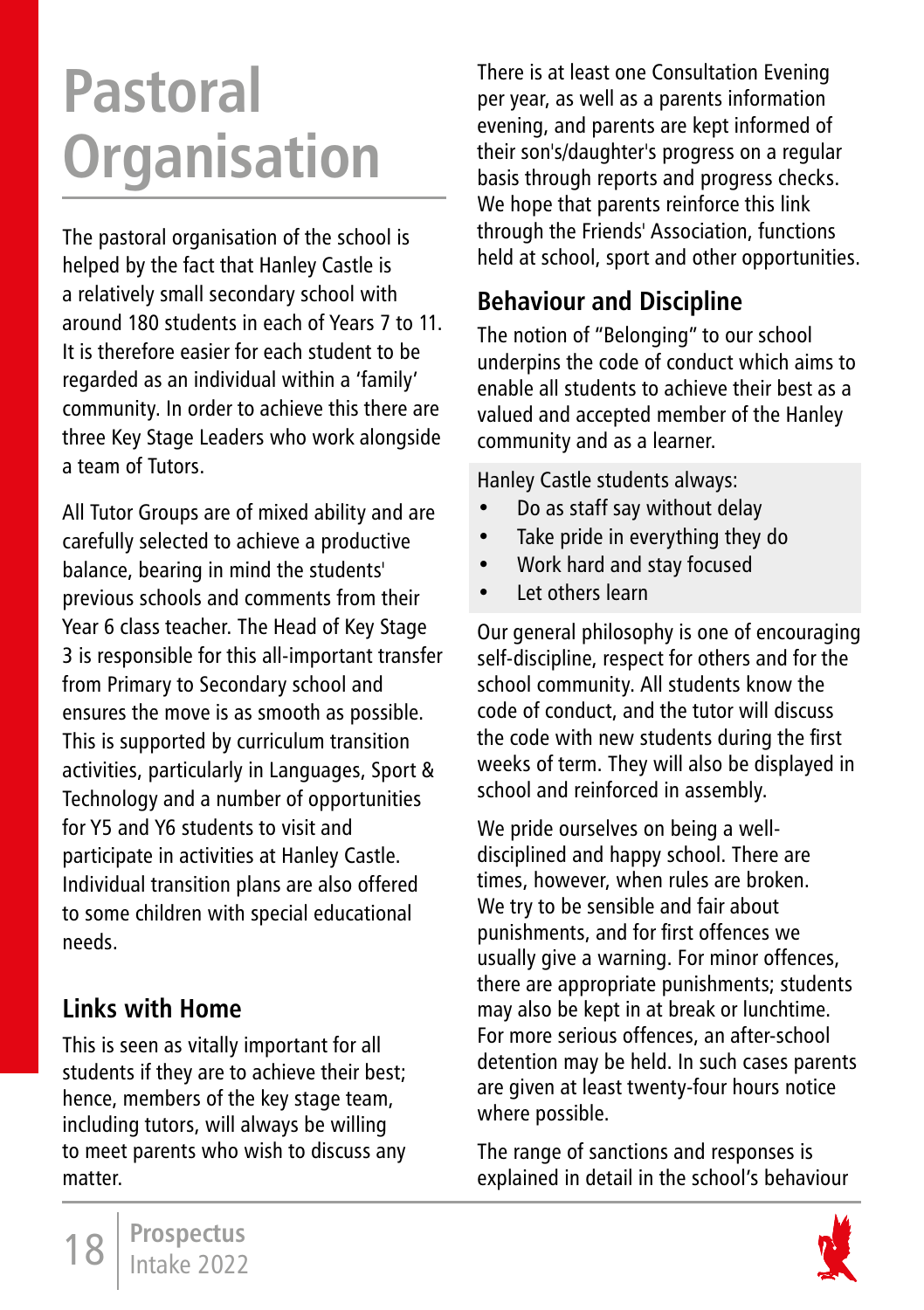

management policy, available on the school website. Serious incidents may result in the Headteacher excluding a student from school for a fixed number of days. Permanent exclusion would be the last step if behaviour does not improve.

Guidance, mentoring, support plans and counselling are employed extensively.

### **Homework**

Homework is an important part of the process of learning. Students in Years 7 and 8 will receive up to three homework tasks per night each of approximately twenty to thirty minutes, the length of time increasing to forty five minutes by Years 9, 10 and 11.

Students will be allocated an epraise online login where they can view homework set and monitor their rewards. Parents can also use this login code to support their child's learning. Independent study and academic reading over and above class-time is essential in the Sixth Form in addition to set work. Self-motivation is encouraged at this level.

### **Aspire@Hanley, Department for Special Educational Needs and/or Disabilities**

The purpose of Aspire@Hanley is to identify and support students with Special Educational Needs and/or Disabilities to thrive in school and access the curriculum.

Initially support is provided in the classrooms, through quality first teaching, where all teachers are responsible for ensuring that the work is differentiated to meet the needs of individual students.

Further interventions include:

- liaison with parents
- intervention programmes in Aspire
- external agency involvement.

Active co-operation and involvement of parents is valued, especially in meeting the needs of students. Parents are invited to contribute to the provision for their children in both its implementation and its review. We welcome the views of parents and invite all parents of children with SEND to join Aspire's Parent Voice. Our school SEND Information Report and SEN policy can be found on the school website



"You are passionate about success for every child and are determined to help each individual overcome any barriers or challenges.<sup>77</sup> Ofsted 2017

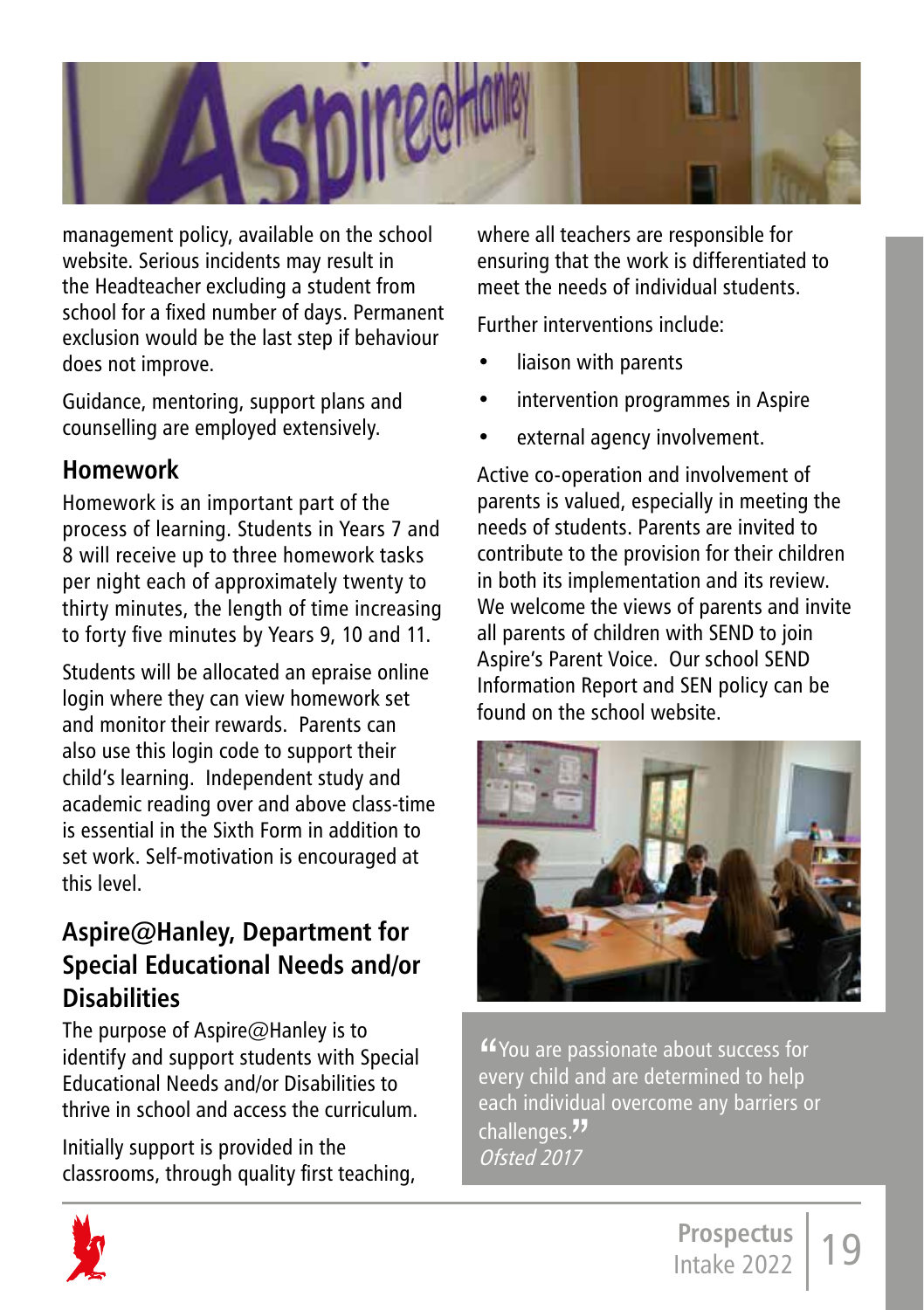## **School Assemblies**

Assemblies are valued as meaningful educational experiences. Such events engender a community spirit, offer an opportunity to transmit shared values and promote social cohesion. Assemblies attempt to deliver a message with a moral, but the extent to which they are specifically Christian is a matter of personal commitment on the part of the member of staff taking that assembly. Parents have the right to withdraw their child from acts of collective worship. Please contact the Headteacher if you wish to do this.

### **Examinations**

Internal school examinations or tests are part of the overall assessment of all students in each subject which they study. Details of these examinations/tests are issued on a School Calendar.

### **Results**

In accordance with Government guidelines, summaries of examination results are included on our school website, although this will not be the case in 2021 due to the exceptional circumstances of the pandemic. This is the case for all Worcestershire students.

"Students' spiritual, moral, social and cultural development is well supported by the school's impressive number of overseas study visits and student exchanges with schools as far afield as Sweden and Tanzania."<br>"Students have opportunities to develop

"Students have opportunities to develop leadership skills, for example by taking on college captain roles.**"'**<br>*Ofsted 2017* Ofsted 2017

"**Being successful at Hanley Castle is not just about academic success. There is a wealth of enrichment activities, including international exchange visits, music, drama and sporting opportunities, scope to engage with the world of work and chances to volunteer and help others.**" **Ofsted 2017**





20 **Prospectus** Intake 2022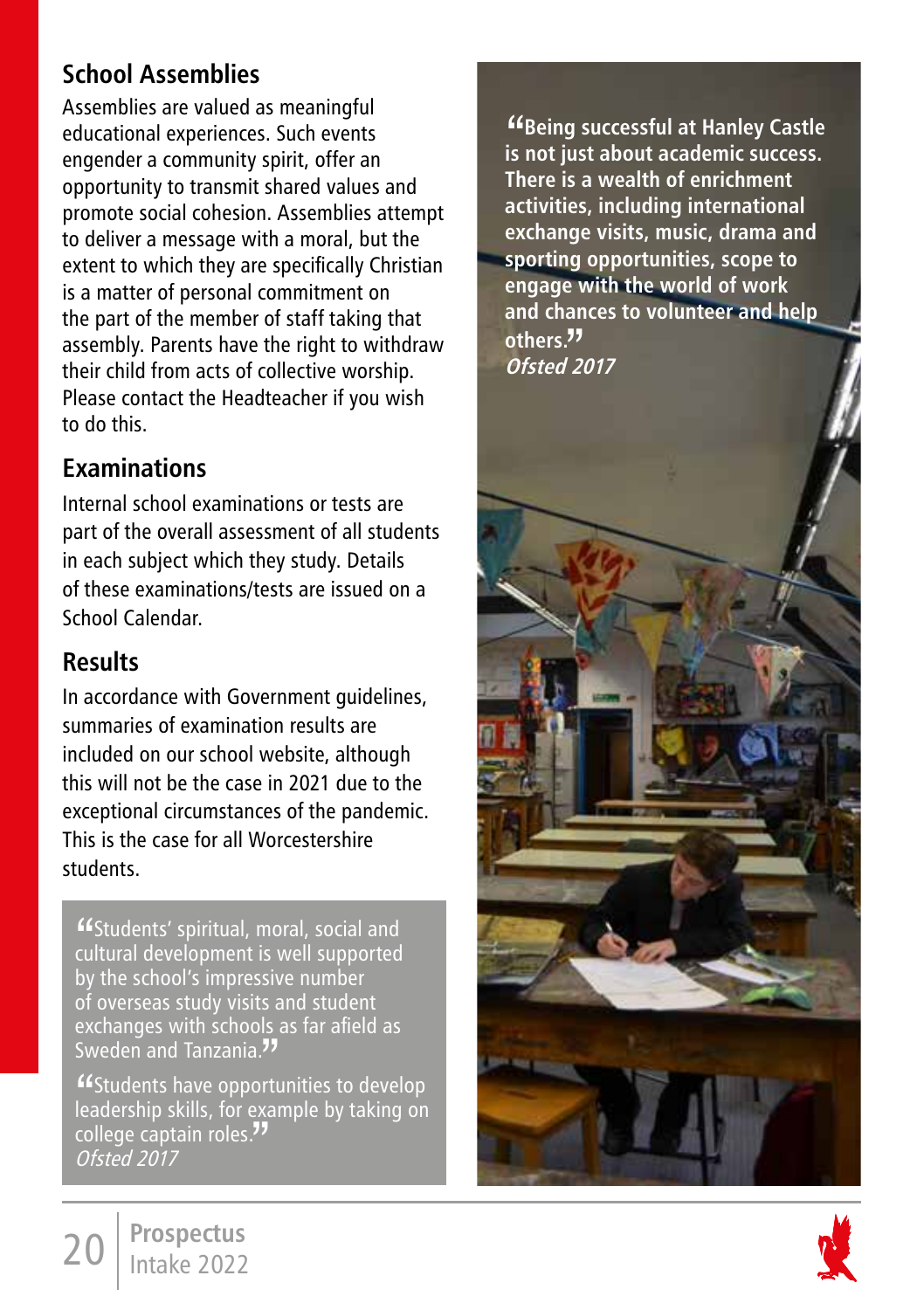**Hanley Castle High School is committed to its responsibilities with regard to safeguarding and promoting the welfare of children. The Safeguarding Policy (including Child Protection) is available on the school website.** 

# **Student Support and Early Help**

In order to achieve the best possible outcomes for our students our pastoral support work is supplemented by a number of in-house and external providers including:

### **Safeguarding and Attendance Officer**

In order to maximise progress and attainment for our more vulnerable students, our Safeguarding and Attendance Officer works closely with a number of families to bring about improved attendance and to support them through more turbulent times.

## **School Counsellor**

Our Counsellor is in school all day Tuesday to Thursday. She offers guidance and support on a range of issues either in groups or in 1 to 1 sessions. Students can self-refer or may be advised to see her.

## **Anxiety Therapy**

Students who may need support to cope with anxiety, including exam anxiety and sleeplessness, may self-refer to receive support through meditation, relaxation, hypnotherapy and other self-help strategies.

# **School Nursing Service**

The school nurse visits school once per week during term time. She offers both a "drop in" and appointment based service. She can offer support and guidance with diet, anxiety, sleep, friendship issues, smoking cessation, general health and other emotional issues.

## **Early Intervention Family Support**

EIFS works in school with groups of vulnerable students to support with attendance issues at home and managing the risks facing young people. They also work with families who may be experiencing difficulties with teenage behaviour, attendance, boundaries, parental ill health etc. Families can self-refer or the school may refer, with consent, on the families behalf. Evening parenting courses are run by EIFS, once per term from Hanley Castle High School.

## **Police Community Support Officer**

PCSOs are able to provide group work in school to support young people to make safe choices and to develop an understanding of healthy relationships.



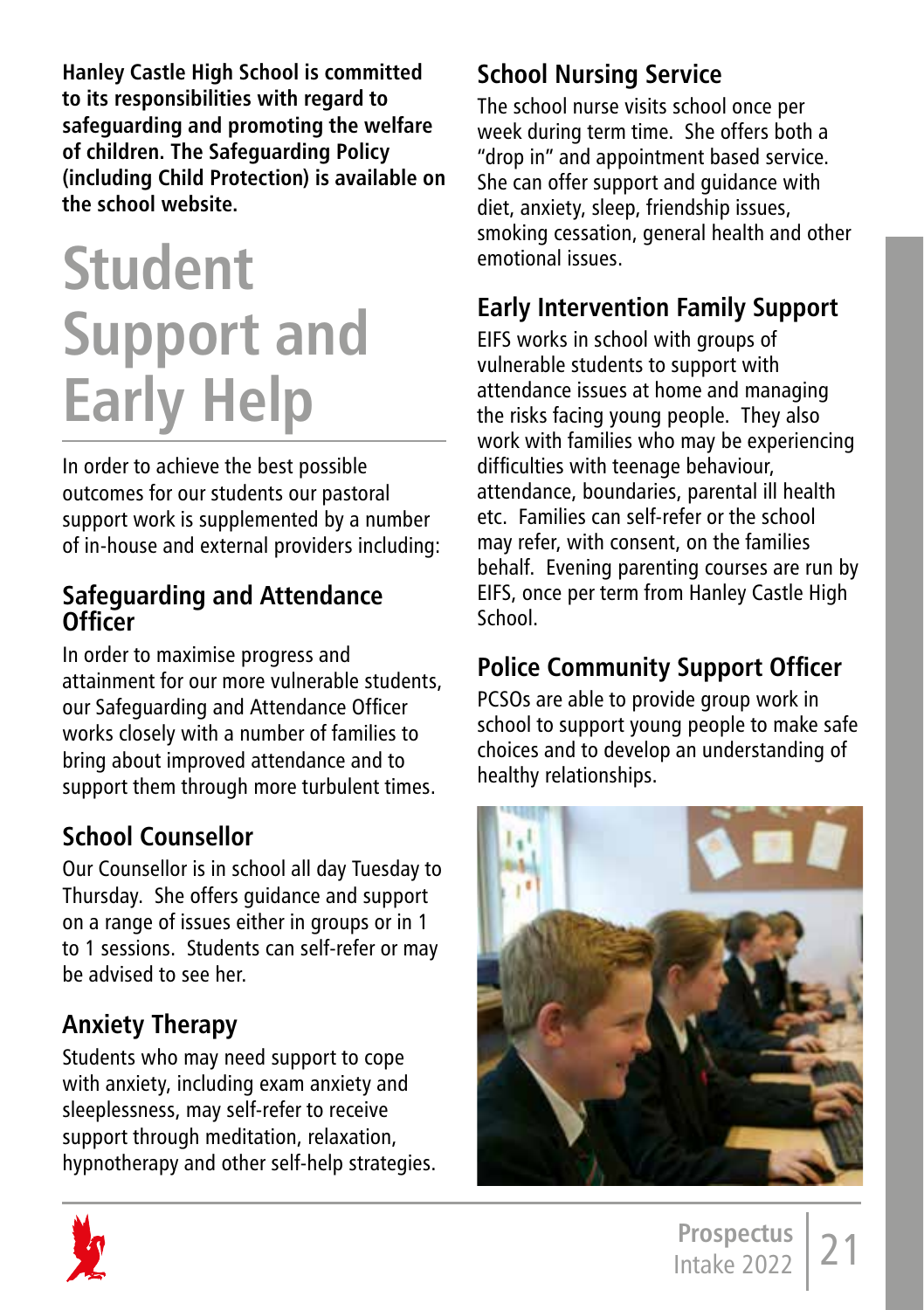

# **International Dimension**

After gaining Specialist Schools Status for Languages in September 2006 and re-designating in May 2009, Hanley Castle High School is building on its strengths as a school that promotes internationalism, offers students excellent learning opportunities and positions itself at the centre of the local community.

In recognition of our international work, we were awarded the International School Award in September 2007, which was re-awarded in September 2011, September 2014 and September 2019. A large number of international events take place every year, including language taster sessions, culture day and a Primary Festival of Languages. We are also building exciting links with schools in Europe, Tanzania and China.

### **International Ethos**

We encourage all our students to understand that they are part of an international community and impress on them their need to harbour respect and tolerance towards other cultures and nationalities. We highlight international themes across the curriculum and all subject areas contribute to creating an international flavour.

In addition a tutor group of Chinese students joins the school each year for the summer term. Hosted by local families, they bring a genuine taste of global culture to Hanley.

## **Language Learning Provision**

At present, the school offers French and German to GCSE level and A-level. As well as up-to-date technology to support our students with their language learning, contact via our many links provides opportunities for students to communicate with native speakers. Our students have the opportunity to become Language Leaders, championing the development of language skills both at Hanley Castle and in our local primary schools.

## **Working with the Community**

We believe that learning should be at the heart of our community. Our work supporting languages in our feeder primary schools has been recognised nationally as a model of good practice, achieving a Leading Aspect Award for educational innovation.

### **International Links**

The school has a wide-ranging programme of visits, exchanges and international links:

German Exchange – to Bad Neustadt in Bavaria • Ski Trip to Austria • German & History trip to Berlin • Visits to South Africa, Tanzania and Cultural Tour of China • French visits to Normandy and Paris

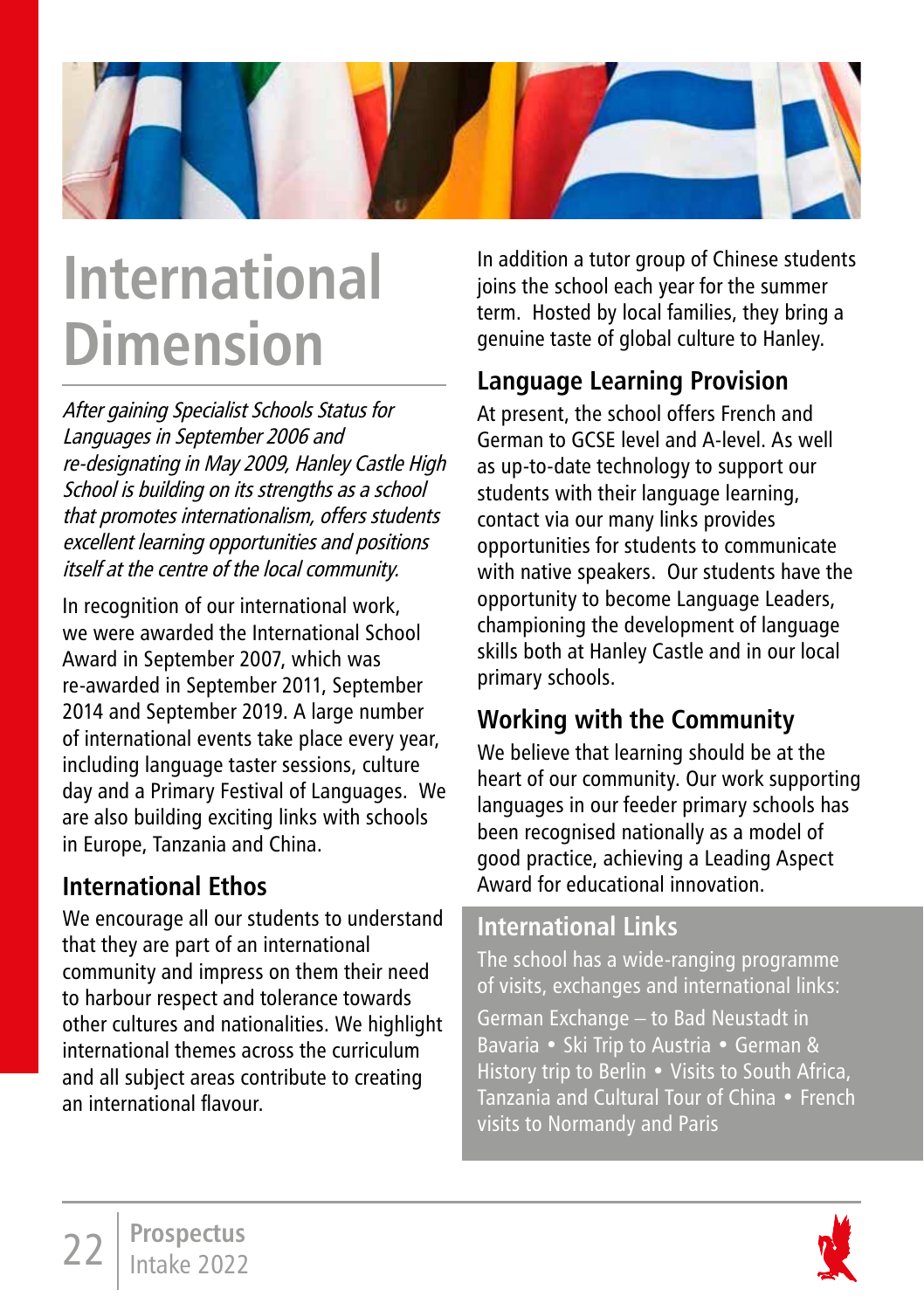# **Physical Education**

# **Aims of Physical Education**

Physical Education provides an enjoyable, satisfying and balanced programme for all students, with opportunities to develop physically, socially, emotionally and mentally. The curriculum offers a comprehensive range of experiences to meet the needs of individual students and encourages and promotes active involvement of all students as performers, observers and officials, through planning, performing and evaluating performance.

All students in KS3 will have a broad, balanced curriculum, where a personalised learning experience and a wide variety of activities are available to suit the needs of the individual student.

All students learn through the KS3 PE National Curriculum. This includes developing techniques and using a range of tactics and strategies to overcome opponents, taking part in outdoor and adventurous activities to develop team working skills, evaluating performance to bring about further improvement and providing opportunities to take part in competitive sports outside of school.

## **Facilities:**

**Inside:** A multipurpose hall for gymnastics and dance.

A large sports hall facility providing a fitness suite, 4 badminton, netball and basketball courts. Indoor football, trampolining, hockey, volleyball, indoor cricket nets and tennis court.

**Outside:** 2 fields (winter), cricket nets, 2 rugby pitches, 4 rounders pitches, 4 football pitches, 1 12-lane 400m athletics track, training grids, 1 artificial wicket, 5 tennis courts and 4 netball courts

# **Extra Curricular Sport**

We compete against local schools in rugby. hockey, football (boys and girls), netball, rounders, athletics, cricket, basketball and cross-country. In addition to this, noncompetitive opportunities are seen as important for those students wishing to participate in a more aesthetic and noncompetitive atmosphere whilst gaining an experience of new and exciting sports. Over the last few years these have included ultimate frisbee, aerobics, American football, Aussie Rules football, yoga and body pump.

In addition to this we attend a number of partnership festivals for students of all levels to experience physical activity and competition. These have included basketball, dance, frisbee, gymnastics, handball, netball, orienteering, rounders, rugby and swimming.



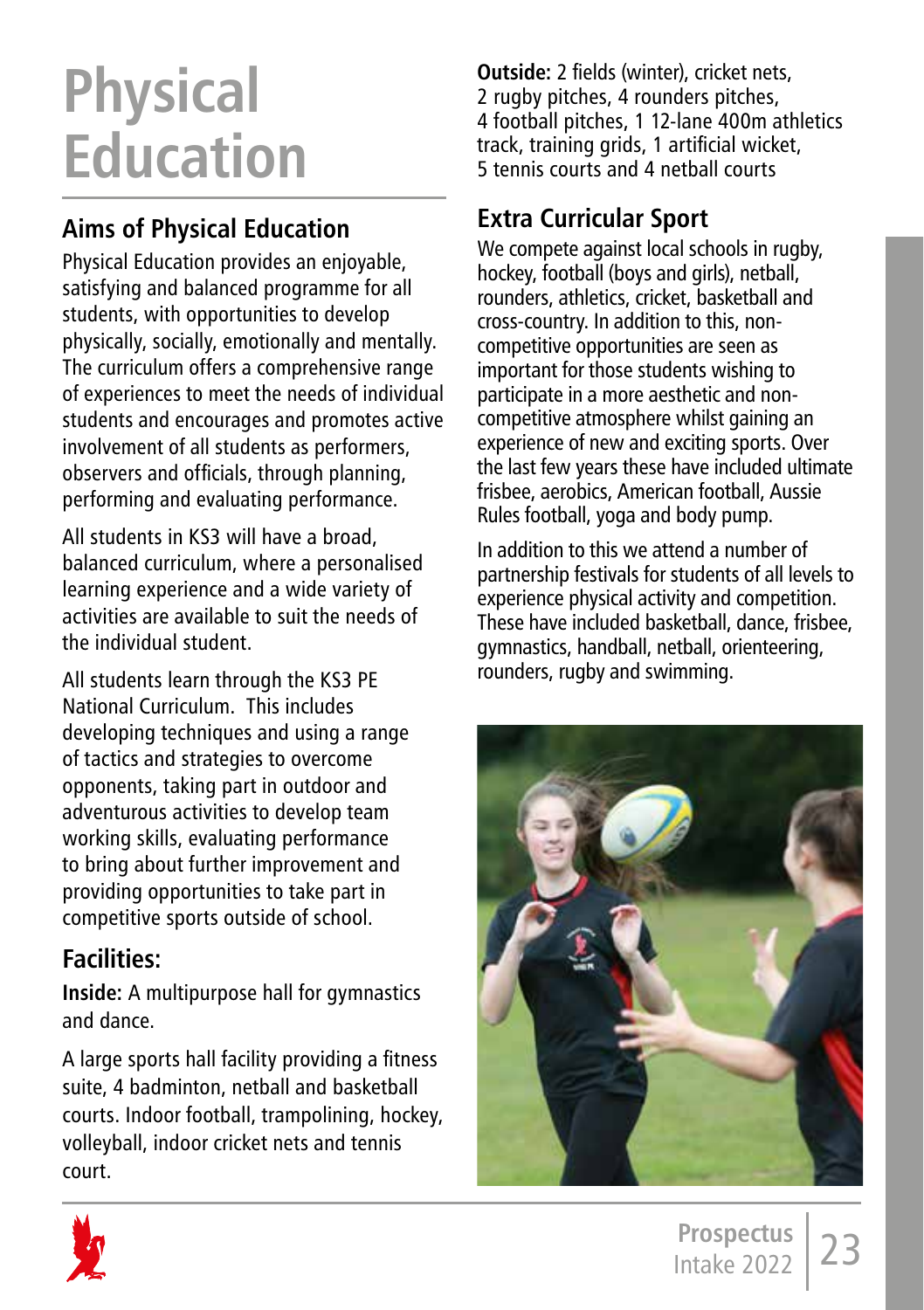# **The Sixth Form**

Hanley Castle High School Sixth Form offers an outstanding experience for all students seeking post-16 excellence.

Our 16-19 study programme details students' individual academic offer, support and guidance, volunteering opportunities and work experience. Whether students are targeting Oxford, Cambridge or other top universities, or seeking a more vocational package as a preparation for work or apprenticeships, Hanley Castle can offer tailormade provision to ensure that every sixth form student makes the most of their abilities.

In recent years, Hanley Castle Sixth Form has achieved tremendous A-level results and admitted its largest, most talented cohorts of students yet. The school has introduced dedicated tutorial support for its many academically gifted students, ensuring that they receive high quality academic mentoring, a fast tracked approach to the university application process, and unmatched super-curricular activities and experiences to ensure that they are the well-rounded high flyers that Oxbridge and Russell Group institutions

Over the last six years successful Oxbridge applications from Hanley included – Oxford for Mathematics, History, Biological Sciences, Geography, Economics, Law and MFL and Cambridge for Natural Sciences, Veterinary Science, Architecture, and students reading Law, Dentistry and Medicine.

Our sixth form centre provides an outstanding study environment for our sixth formers and includes computer rooms, study rooms and a common room. We also have the new sixth form fitness suite available for that much needed down time.

Hanley Castle also offers the broadest range of enrichment and social opportunities, ensuring that students of all abilities are fully engaged in a programme which includes the school's own legendary school productions.

Former schools minister David Laws says the country needs more high performing comprehensives like Hanley Castle High School.

are seeking.

"**The best sixth form provision I've seen for a long time**"**.**  HIM 16-19 Study Programme Survey Visit February 2014

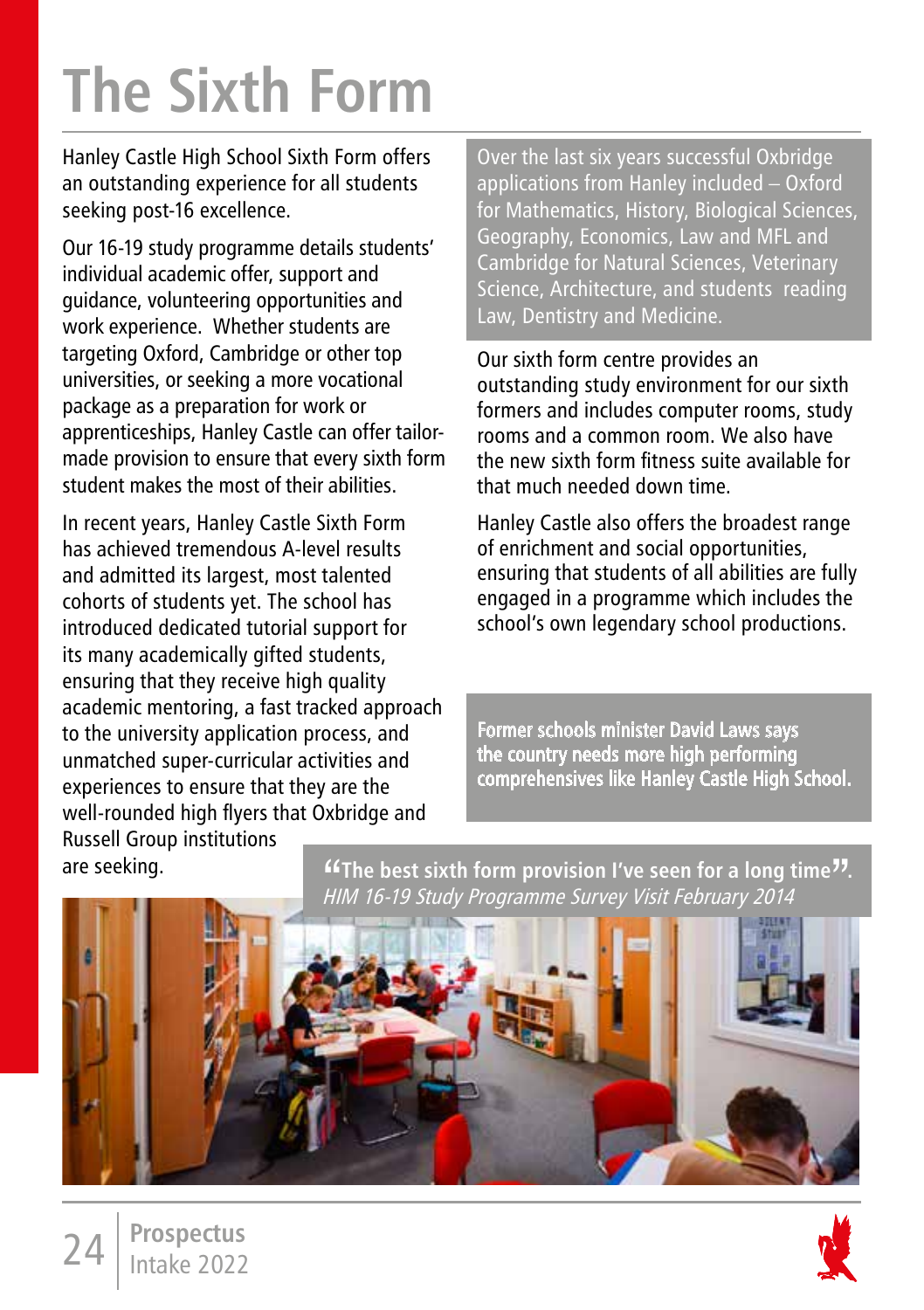

# **"Super-Curricular" Opportunities**

In addition to examination success, the extracurricular opportunities at Hanley are vast and varied including peer support, sport, music, drama, charity work, peer listening, school councillors and college captains. Career specific pathways and societies such as Law, Medicine, Journalism, Physiotherapy and Engineering to name a few. All of these opportunities are designed to enrich the student's sixth form life and make them a more valuable asset when they leave.

We do hope students approach Hanley Castle Sixth Form with the aim of fully immersing themselves in sixth form life – seizing the opportunities and focusing on realising their potential.

We hope to see you at our Sixth Form Open Evening on **Thursday, 4 November 2021**. Further information can be found in our Sixth Form Prospectus on the school website.

### **Senior Students**

The school has a body of senior students, drawn from the Sixth Form, who assist the staff with the day-to-day running of the school and the sixth form centre. The team is led by a Head Boy, Head Girl and their Deputies.

#### **Head Girl – Isabella Quinn**

At Hanley Castle the relationship between the teachers and the student body is at the heart of the school. Every pupil receives an incredible network of support, which comes from teachers who genuinely want the best. Myself and Ollie feel immensely privileged to be able to represent and be the voice of the students, working alongside effective committees and school councils. Hanley is a place where the pupils have a genuine desire to participate in school life, whether this be academic or non-academic, success thrives in an environment like Hanley. This community enables students to feel confident and supported in pursuing new horizons.

#### **Head Boy – Ollie Cooke**

We believe that Hanley is unique in its friendly and connected environment which allows everybody to feel welcomed and to pursue their interests. This wide range of interests is complemented through the range of extra-curricular activities catered for throughout the school. Equally the community nature of Hanley means people feel cared for and the voices of the students are always listened to. The student body, which I am proud to represent, always holds a valuable voice in the running of the school and students feel that they are cared for and supported. Hanley is also an accepting school which encourages students to be themselves and work towards their dreams whilst making invaluable memories on the way.

**"The sixth form continues to be a real strength of the school with excellent** results in academic and vocational courses, increasing numbers, a wide-reaching enrichment programme and very successful progression for students into work, training or university<sup>77</sup>. Ofsted 2017

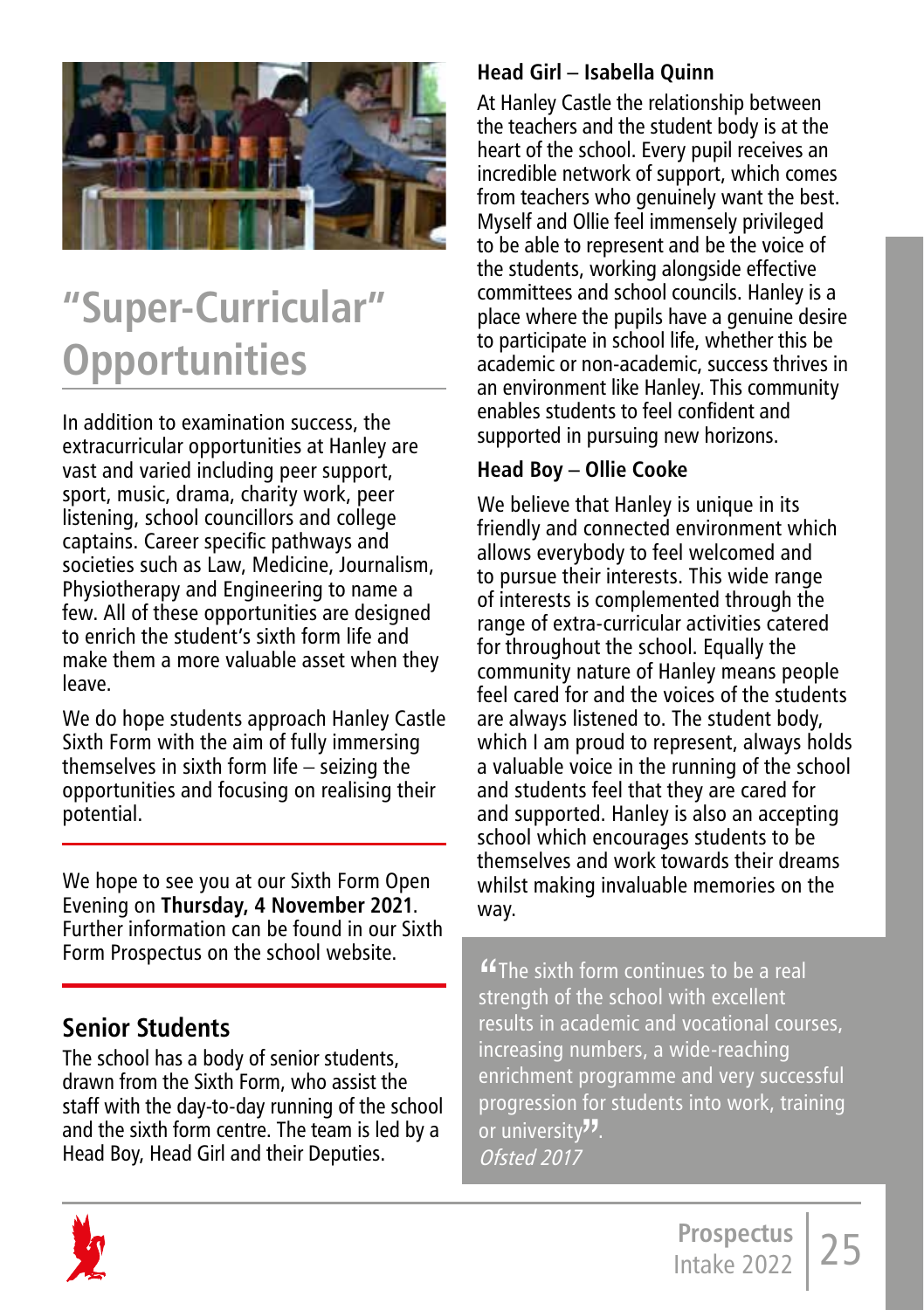

# **Enrichment Activities**

These are essential in creating a vibrant experience at Hanley Castle. There are opportunities for everyone and we encourage all students to get involved. If students would like to see a new activity started then they should speak to a member of the School Council.

It is an aim of the school to offer as wide a range of activities as possible. This covers sports clubs, societies, drama, participation in music festivals, competitions and trips, run by departments or individual members of staff.

Some areas already established include:

| <b>Music Soirees</b>    | <b>Hanley's Got Talent</b> |
|-------------------------|----------------------------|
| <b>Chef of the Year</b> | Year 11 Prom               |
| <b>Chess Club</b>       | <b>School Show</b>         |
| <b>Sponsored Walk</b>   | <b>The Hanley Run</b>      |
| <b>Blues Festival</b>   | <b>Jazz Festival</b>       |
| <b>Netball</b>          | <b>Rugby</b>               |
| <b>Cricket</b>          | <b>Athletics</b>           |
| <b>Tennis</b>           | Swimming                   |



### **Performing Arts**

There are numerous opportunities for students to participate in the Performing Arts, which are published on the Performing Arts notice board. Our latest outstanding production "Made in Dagenham" saw over 100 students involved.

### **Music**

The school offers many lunchtime clubs and activities, including two choirs, a swing band and an orchestra which rehearse on a regular basis. There are many musicians on the staff who work to ensure a lively musical life. Music lessons are available for most instruments.

The music rooms are very well equipped with traditional instruments and modern electronic keyboards, synthesisers and computers, running a variety of musical software.

### **Drama**

We offer the chance for our students to extend their enthusiasm for the Arts by offering a broad range of extra-curricular opportunities. Regular lunch time and after school classes are offered to lower school students.

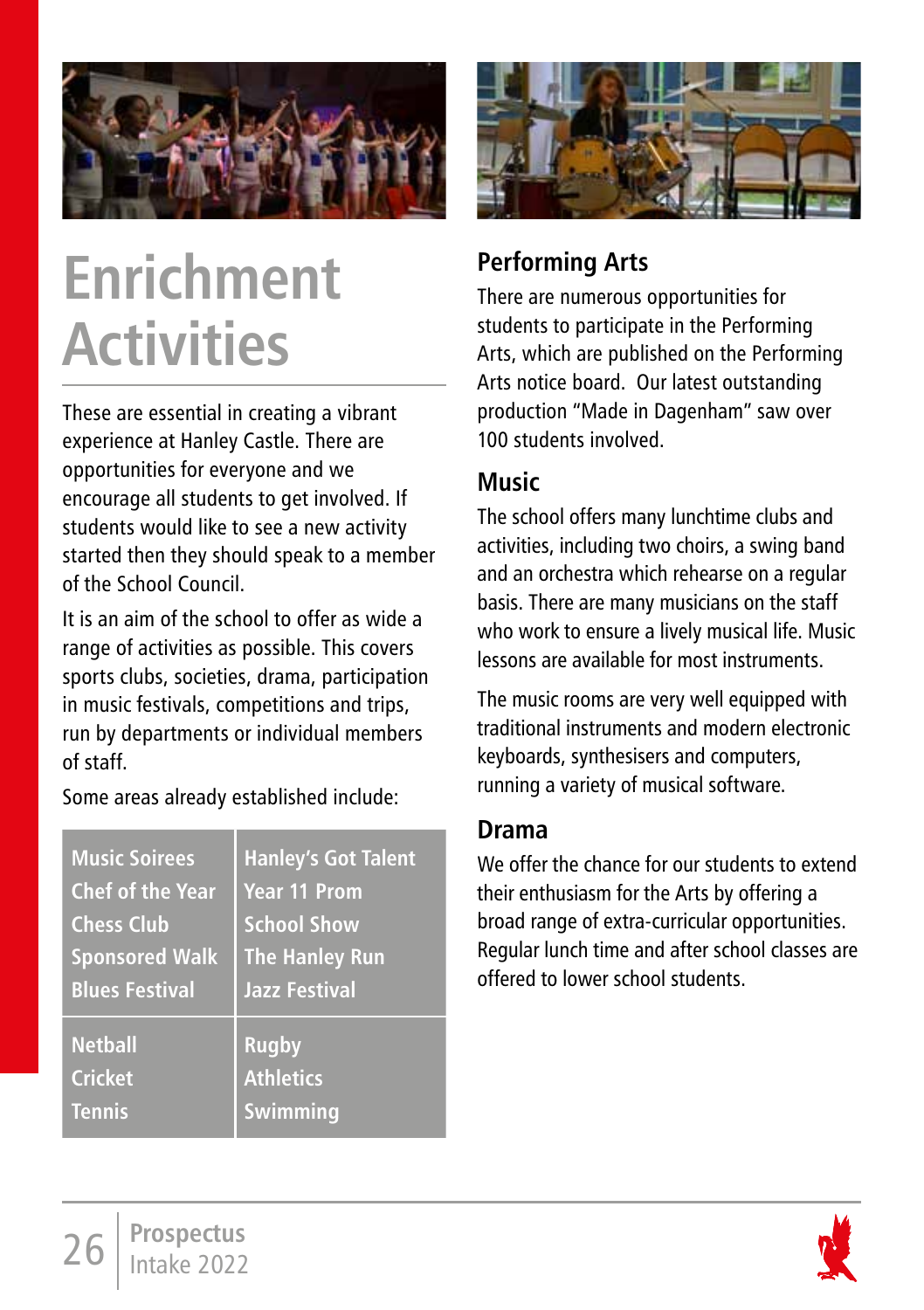# **The Duke of Edinburgh Award Scheme**

At Hanley Castle High School we are pleased to offer both the Silver and Gold Awards to those students who demonstrate the necessary levels of commitment, enthusiasm and willingness to learn.

By doing their D of E, students are in for an amazing adventure and masses of fun as they take part in a range of activities, all leading to the achievement of an Award that is recognised by universities and employers alike.

Students are enrolled on the Silver Award during Year 10 and use the summer holidays to begin the skill, physical and volunteering sections of the award. The expedition training occurs before the main GCSE examinations and the final expedition takes place in the summer term after the GCSE exams.

The Gold Award is open to any Year 12 students, whether they have completed the Silver and Bronze Awards or not. Training for the expedition begins in February with the practice expedition taking place in March. The final expedition occurs in September of the second year in Sixth Form.

More information on the Duke of Edinburgh Award and the requirements of each of the four sections can be found at www.dofe.org.uk







27 **Prospectus** Intake 2022

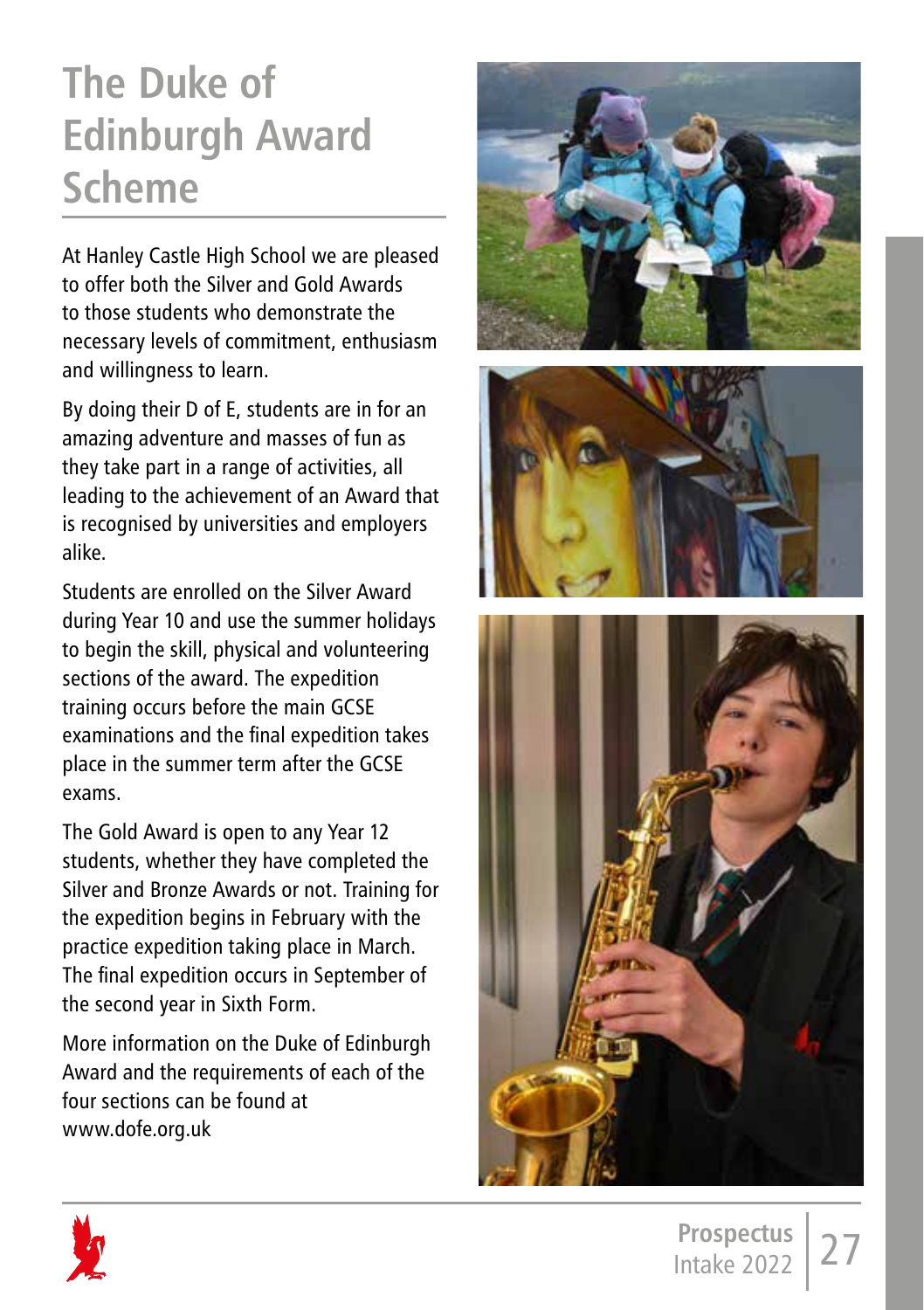# **Trips & Visits**



The variety of trips offered at Hanley Castle is huge. These range from one day courses and experiences to residentials and exchanges.

Examples include:

Year 7 Llanrug outward bound

Biology Field Courses

Bushcraft

Geography Field Courses

High Adventure Week

Skiing holidays (North America and Europe)

University visits

Oxford museums

College Captains' team building

Theatre visits to Stratford, London (National Theatre) and The Globe, Malvern Festival, Swan Theatre, Birmingham.



Students have the opportunity to benefit from a large number of overseas study visits and student exchanges.

Previous exchanges have included Spain, Germany, Sweden, and Hungary (sporting exchange).

Trips abroad (previously France, Germany, Austria, Russia, Spain, China, Hungary, Sweden, South Africa and Tanzania).



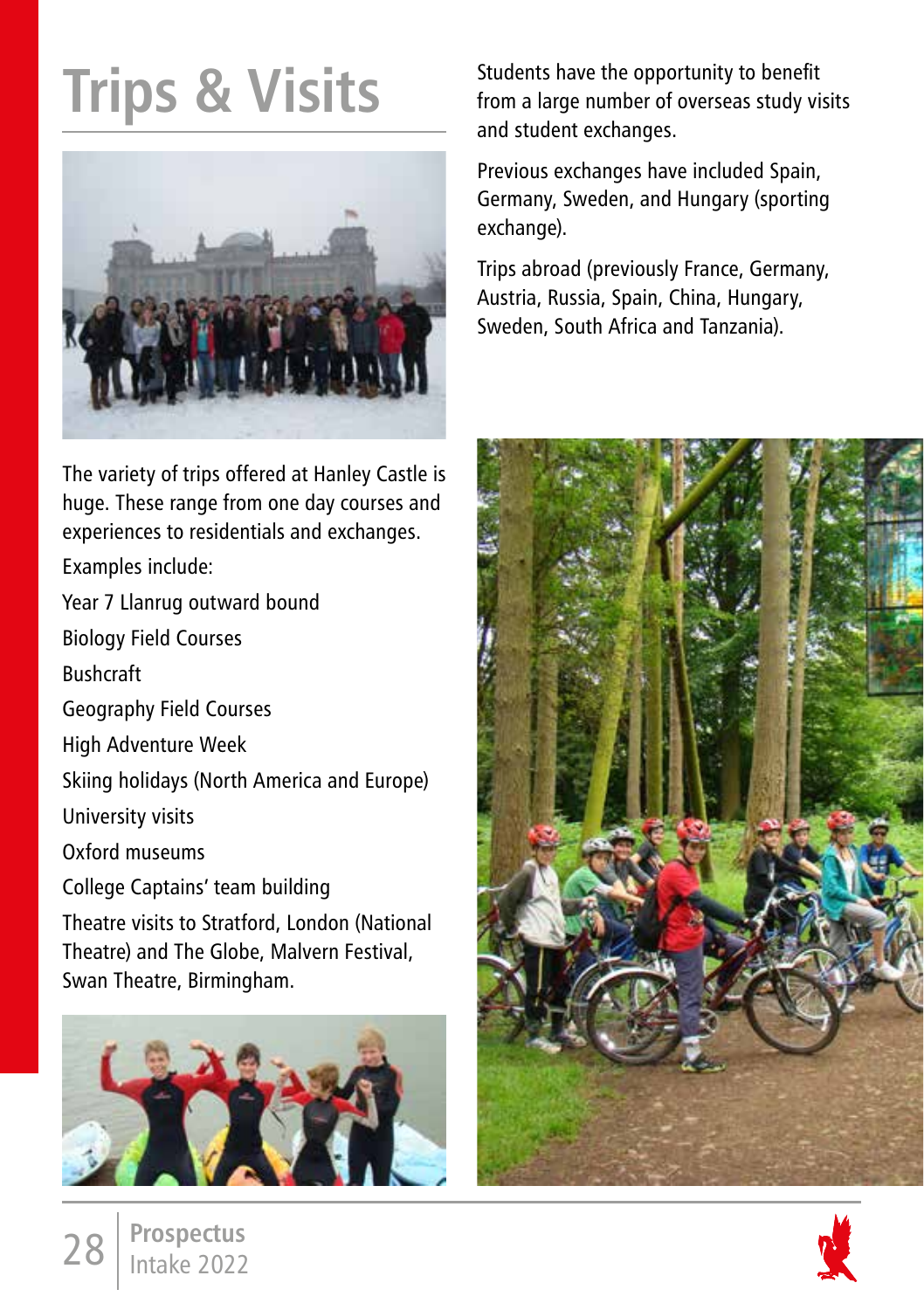# **Uniform**

School uniform is worn with pride, and helps students feel that they belong to a united community. Financially, too, we feel that in the long run it is practical and economical. Health and Safety are additional practical considerations.

Parents are asked to note the following general points:

1) All items of clothing and other property **should be appropriately labelled**. We shall then return them if found.

2) School uniform must be worn on the journey to and from school, and on all school outings, unless permission is given to the contrary, and during external/internal examinations.

3) If a student is not in school uniform for any reason, he/she must bring a note from home explaining the temporary circumstances and give it to their tutor or Key Stage Office. Long term problems should be addressed to the appropriate Key Stage Leader in the first instance.



4) Shirts must be tucked in and pullovers must not replace blazers.

5) We do not accept rings, nail varnish, make-up or piercings (except for one pair of plain studs or earrings for students with pierced ears, no facial piercings). Jewellery and valuables are best left at home.

6) Boys' facial hair is not appropriate until the 6th form.

7) Hair must be of a traditional style and colour.

## **Uniform:**

- Black blazer with Pelican badge
- School tie dependent on college Gilbert, Burley or Horton
- Black tailored trousers **or the compulsory style school skirt** – no jeans or stretchy black trousers/skirts
- Black 'V' necked pullover with Pelican Badge
- White shirt with traditional collar and buttoning to neck to wear with tie and to be tucked in
- Suitable traditional style black shoes no boots, trainers or other fashion shoes with heels higher than 4cms
- **Black** socks or tights
- A suitable outdoor coat
- Hair tidy, clean, of a reasonable length and no extreme styles/colours
- No fashion belts

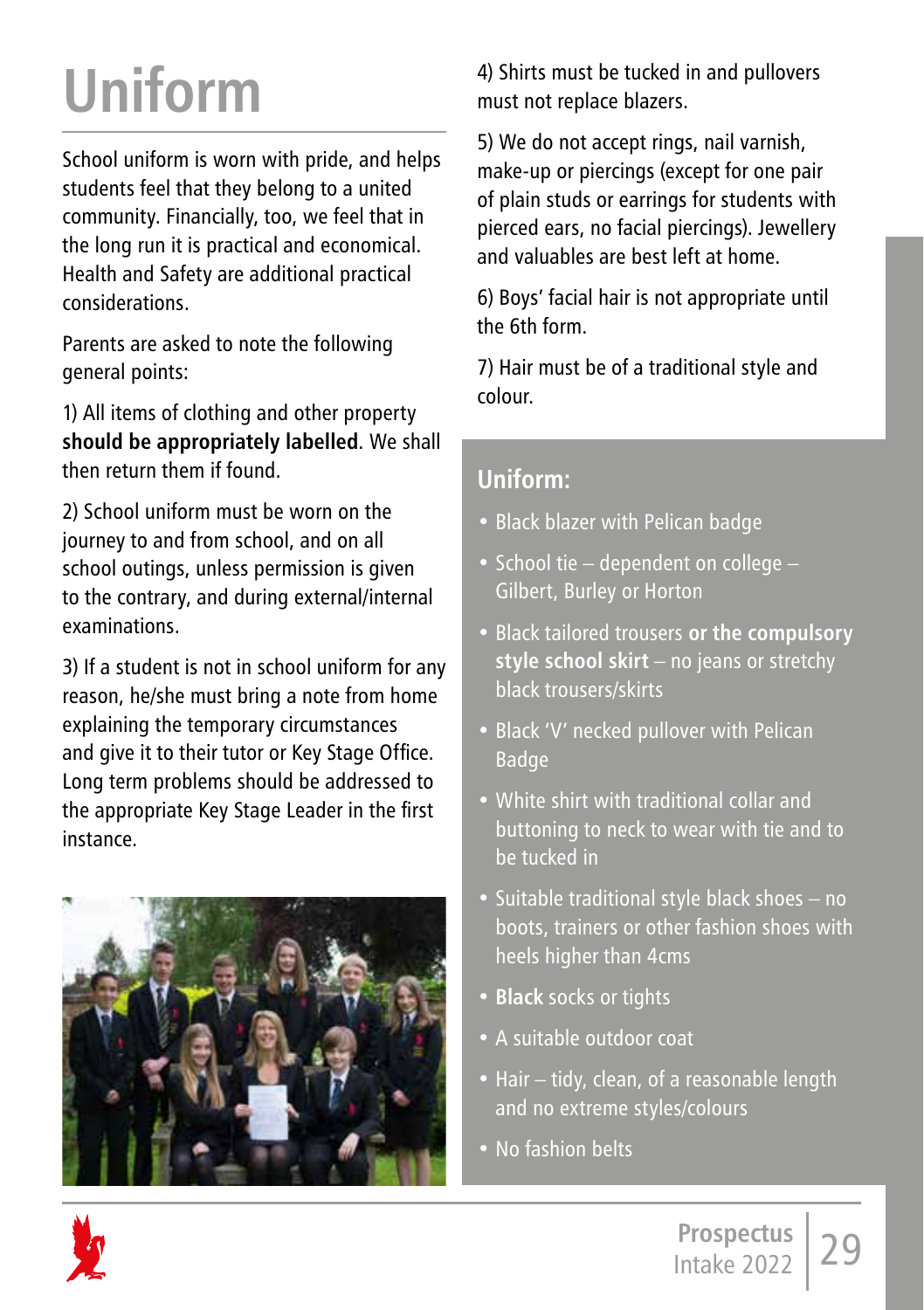

## **PE Uniform:**

Black and red rugby shirt (boys) Black and red polo short (with Pelican Logo) Black and red shorts (boys – girls optional) Black and red skort (girls – compulsory) Hanley Sports Hoody Black long socks with red trim White trainer socks Suitable Trainers Any black sports leggings (girls) Any black suitable tracksuit bottoms (not to be worn during contact rugby) Shin Pads Gum Shield Studded Boots

### **Optional**

Black and Red Sports Jacket with Pelican Logo

Black tracksuit bottoms with Pelican Logo

Black and red sports bag with Pelican Logo and initials

Students are encouraged to have their own hockey sticks and tennis rackets. All kit must be named so that if lost it can be easily returned and kept in a names sports bag.

All uniform can be purchased from Schooltogs either in store or online. 31 New Street, Worcester, 01905 28658, www.schooltogs.com



**"Being successful at Hanley Castle is not just about academic success. There is a wealth of enrichment activities, including exchange visits, music, drama and sporting opportunities." Ofsted 2017**

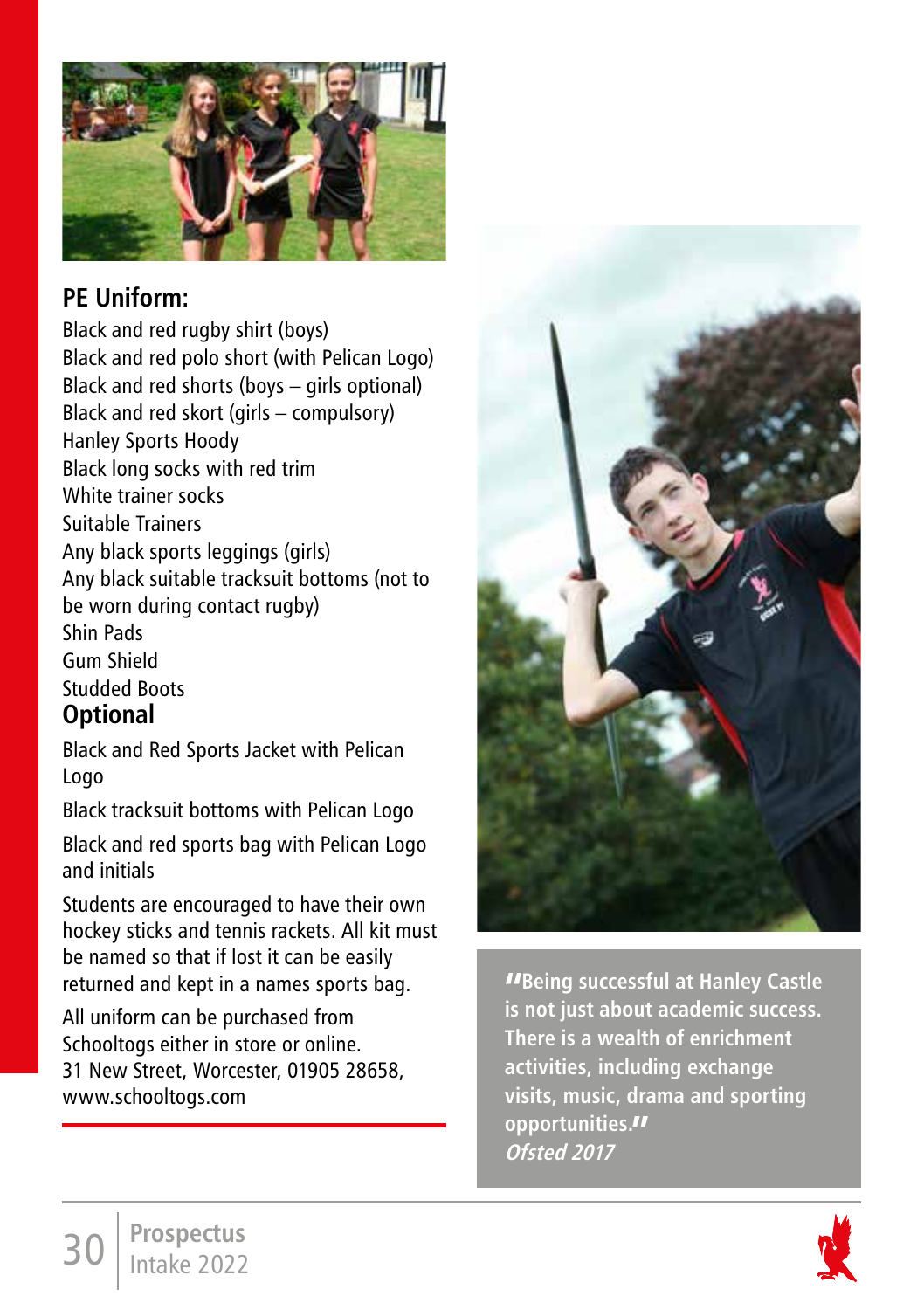

# **General Information**

### **Attendance**

If students are to achieve the most from school their absence should be kept to a minimum. We ask that parents contact us on the morning of the first day of absence, and send a note when the student returns. Continuing absence without contact from home will result in a home visit by the Deputy Head, Student Support. Absences of this nature over 10 days will result in the Local Authority being informed.

Please telephone the dedicated 24 Hr absence line: **08448 481620**.

Good attendance is essential in order that progress in class is maximised. We monitor attendance as recorded in the registers and follow up unexplained absences. Our attendance generally stands at above 95%. Unauthorised absence is consistently less than 1%.

The 2013 amendment to the education (pupil registration) (England) regulations 2006 removes all references to family holidays and extended leave as well as the statutory threshold of ten school days. The amendments make it clear that Headteachers may not grant any leave of absence during term time unless there are exceptional

circumstances and an application has been made in advance of the absence. In such cases the Headteacher will determine the number of school days. Exceptional circumstances include a family member leaving for/returning from active service or a family funeral.

Although we would hope not to be in the position where it is necessary to do so, it is important for you to be aware that schools have the authority to issue penalty notices in cases of unauthorised absence.

## **Admissions**

An Open Day is usually held annually in the Autumn Term. This gives parents and students, and the general public, an opportunity to inspect the school and its resources.

Details of our Open Day arrangements for the 2022 intake are available on the school website. We will do our very best to ensure that parents and prospective pupils have the opportunity to learn as much as possible about our school, either remotely or firsthand.

As well as students from our designated primary schools, the Headteacher is also pleased to hear from parents moving into the area, parents moving out of the independent sector, or parents with children at other primary schools.

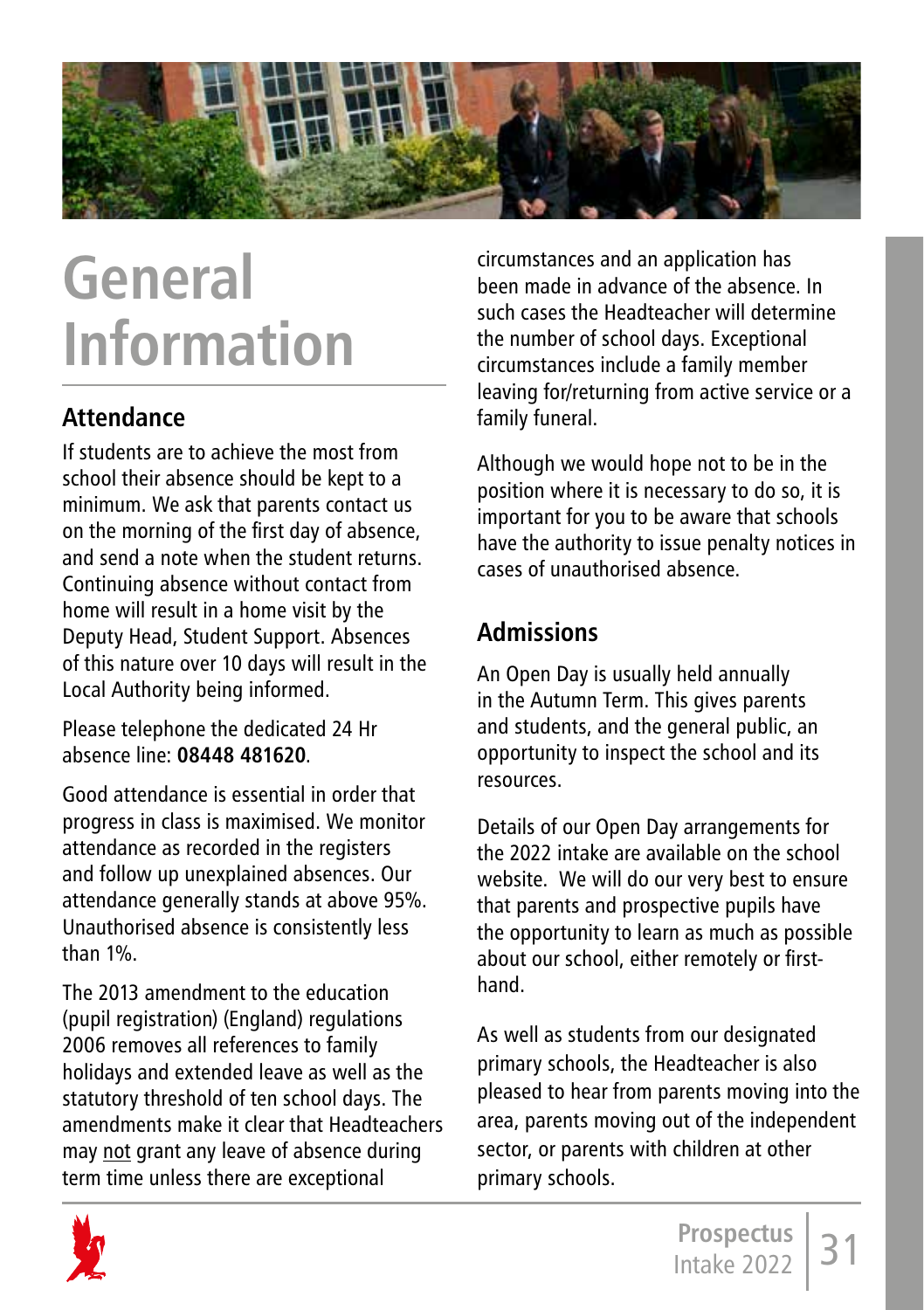Please contact the school if further information is required. A tour of the school will be arranged by appointment if possible.

Our published admissions number is 180.

Where applicants for admission into Year 7 exceed the number of places available, places will be offered in accordance with the following criteria, applied in the following order:

1. Looked After and Previously Looked After Children – any child who is (a) in the care of the local authority or (b) being provided with accommodation by them in the exercise of their social services functions (e.g. children with foster parents) at the time of making the application to the school. A 'previously looked after child' is a child who immediately moved on from that status after becoming subject to an adoption, child arrangement order or a special guardianship order and includes those children who appear to have been in state care outside of England and ceased to be in state care as a result of being adopted.

2. Children with a sibling on roll at Hanley Castle High School at the time he or she will be joining the school. A sibling is a brother or sister, half-brother or sister, adopted brother or sister, step-brother or sister, or the child of the parent/carer's partner, and in every case, the child must be living in the same family unit at the same permanent address.

3. Children who live in the Hanley Castle High School catchment area – with priority given to students who live nearest to the school by the shortest straight line distance. The measurement will be taken using the GeoCode Points for each property and the Geocode point for the centre of the School. The Local Authority use a software package called Arcview GIS to determine distance. Ordnance Survey supply the co-ordinates that are used to plot an address within this system. **(In the event of equi-distance applicants, any place will be allocated by random selection (lottery). Someone totally independent of the Governing Body will supervise this process)**.

4. Pupils who were attending one of our feeder schools – Castlemorton CE Primary, Eldersfield Corse Lawn CE Primary, Hanley Swan (St Gabriel's) Primary, Kempsey Primary, Pendock CE Primary, Upton upon Severn Primary, Welland Primary – at the time of application.

5. Pupils who were attending Twyning School at the time of application.

6. Children of members of staff of the Hanley and Upton Educational Trust (full or part time, with a minimum of two year's employment by the HUET by September 2021 and/or in a skills shortage area).

7. Children who live outside the Hanley Castle High School catchment area – with priority given to those who live closest to the school using the same methodology as described above.

Please note:

- Children whose final statement of Special Educational Needs/Education, Health and Care Plan (EHCP) names Hanley Castle High School will be automatically admitted and are not subject to the oversubscription criteria.
- If the last student to be offered a place

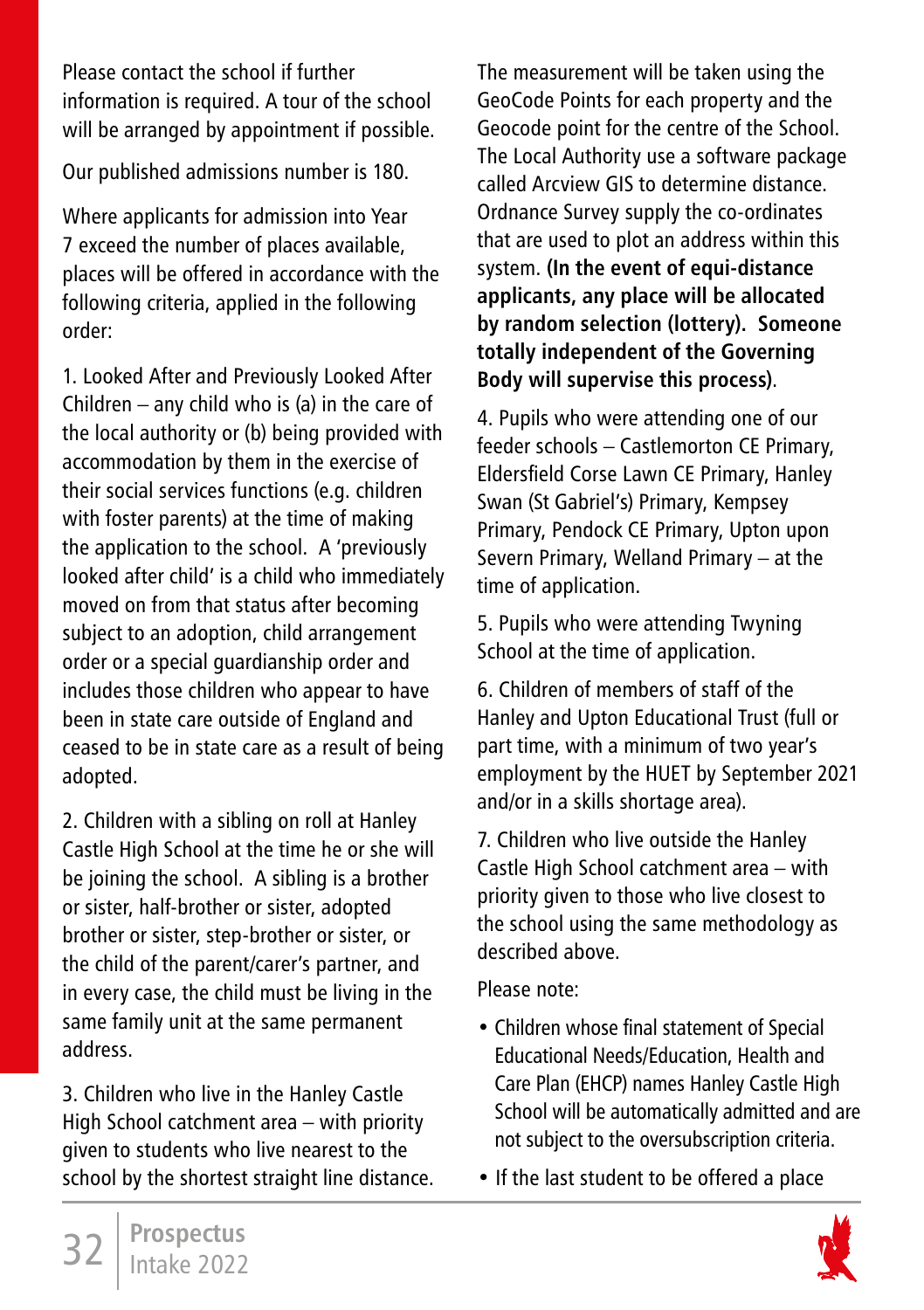within our school's Published Admission Number (PAN) is a multiple birth or same cohort sibling, any further sibling will be admitted, if the parents so wish, even though this may raise the intake above our PAN.

- A map of the catchment area may be obtained from the school website.
- Late applications will be allocated in the same order, providing places remain available.
- All applications for Year 7 places will be co-ordinated by Worcestershire Local Authority, who will make offers of places on behalf of the Governors of the school. Parents or guardians who reside within Worcestershire are required to complete a Worcestershire LA Common Application Form.
- Parents or guardians who reside in Gloucestershire or other neighbouring counties, but who wish to apply for a place for their child at Hanley Castle High School must complete an application form for their "home" LA which will ensure that application details are passed to Worcestershire for consideration according to the oversubscription criteria above.
- All application forms must be received by the Local Authority by 31 October 2021.
- Late applications will only be considered after those received on time. The final date by which late applications will be accepted is 31 January, 2022.
- Appeals against the LA's decision not to offer a place at Hanley Castle High School must be lodged with the school within 20 days of receipt of the decline letter.

### **'In Year' transfer arrangements**

Applications for all 'In Year' transfers are

now co-ordinated by the Local Authority on behalf of Worcestershire schools. Parents or carers seeking to transfer to a school that does not involve a house move, or where there is no need for an immediate move, need to be aware that any date set for joining the new school may be after the next term or half term holiday and that parents/ carers are responsible for ensuring their child continues to receive appropriate education in the interim.

# **Charging for School Activities**

No compulsory charge can be made for any curriculum-based activity which occurs for more than fifty per cent of the time within normal school hours nor for any essential materials or equipment used during school hours, but parents may be asked for **voluntary** payments for visits or materials.

No student can be excluded from an activity on the grounds that the parents are unable to pay. For an activity to take place, sufficient funds will, of course, have to be available and this could well depend on the willingness of parents to contribute. Financial support may be available for students in receipt of Free School Meals. We do charge for additional music tuition.

### **Enquiries, Communications and Concerns**

Your child's Form Tutor is best placed for most day to day communication. This can be done through a letter, telephone call or email to the school.

However, should a more urgent or serious matter arise, the first point of contact would be your child's Key Stage Leader. The earlier

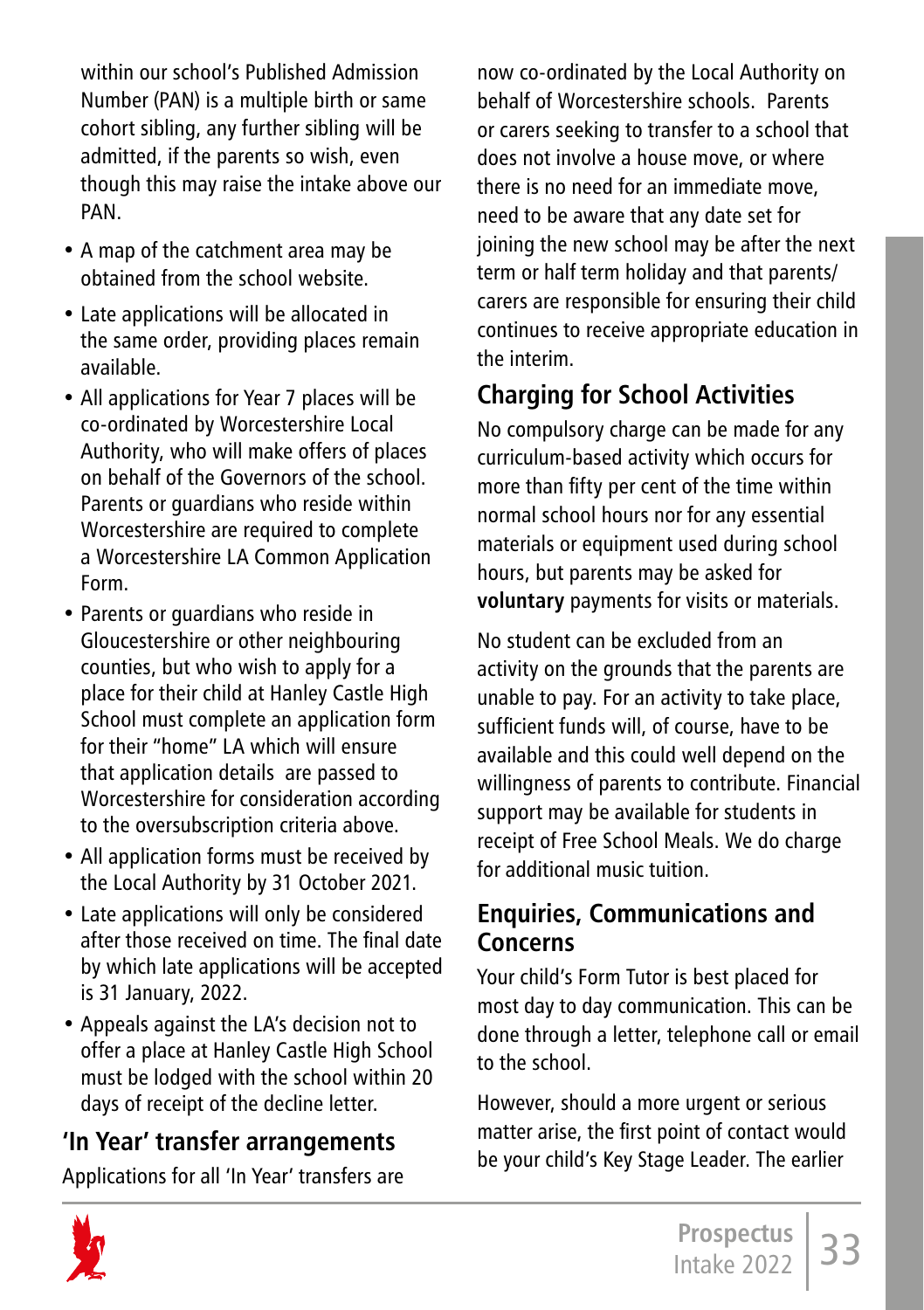that a parent can make contact, the sooner and more effectively we can support your son or daughter and resolve the matter for you.

The Tutor or Key Stage Leader will co-ordinate action in school, and will give you a timescale for the response. In the unlikely event that the matter remains unresolved, parents should contact the Headteacher or a member of the Senior Leadership Team.

Further details, including the formal complaints procedure, can be found on the school website, or by contacting the Headteacher's PA at the school.

# **Drills for personal safety**

Drills for personal safety and fire alarms are conducted on a regular basis.

# **Lunchtimes**

Students may not leave the school at lunchtimes, but instead we hope they will be involved in one of the many activities which are available. Any student who lives close enough to go home for lunch will require written authorisation from parents.

Supervision of students at lunchtime will be provided.

# **School Meals**

Cooked meals and salads are available at lunchtime from the dining area. Snacks are available at morning break. We provide nutritious food and 'good' drinks and encourage students to make healthy choices.

For parents who wish to prepare a packed lunch for their sons/daughters, supervised dining facilities will be provided.



We encourage the drinking of water and we do not provide fizzy drinks or drinks high in sugar.

## **Illness and Accidents**

The school possesses a small medical room at the front of the school which is able to confidently deal with low level injuries, but we do not have a school nurse on site. We do ask that students are not sent to school when they are obviously unwell.

Should a student feel unwell during the day they must go to the main school reception who will contact parents. Students **must not** bypass reception and contact parents directly, otherwise the school is unaware of the problem and cannot exercise its duty of care.

In the event of either illness or accident during the day the school will contact parents at the address and/or telephone number given in the Pupil Information and Record booklet which is issued to new students prior to coming to Hanley Castle.

### **Mobile Phones**

Hanley Castle has a clear and strict policy on the use of mobile phones and other internet enabled devices in school. Students have never been allowed to use their mobile phones for personal use in lessons. We have now extended this policy to include the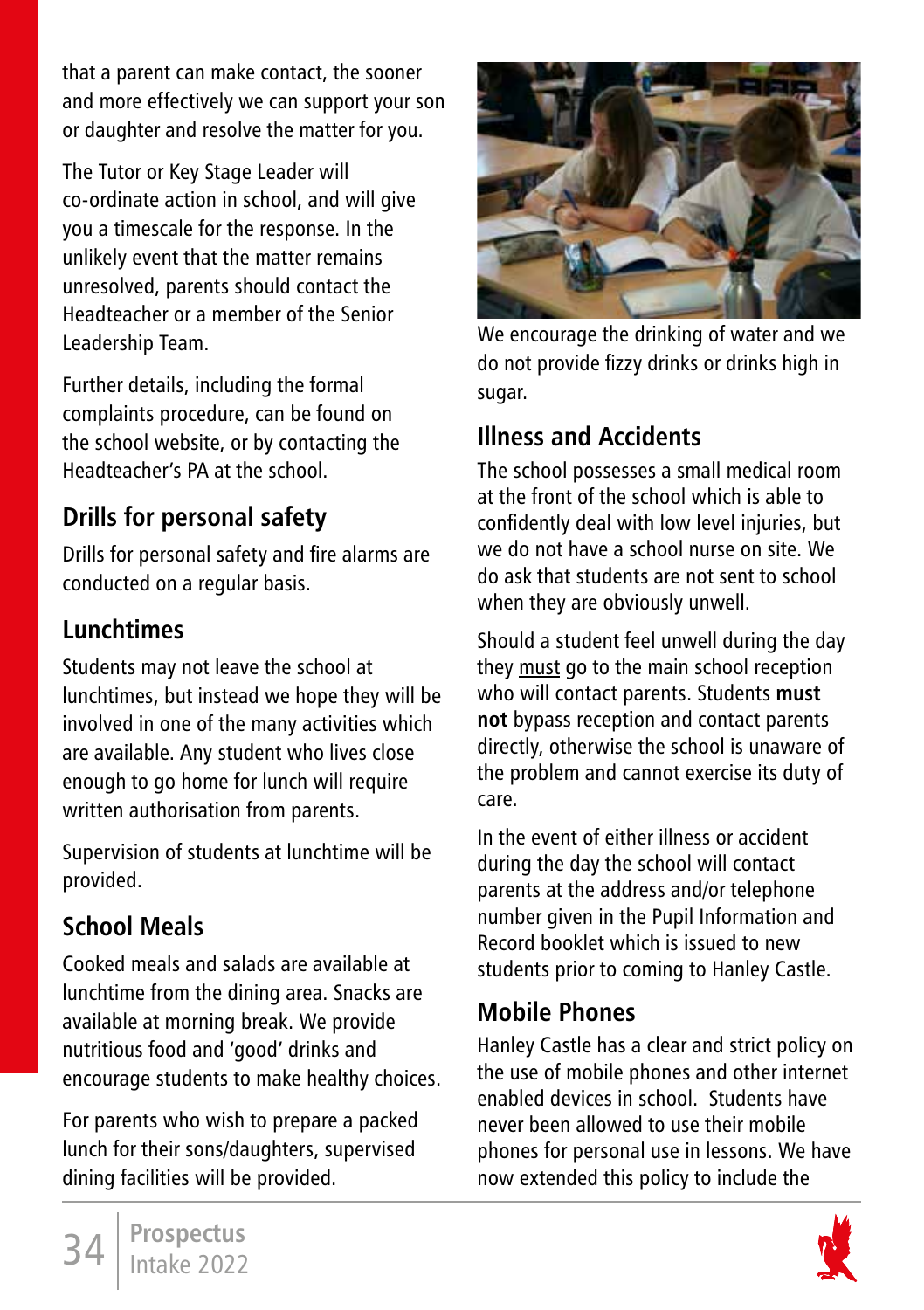whole of the school day, including lesson changeovers, break time and lunch time.

This policy is in line with other Worcestershire schools and is a response to rapid advances in technology, the increased prevalence of online or cyber-bullying, and other inappropriate uses.

We do not encourage students to bring mobile phones or other expensive devices into school. However, if students have a phone in their possession it should be switched off and stored in their school bag. Urgent messages can be relayed via the Key Stage Offices although we do ask parents to avoid this unless it is a genuine emergency.

### **Lettings**

All facilities at the school can be hired subject to approval. Please telephone or email the school for details.

## **Community Links**

Links with local industry are developing rapidly through several initiatives, and Work Experience for a period of one week for all students at the end of Y10 and two weeks at the end of Y12 is now a well-established feature of the school curriculum. We enjoy regular visits from the Police, as well as many other visitors and outside speakers too numerous to mention here.

To help students find suitable work experience and on-going work placements, we make use of the Worcestershire Skills Central portal where local businesses advertise quality work experience and apprenticeship opportunities.

## **Transport Arrangements**

All students who live over three miles from

school and within the catchment area are entitled to free transport from the Local Authority. A bus pass will be provided on completion of the relevant form, which is available from the school. Consideration will be given to other students to travel on the buses under the Vacant Seats Scheme.

Application is made in the same way and a termly payment has to be made to the Local Authority. There are public service buses from/to Malvern and Worcester – details on request and posted on the school website.

Students may ride a bicycle to school, but we ask that it is securely locked when here as we cannot accept responsibility for theft. We also require a cycle helmet to be worn.

# **School Governors**

### **Members of the Academy Standards Committee**

In April 2017 Hanley Castle High School's articles of association as an academy were amended to form the Hanley and Upton Educational Trust, a multi-academy trust (MAT). This formalised existing close links with Hanley Swan, Kempsey and Welland primary schools.

The MAT is overseen by a board of trustees, who delegate powers to the Academy Standards Committee (ASC) of Hanley Castle High School.

The Chair of the HUET is Mr Steven Price, who can be contacted through Hanley Castle High School.

The ASC comprises the following members (correct as at September 2021):

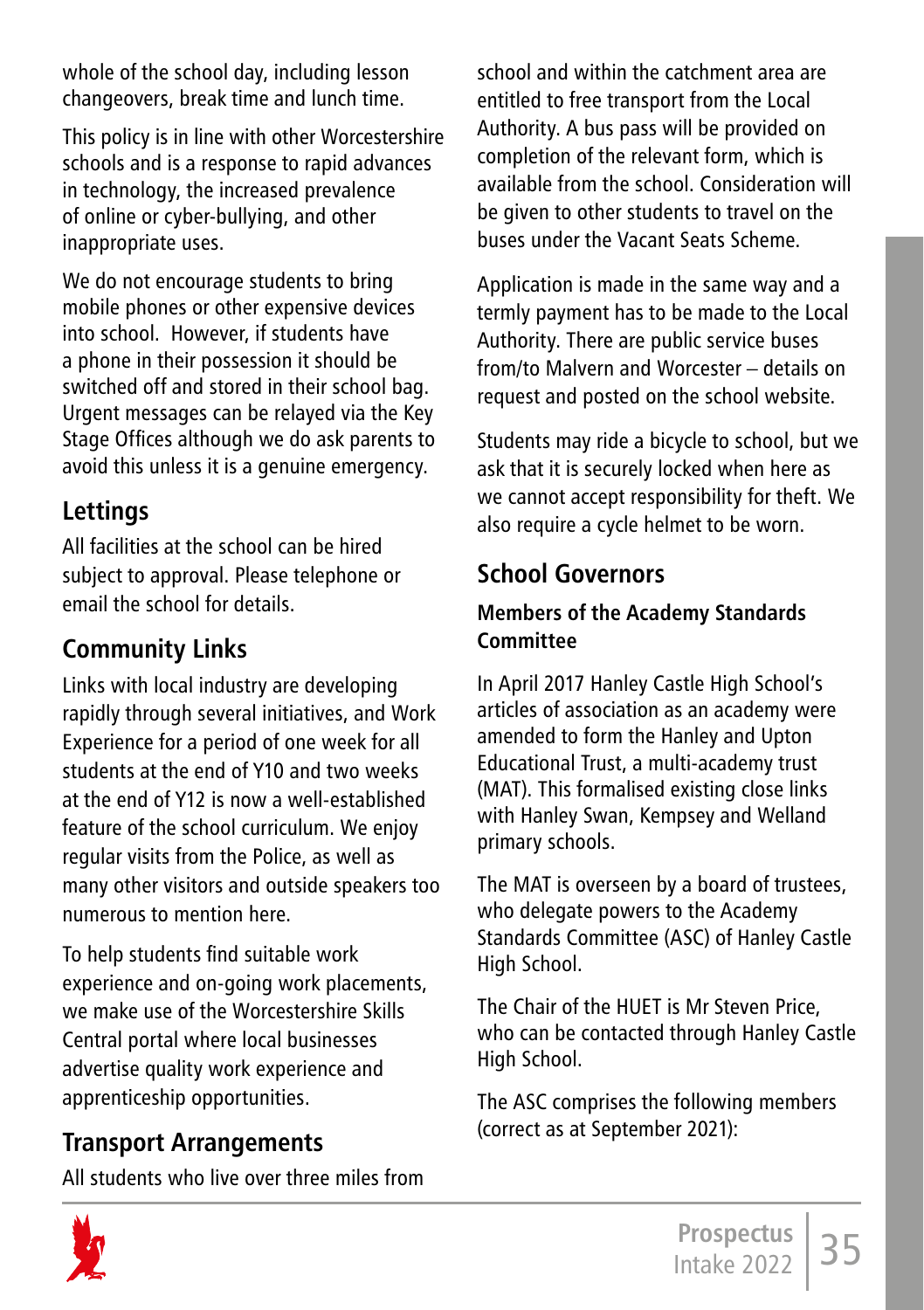### **Parent Governors**

Mr Tim Sinden (Chair) chair@hanleycastlehs.org.uk

### **Staff Governors**

Mr John Ellis Mrs Jacqui Burrows

# **Headteacher**

Mrs Lindsey Cooke

## **Appointed Governors**

Mr David Baker Mrs Kate Taylor (Vice Chair) Ms Beulah Pope (HCHS Foundation Representative)

Mr John Prior

# **Associate Members**

Mrs Sarah Anderson-Kirby, Deputy Headteacher (Student Support and Designated Safeguarding Lead)

Mr Rob Johnston, Deputy Head

Mrs Elaine Wilkins, Business and Finance Director

# **Secretary**

Mrs Michelle Snape email: gbsecretary@hanleycastlehs.org.uk **The Hanley and Upton Educational Trust** 

The HUET is a charitable company responsible for the running of the member schools. Its role is strategic and it delegates management of the schools to the Academy Standards Committee and their Senior Leadership Teams.

# **HUET Members**

Mr Steven Price (Chair) email: chair@huet.org.uk

Rev Barry Unwin (Diocesan representative) Mrs Marian Walters, MBE (Independent) Sir Nicholas Lechmere

# **HUET Trustees**

Sue Fitzjohn (Diocesan representative) Sue Adeney (Diocesan Appointee) Kate Taylor (Safeguarding and SEND) Jeff Robinson (Health & Safety) James Speller (Business and Industry) Peter Saunders (Finance)

### **Hanley Castle High School Foundation**

The Foundation is the owner of the School land and buildings. Further details may be found by entering "Hanley Castle High School" at http://www.charitycommission. gov.uk/find-charities/

## **Trustees**

Mrs Barbara Hinton (Chair) Sir Nicholas Lechmere Ms Beulah Pope Miss Sue Roberts

Mr Jeff Robinson (HCHS Academy Trust representative).

### **The 'Friends' PTA of Hanley Castle High School**

Our parent association was established in 1967 as 'The Friends of HCHS' and after reforming in 2009 has been influential in supporting the work of students and staff across the school. The role of the group is not only to raise funds that can be spent on projects across the school but to advise the senior staff on school development issues,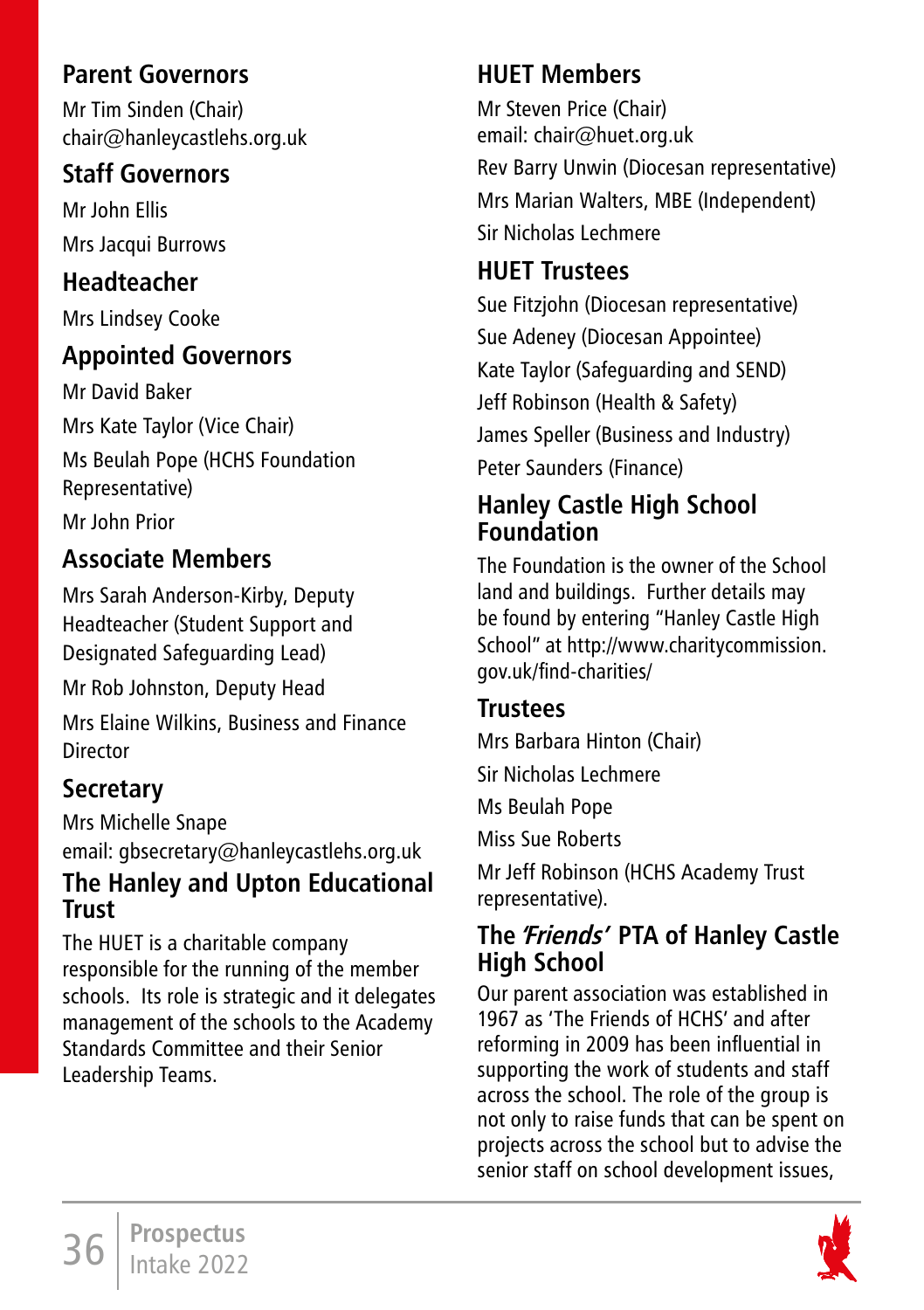contributing a parent voice on matters such as homework, the school website and school uniform changes.

Fundraising has centred on supporting students and social events which offer parents a chance to get together and establish less formal contact between staff and themselves.

All parents of children in school are automatically members and are very welcome at our meetings. Please do consider joining us. Follow us on Facebook or contact our Chairman, via the school.

### **Partnership with Parents**

Hanley Castle values highly the warm and supportive relationships it routinely develops with parents and carers. Our shared aim is wishing for the very best for every individual child. Working in close partnership is by far the best way in which to achieve this goal. We hope that you will always feel welcome in the school; never think twice about contacting us over any concern or to celebrate with us the successes of your children.

## **Old Hancastrians' Association**

This Association exists for former students of the school who still want to keep in touch with each other. As an historic school, we still have former students from the 1940's who want to indulge their nostalgia!

The Association Secretary is always pleased to supply further information and can be contacted through the school or via a link from the school website.

On the first Saturday in July there is a social gathering and the Annual General Meeting, which usually has an attendance of around fifty.

The Headteacher is President of the Association.

### **PLEASE NOTE**

The policy of the school is one of continuous improvement. The information in this prospectus is correct at the time of going to press, but the school is inevitably affected by decisions at local and national level. Consequently, the Prospectus may be updated with additional sheets between now and the end of the school year in July.



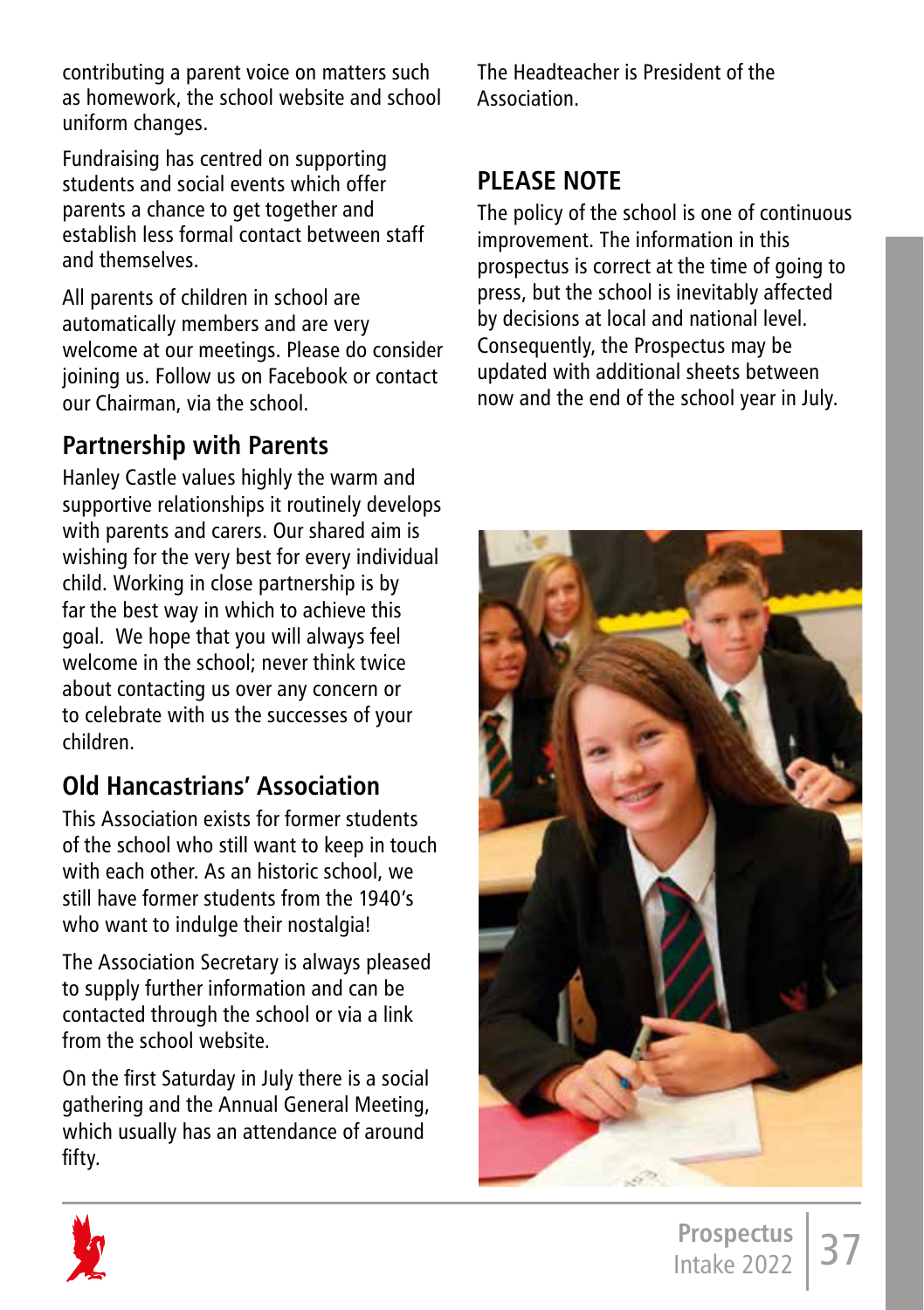# **School Terms and Holidays 2022/23**

### **Autumn Term 2022**

| TED x 2 (Teacher Training) | Monday 5 September 2022 and Tuesday 6 September<br>2022                                   |
|----------------------------|-------------------------------------------------------------------------------------------|
| Term commences             | Wednesday 7 September 2022 (Y7 and Y12 only)<br>Thursday 8 September 2022 (Y8,9,10,11,13) |
| TED x 1 (Teacher Training) | Friday 21st October 2022                                                                  |
| Half term holiday          | Monday 24 October - Friday 28 October 2022                                                |
| Planned closure            | Monday 21 November 2022                                                                   |
| Term ends                  | Friday 16 December 2022                                                                   |

## **Spring Term 2023**

| Term commences    | Wednesday 4 January 2023            |
|-------------------|-------------------------------------|
| Half term holiday | Monday 20 - Friday 24 February 2023 |
| Term ends         | Friday 31 March 2023                |

### **Summer Term 2023**

38 **Prospectus** Intake 2022

| Term commences       | Monday 17 April 2023                         |
|----------------------|----------------------------------------------|
| <b>Bank Holiday</b>  | Monday 1 May 2023                            |
| Half term holiday    | Monday 29 May - Friday 2 June 2023           |
| Term ends            | Friday 21 July 2023                          |
| TED x 2 Virtual Days | Monday 24 July 2023 and Tuesday 25 July 2023 |

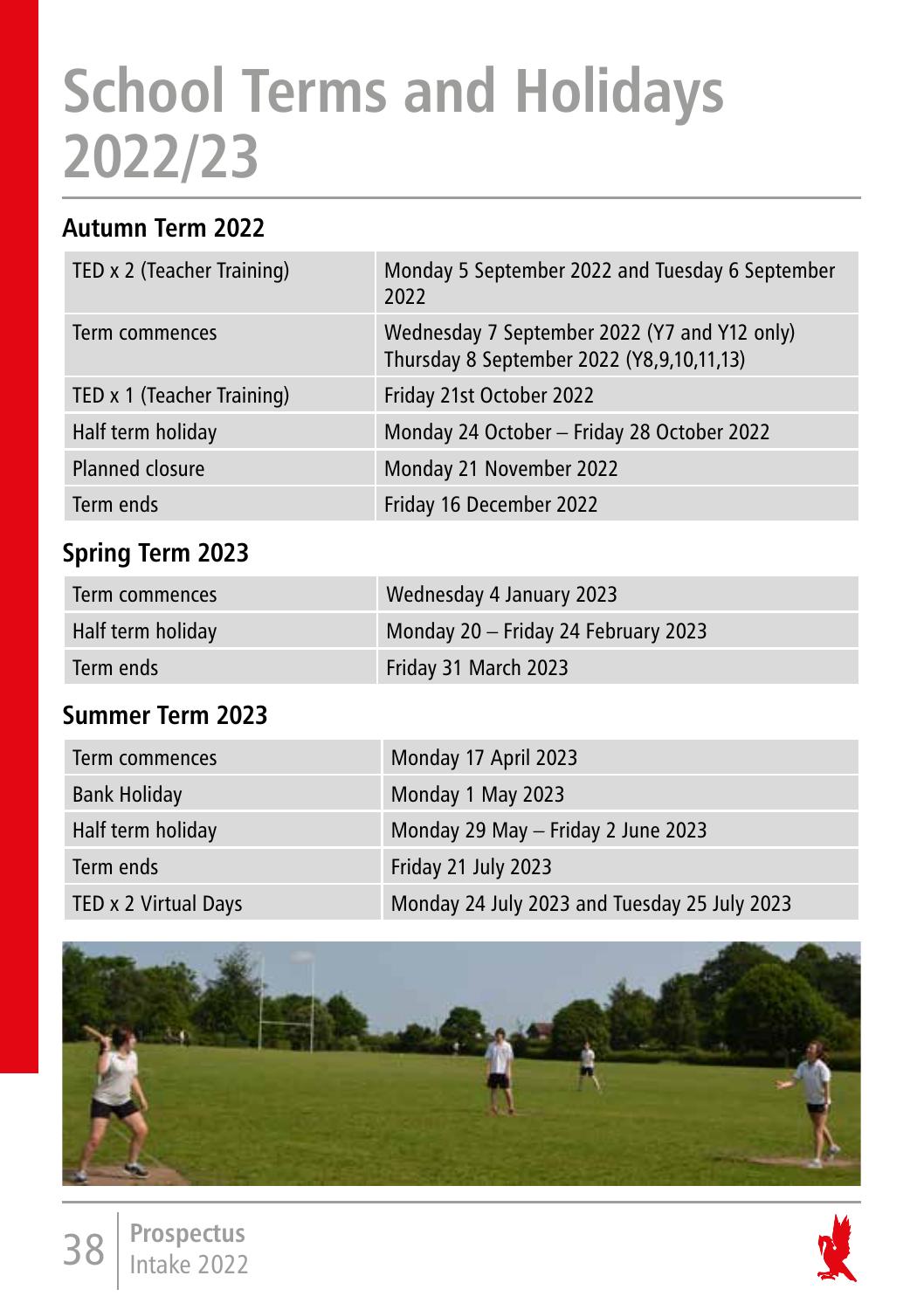Despite the challenges of yet another disrupted year, 2021 saw a large proportion of Hanley Castle students once again achieving outstanding individual results at both GCSE and A level.

#### **Year 13**

Our Year 13 cohort performed spectacularly well, with almost 30% of grades awarded at A\* and A. This ensured that the vast majority of our students secured their places at Cambridge, Russell Group and other top universities. There were a number of star performers, with SB, ER, RC, KW and LX leading the way. LX was a stand-out performer with A\* grades in mathematics, further mathematics, French and Spanish. LX will now travel to Marseilles for a gap year as an au pair before taking up her place at Fitzwilliam College, Cambridge to study Modern and Medieval Languages.

ER is also celebrating an exceptional set of results. ER gained an A\* in English Literature and History, and an A grade in Politics. She is off to Durham where she will be studying English Literature.

LW achieved three A grades in Biology, Chemistry and Maths, as well as an A\* grade in her Extended Project. She will now take up her place at Bristol to study Medicine.

JT and SP led the way for the school's male students, both achieving an A\* and two A grades. JT is now off to Manchester to study Biochemistry, while SP will take up his place at Bath to study for a master's degree in Electronic Engineering and Space Science Technology.

Head girl, ES was delighted with her A\* and A grades in Biology, Chemistry and English

Literature. She will be travelling to London to study Human Science at UCL.

FM also gained a magnificent set of results, with straight A grades in German, Maths, Further Maths and his Extended Project. Inspired by a school visit to China, FM will be studying Modern and Ancient Chinese at the University of London's School for Oriental and African Studies (SOAS). This is a four-year course with the third year spent in Beijing.

#### **Year 11**

A talented and dedicated Year 11 cohort proved their quality by matching Hanley Castle's record results of 2019 and 2020. The Class of 2021 gained well-deserved success, with a quarter of GCSEs awarded at the top grades 7, 8 and 9. In total, 75% of students achieved good passes in both English and mathematics, while 38% of students achieved the English Baccalaureate – almost twice the national average.

MK and EL led the way, sweeping the board with perfect Grade 9s in each of their ten GCSE subjects. This is an exceptional feat, achieved by only a small number of students nationally.

Hot on MK and EL's heels were GC and RW with eight GCSEs at Grade 9 and two at Grade 8. The top four performers were followed closely by IG, SL and MM who gained six Grade 9s each, accompanied by a host of Grades 8 and 7.

Of course, particularly in the light of the challenges posed by the pandemic, we are proud of each and every student and of every one of the grades they achieved.

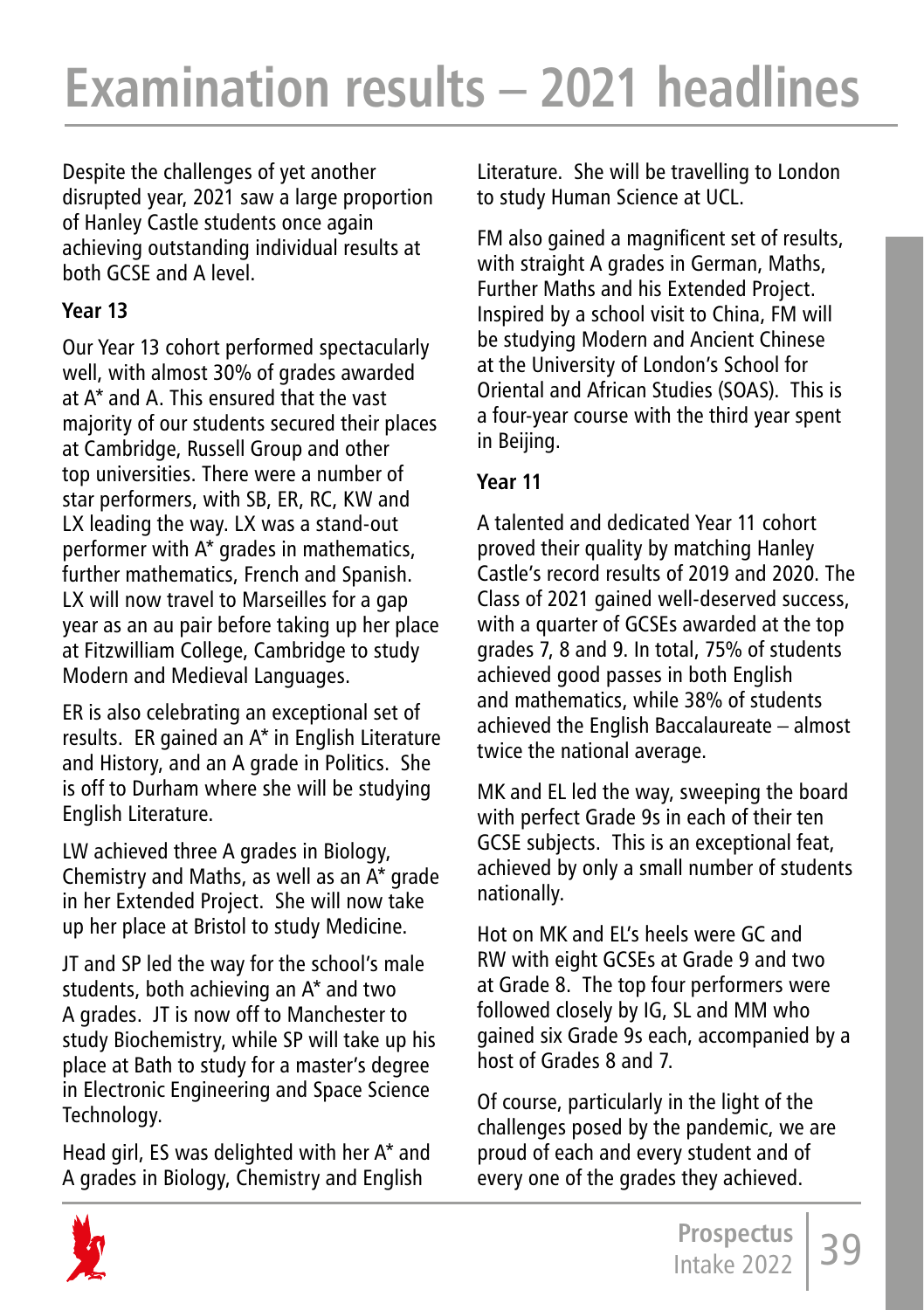

"Pupils are keen to learn and behave well in lessons and around the school. They are polite, respectful and welcoming to visitors. They work well together, support each other and are proud of their school." Ofsted 2017

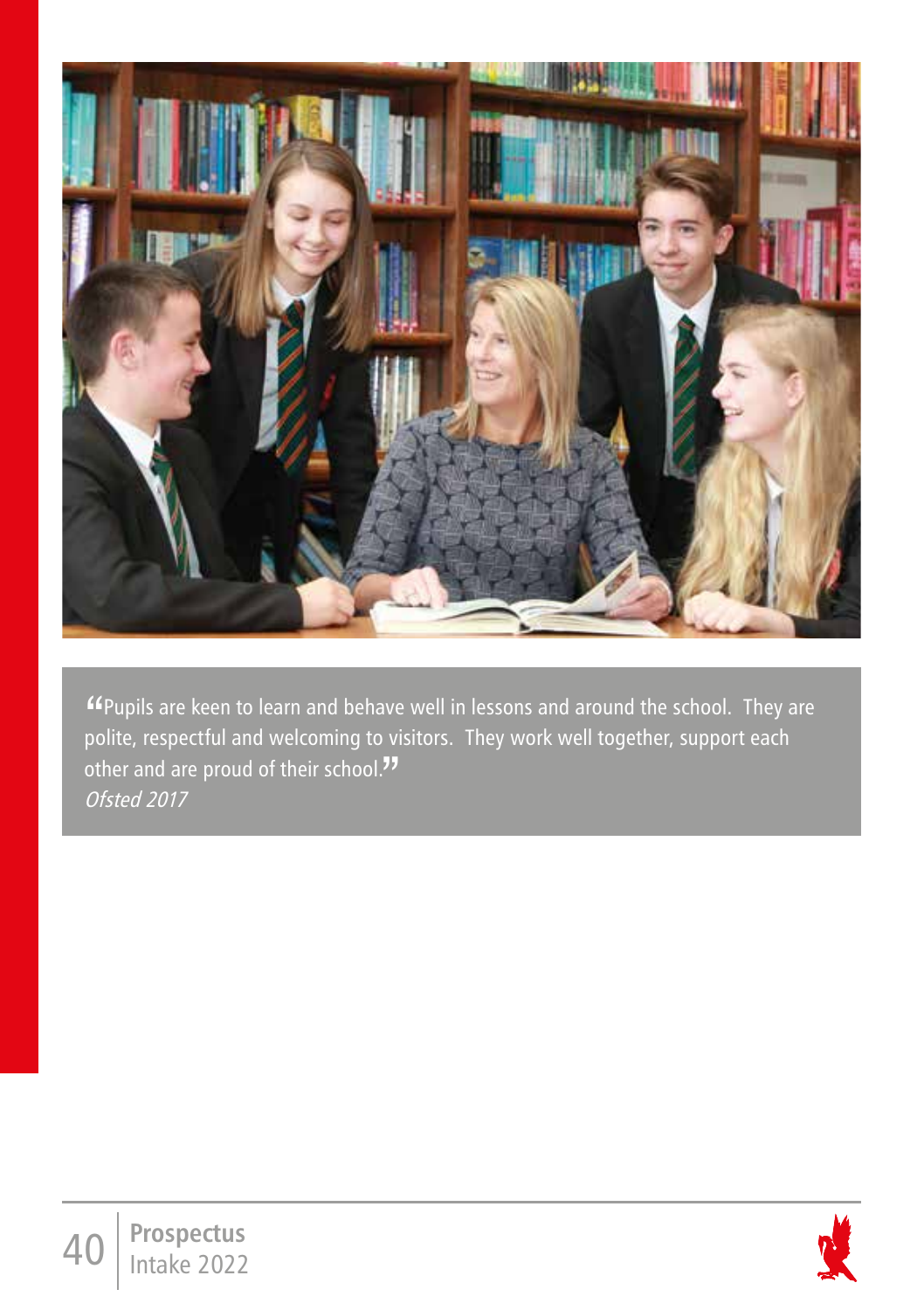# **Celebrating the success of our outstanding students**

Due to this year's exceptional circumstances, we were again forced to change the format of our annual Celebration of Achievement. The successes of our existing students were honoured in year group assemblies during the school day. However, unlike last year, we were able to recognise and celebrate the achievements of our Year 13 and Year 11 students in the normal way, honouring their many accomplishments at a glittering awards ceremony attended by many proud parents.

The magnificent A level and GCSE results achieved by our students in 2021 are a credit to their sustained hard work, determination and fortitude. Sadly, these students were denied the opportunity to prove themselves in the usual way. However, they should not feel anything but a sense of great achievement. This year's grade awarding process was designed to produce results that offer an equal standard of achievement when compared with previous cohorts, and students should be proud of every one of their GCSE and A level grades – evidence of success not on a single day, but of consistently hard work over many years.

It was a privilege to be able to welcome back many of our Year 13 leavers just before they headed off to universities across the country. This year Hanley Castle students will be taking up their places at universities from Cambridge, Bath and Exeter in the south to Nottingham, Manchester and Durham in

the north, while others will be commencing apprenticeships with a number of nationally renowned employers.

We will, of course, miss them all very much. I would like to take this final opportunity to thank them publicly for their dedication to their studies, their charitable works and their willingness to contribute to the world beyond school.

Celebration of Achievement is also an important opportunity to give a special mention to recipients of some of Hanley Castle's most important awards. Firstly, I would like to thank our outgoing head girl, ES and head boy, JT, who receive the Alan Johnston Awards for their service to our school.

Secondly, I would like to pay tribute to the recipient of the Ron Hutchinson Cup for Endeavour, PC. PC is one of the most determined and committed students our school has ever seen and thoroughly deserves this formal recognition of her efforts.

Our sadness at saying farewell to our Year 13 students is tempered by the knowledge that they are set to go on to even greater things as they share their gifts, their talents and their values with the wider world.

While we will miss our Year 13 leavers, they have been replaced in our sixth form by our largest ever Year 12 cohort, consisting of

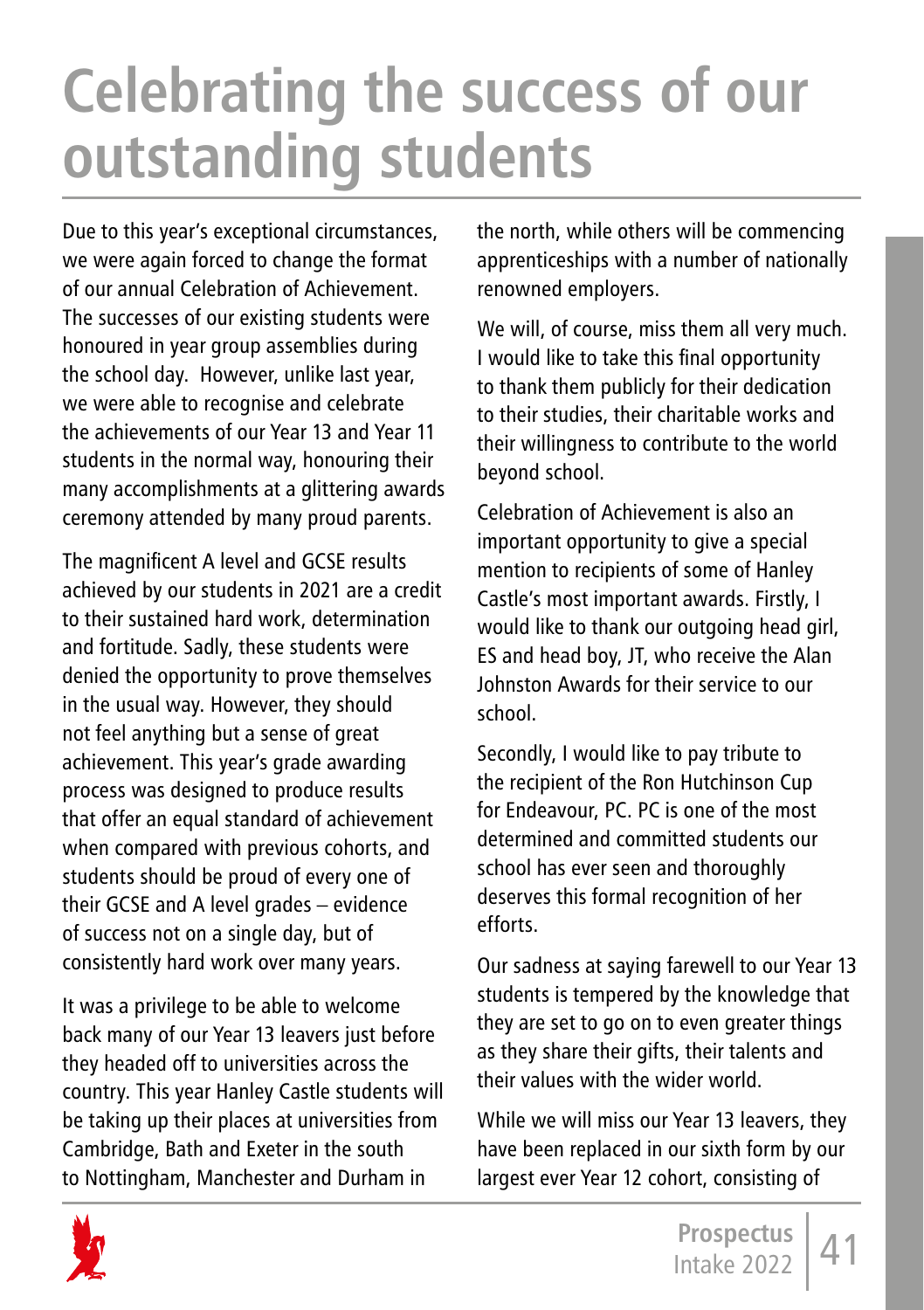successful Year 11 students from both Hanley Castle and a number of other schools. We are looking forward to great things from young people who have immense talent, combined with a wonderful work ethic.

The highlight of our annual Celebration of Achievement is normally the presentation of Hanley Castle's most prestigious award, the Lechmere Medal. This gold medal is awarded each year to a student who has made a special contribution to the life of the school. At Hanley Castle we like to recognise outstanding academic achievement, service to the school community, and the wider achievements of our best students. This year it has again been a particular challenge to select the winner from so many worthy nominations.

In 2021, the Lechmere Medal is awarded to ES. ES is a student who has conducted herself in a manner that is so exemplary that I am able to list just a few of her achievements:

- She is a highly gifted student with a natural thirst for knowledge
- ES is a genuine polymath, with an equal flair for subjects as diverse as biology and English literature
- She joined Hanley Castle at 14, having previously been educated in the US
- This unique international perspective enhanced her enjoyment of travel, including her participation in our last cultural visit to China
- ES has a strong social conscience, exemplified in her choice of subject for

her extended project where she explored the impact of 'red-lining' on African American communities in the US

- She led the work of the school's Tanzanian Charity Committee, raising significant sums of money to fund a new classroom and food for our friends at the Maweni School in Tanzania
- ES is self-motivated, dedicated, delightful and modest – an inspirational figure to both staff and students alike

Of course, Hanley Castle is proud of all of our brilliant young people. We hope very much that the future will be brighter than the present, and that it will bring all of them health, success and happiness.

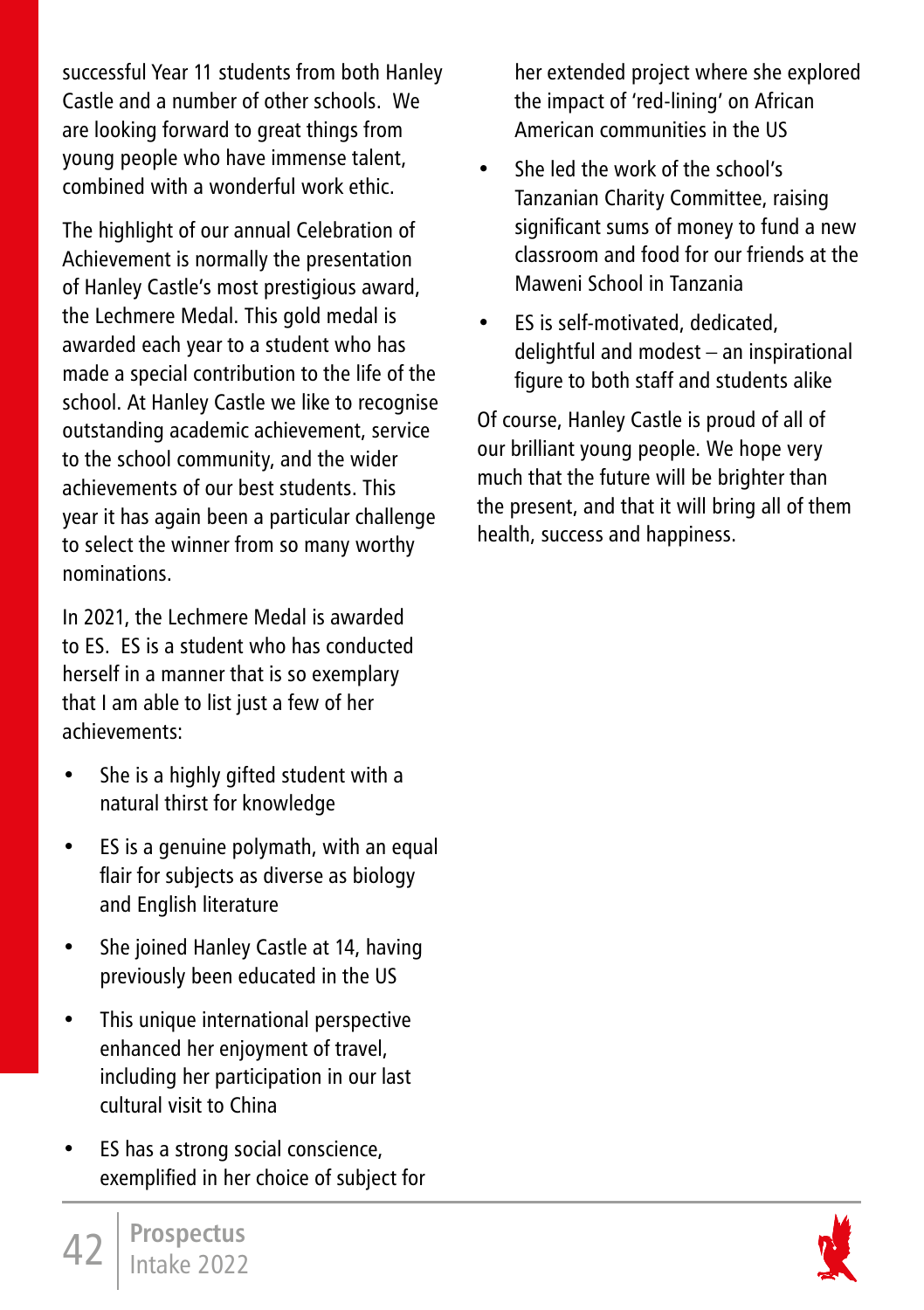

*Lechmere Medal winner Emma Sinden with Hanley Castle's headteacher, Lindsey Cooke.*